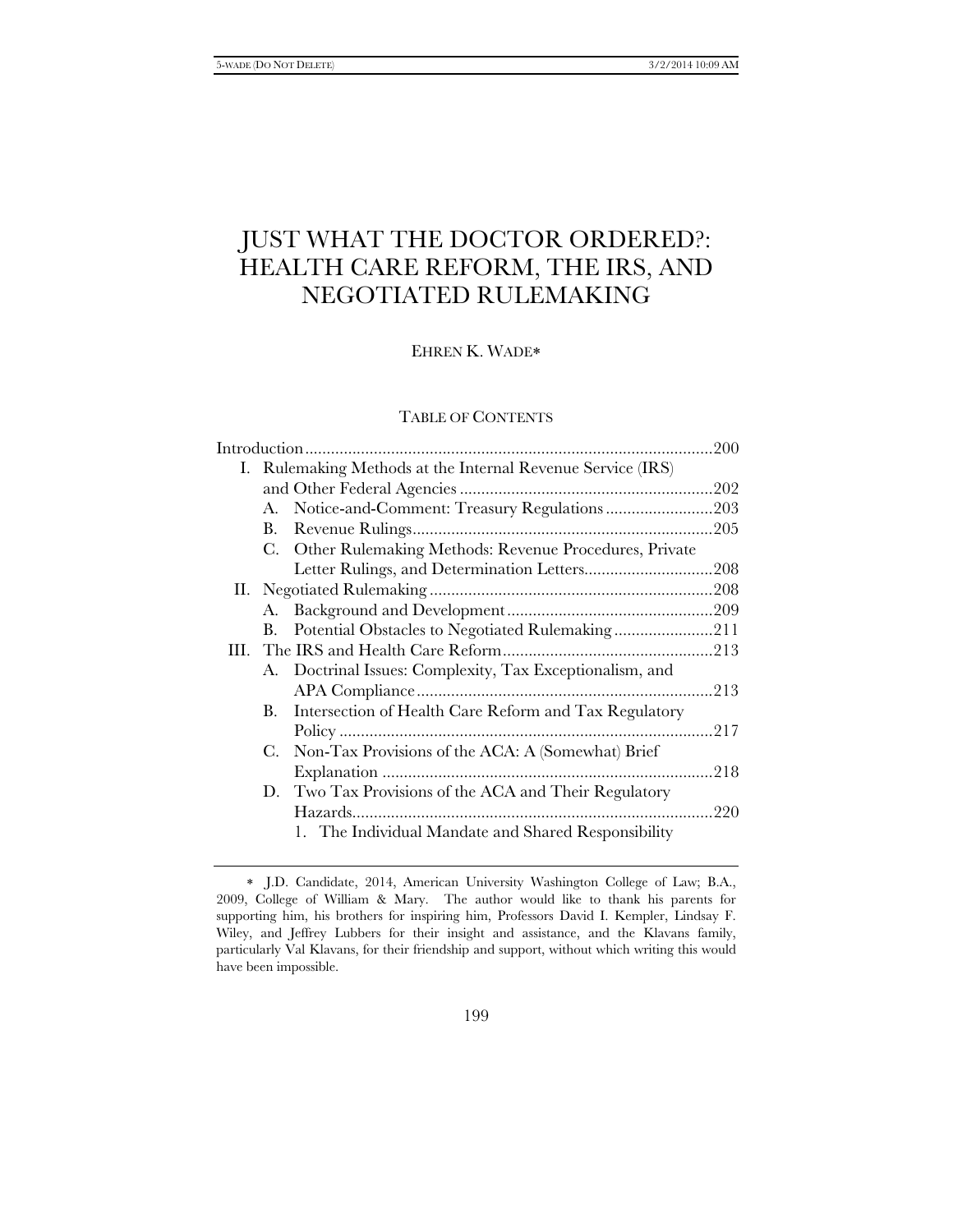| 200 |  | <b>ADMINISTRATIVE LAW REVIEW</b>                       | [66:1 |
|-----|--|--------------------------------------------------------|-------|
|     |  |                                                        |       |
|     |  | 2. Stiffer Requirements for Tax-Exempt Nonprofit       |       |
|     |  | Hospitals-With Shared Hazards for Communities          |       |
|     |  |                                                        |       |
|     |  |                                                        |       |
|     |  | A. Forming a Negotiated Rulemaking Committee at the    |       |
|     |  |                                                        |       |
|     |  | B. Negotiated Rulemaking Could Aid the IRS in Drafting |       |
|     |  | Regulations More Efficiently While Allowing Greater    |       |
|     |  |                                                        |       |
|     |  |                                                        |       |

### **INTRODUCTION**

In early 2009, after an election where health care reform was a central issue, President Obama threw down the gauntlet in an early address to a joint session of Congress.1 The result was the Patient Protection and Affordable Care Act (ACA),<sup>2</sup> which made headlines when it survived a challenge in the Supreme Court.3 Five years later, the landscape of health care reform has changed dramatically. Despite numerous attempts in Congress to repeal the law, it has remained in place. $4$  A considerable proportion of the battles have taken place in the Internal Revenue Service (IRS), which has a central role in promulgating regulations to enforce the ACA.5 The ACA contains a number of additions to the tax code designed to fund the reforms and to ensure compliance.6 But the question remains

<sup>1.</sup> President Barack Obama, Address to Joint Session of Congress-As Prepared for Delivery (Feb. 24, 2009), *available at* http://www.whitehouse.gov/the-press-office/remarkspresident-barack-obama-address-joint-session-congress.

 <sup>2.</sup> Pub. L. No. 111-148, 124 Stat. 119 (2010) (codified in scattered sections of the U.S. Code).

 <sup>3.</sup> Nat'l Fed'n of Indep. Bus. v. Sebelius, 132 S. Ct. 2566 (2012) (upholding the constitutionality of the Patient Protection and Affordable Care Act's (ACA's) individual mandate under Congress's taxing power).

 <sup>4.</sup> A variety of reasons, including the expenses associated with a full repeal of the law, make full repeal unlikely. *See, e.g.*, Letter from Douglas W. Elmendorf, Dir., Cong. Budget Office, to John Boehner, Speaker of the House, U.S. House of Representatives (July 24, 2012). Nevertheless, more votes to repeal were on the table in 2013. *See* Joan McCarter, *House Committee Tees Up 38th Obamacare Repeal Vote*, DAILY KOS (July 10, 2013, 8:38 AM), http://www.dailykos.com/story/2013/07/10/1220998/-House-Committee-tees-up-for-38th-Obamacare-repeal-vote#; Jonathan Weisman, *House Bill Links Health Care Law and Budget Plan*, N.Y. TIMES, Sept. 20, 2013, http://www.nytimes.com/2013/09/21/us/politics /house-spending-bill.html?\_r=0.

 <sup>5.</sup> I.R.S. Notice 2011-36, 2011-21 I.R.B. 792.

 <sup>6.</sup> *See generally* ACA, 5 U.S.C. §§ 9001--9023.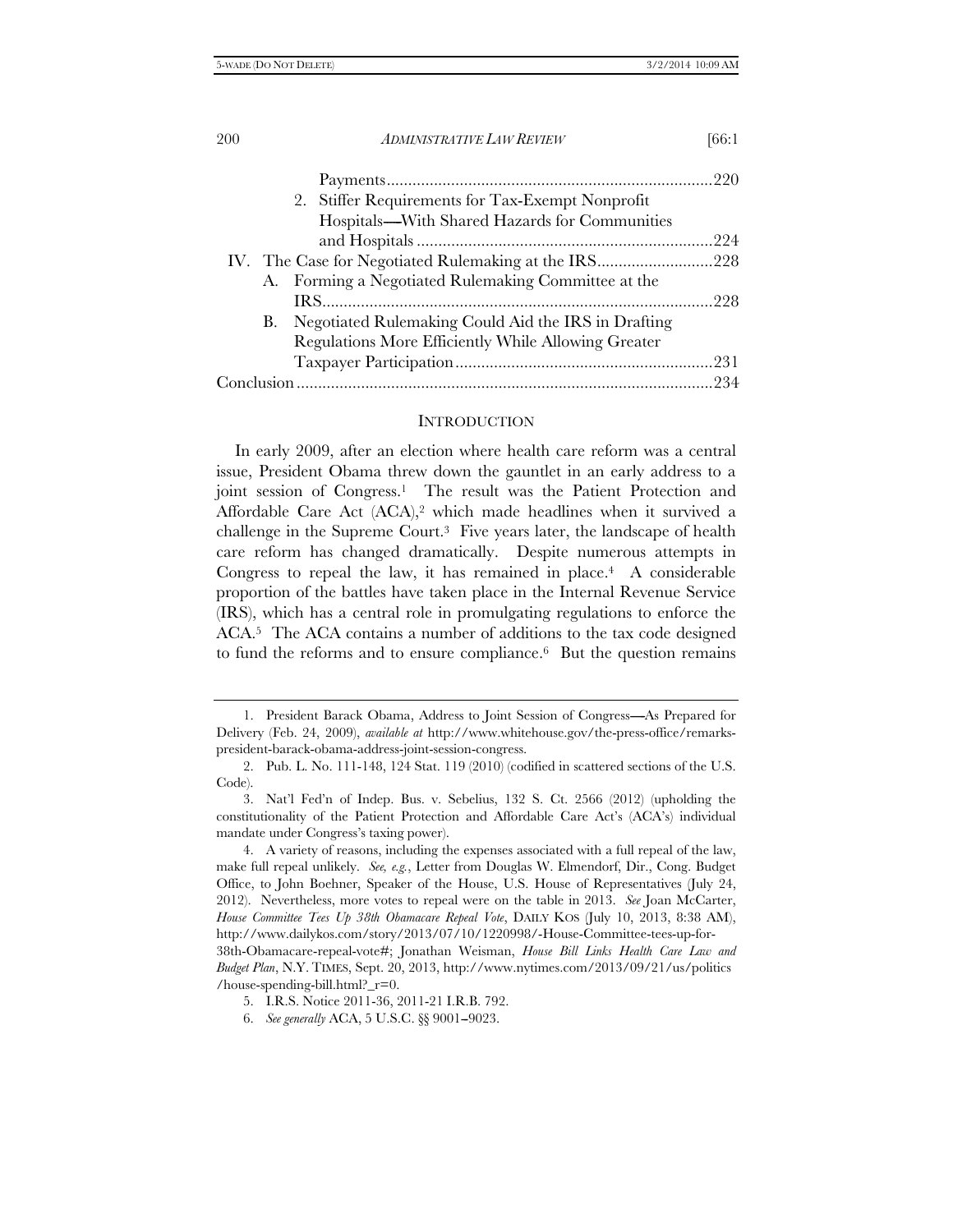whether the agency's rulemaking processes are up to the task of remaking the American health care market in the ACA's image.

This Comment argues that the Agency's rulemaking is not up to task for several reasons. First, although the IRS has always been involved in taxing health care entities and transactions, it may not have the expertise to deal with the potential impact of its own regulations on health care providers and patients.7 Second, the Agency's usual methods of rulemaking and adjudication entail uncertainty and are subject to varying standards of deference by the courts. Such qualities introduce confusion about the possible tax implications and interpretation of certain Internal Revenue Code (IRC) provisions across jurisdictions.8 Many of the key terms in the tax code have contentious definitions, and although the IRS currently uses the notice-and-comment process to settle definitions for purposes of the tax code, stakeholders have limited access to information that agencies use in rulemaking. This, in turn, limits participation and transparency in the regulatory process.9 The IRS has not always been consistent in following the requirements of the Administrative Procedure Act (APA) in promulgating its regulations, which has further diminished public participation and influence in the process.10

Although negotiated rulemaking may not be the best tool for the IRS to use in every case, $11$  it has the potential to substantially improve outcomes

 11. Nor were negotiated regulations (sometimes referred to as neg-reg) intended to be used in every case. *See* Philip J. Harter, *Negotiating Regulations: A Cure for Malaise*, 71 GEO. L.J.

 <sup>7.</sup> *See* Mary Crossley, *Tax-Exempt Hospitals, Community Health Needs and Addressing Disparities*, 55 HOW. L.J. 687, 701 (2012) ("For decades, the IRS has indirectly made health policy . . . without professing to bring to bear any particular expertise in the field of health policy.'').

 <sup>8.</sup> *Compare* Mayo Found. for Med. Educ. & Research v. United States, 131 S. Ct. 704, (2011) (holding that *Chevron* applies with ''full force'' to Treasury Regulations), *with In re* Quality Stores, Inc., 693 F.3d 605, 619 (6th Cir. 2012), *cert. granted sub nom.* United States v. Quality Stores, Inc., 134 S. Ct. 49 (2013) (Oct. 1, 2013) (No. 12-1408) (holding that IRS revenue rulings are *not* entitled to judicial deference because ''Congress has not given them the force of law.''). The Supreme Court has granted certiorari in *Quality Stores*, which may settle the question. *Id.*, *cert. granted sub nom.* United States v. Quality Stores, Inc., 134 S. Ct. 49 (2013) (Oct. 1, 2013) (No. 12-1408).

 <sup>9.</sup> *See* ANDREW F. POPPER & GWENDOLYN M. MCKEE, ADMINISTRATIVE LAW: A CONTEMPORARY APPROACH 64 (2d. ed. 2009) (noting that the Freedom of Information Act (FOIA) does not provide a right to discovery about evidence used in rulemaking).

 <sup>10.</sup> *See, e.g.*, Kristin E. Hickman, *A Problem of Remedy: Responding to Treasury's (Lack of) Compliance with Administrative Procedure Act Rulemaking Requirements*, 76 GEO. WASH. L. REV. 1153, 1157--58 (2008) [hereinafter Hickman, *Responding*] (noting that the IRS claims that most of its interpretive regulations are exempt from notice-and-comment procedures); Kristin E. Hickman, *Unpacking the Force of Law*, 66 VAND. L. REV. 465, 492–502 (2013) [hereinafter Hickman, *Unpacking*] (discussing concerns with the use of temporary regulations to collect tax revenue).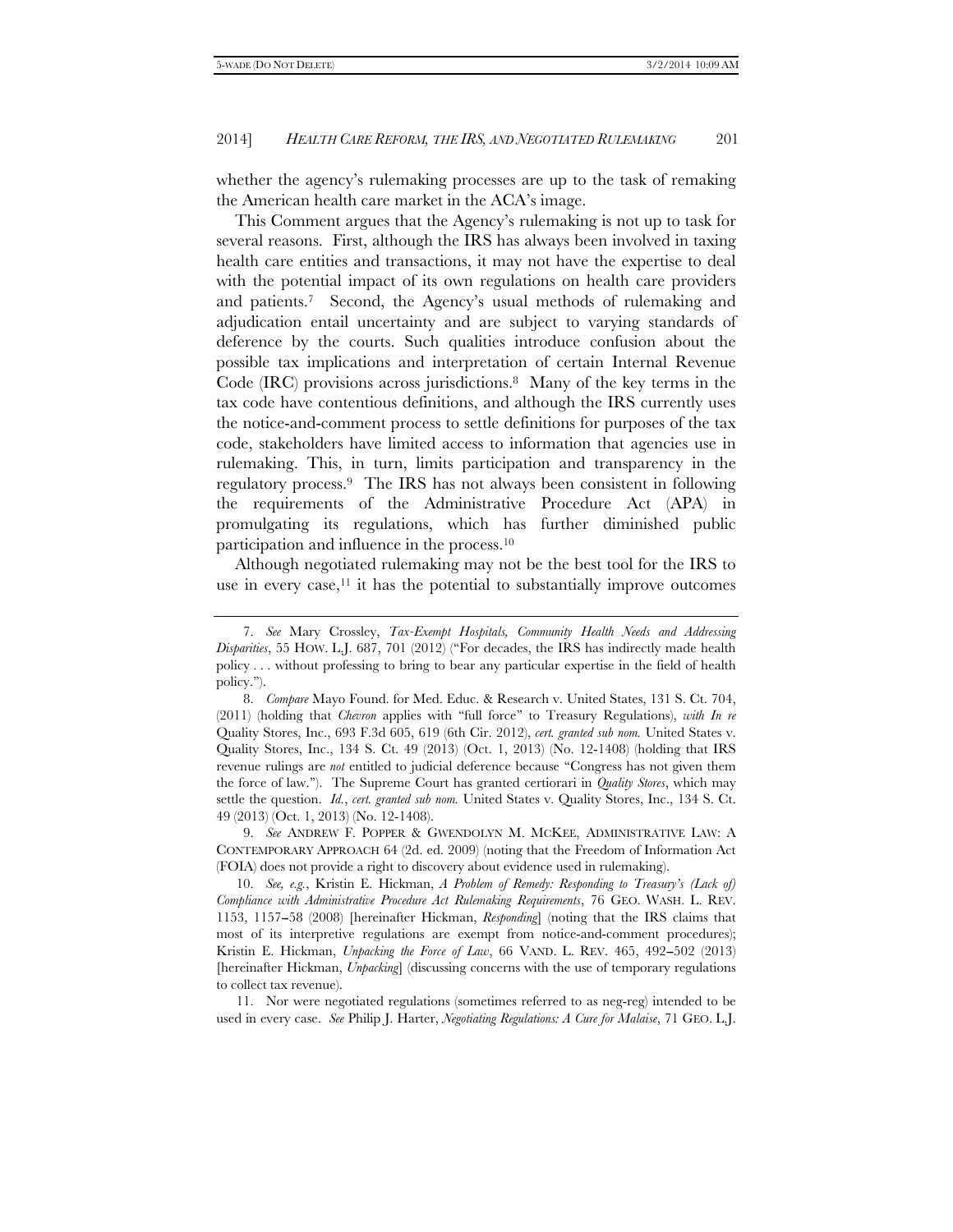for access and efficiency in the health care reform context. In the debate among patients, hospitals, physicians, insurers, and the government, a collaborative process could level the balance of power between stakeholders.12 Other agencies have used negotiated rulemaking successfully, and the IRS has been criticized for not employing it in other areas.13 But the procedure is not without its limitations, and some have argued that it is more of a placebo than a cure for regulatory ills.14

Part I of this Comment discusses the IRS's main rulemaking methods, including Treasury Regulations and revenue rulings. Part II charts the development of negotiated rulemaking and the obstacles it faces. Part III examines the issues stemming from the IRS's role in health care reform and critiques how the IRS's current regulatory methods have led to results that fall short of the ACA's policy goals in key areas. Part IV describes how the IRS could implement negotiated rulemaking and responds to concerns about the cost of such implementation. In particular, use of e-rulemaking technology to enhance public input and access would benefit the IRS and optimize the process. Finally, this Comment concludes that whatever its potential shortcomings, negotiated rulemaking can provide stakeholders in health care reform with the opportunity to meaningfully participate in the rulemaking process while reducing the strain on public resources.

# I. RULEMAKING METHODS AT THE INTERNAL REVENUE SERVICE (IRS) AND OTHER FEDERAL AGENCIES

Federal agency rulemaking is largely governed by the APA,<sup>15</sup> which outlines several different schemes for agencies to administer laws. Rulemaking processes under the APA include (1) ''informal'' or notice-and-

<sup>1, 7 (1982) (&#</sup>x27;'Negotiation undoubtedly will not work for all rules.''); Jeffrey S. Lubbers, *Achieving Policymaking Consensus: The (Unfortunate) Waning of Negotiated Rulemaking*, 49 S. TEX. L. REV. 987, 987–88 (2008) (noting that Philip Harter, neg-reg's "founding father," did not consider it to be a ''panacea'').

 <sup>12.</sup> *See, e.g.*, Len M. Nichols, *Making Health Markets Work Better Through Targeted Doses of Competition, Regulation, and Collaboration*, 5 ST. LOUIS U. J. HEALTH L. & POL'Y 7, 8-10, 25 (2011) (suggesting a mixture of market forces, regulation, and collaboration to expand health care access and improve quality).

 <sup>13.</sup> *See, e.g.*, Carole C. Berry, *Sub S One Class of Stock Requirement: Rulemaking Gone Wrong*, 44 CATH. U.L. REV. 11, 54--58 (1994) (hypothesizing that negotiated rulemaking procedures would have better addressed the tax treatment of S corporations).

 <sup>14.</sup> *See*, *e.g.*, William Funk, *Bargaining Toward the New Millennium: Regulatory Negotiation and the Subversion of the Public Interest*, 46 DUKE L.J. 1351, 1356 (1997) (claiming that negotiated rulemaking practices ''subtly subvert the basic, underlying concepts of American administrative law'').

 <sup>15.</sup> Pub. L. No. 404, §§ 1--12, 60 Stat. 237 (1946).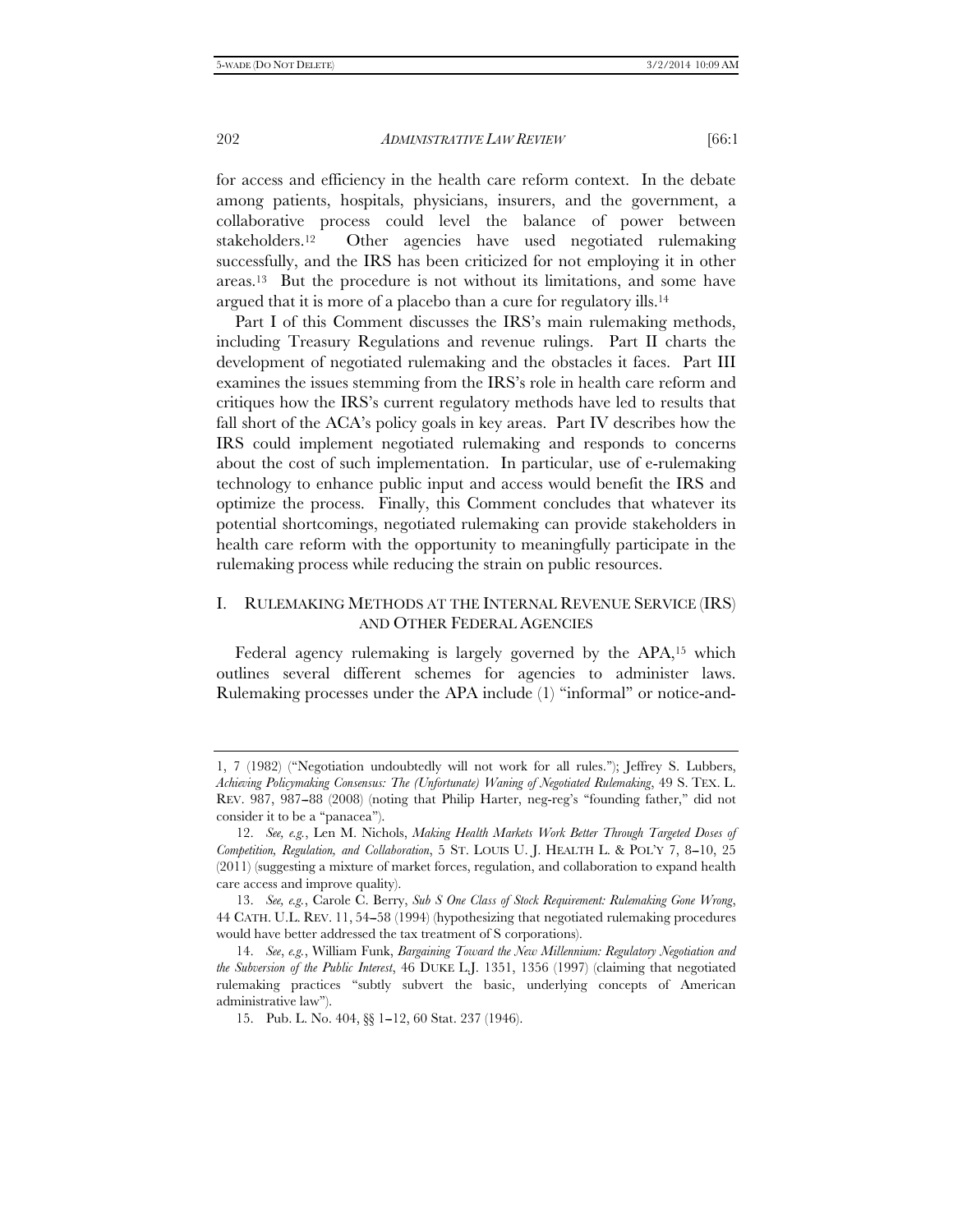comment rulemaking,<sup>16</sup> (2) "guidance" or "policy statements,"<sup>17</sup> and (3) formal administrative adjudications.18 At first glance, IRS rulemaking resembles the APA model. The Secretary of the Treasury is empowered to ''prescribe all needful rules and regulations'' for the enforcement of the tax code.19 The IRS issues several forms of administrative authority, including Treasury Regulations, revenue rulings, revenue procedures, private letter rulings, and determination letters.20 Each is a tool adapted to a particular purpose, with its own strengths and weaknesses.

#### *A. Notice-and-Comment: Treasury Regulations*

Most agencies use ''informal'' rulemaking, or notice-and-comment rulemaking, instead of the formal rulemaking process.<sup>21</sup> Under the noticeand-comment process, an agency develops a proposed rule and then publishes a Notice of Proposed Rulemaking in the Federal Register, inviting members of the public to comment over a specific period of time.<sup>22</sup> Through various "e-rulemaking" processes, members of the public can submit comments to agencies through the Internet.<sup>23</sup> Treasury Regulations, the IRS's primary regulatory tool, are issued according to the notice-and-comment method,<sup>24</sup> and have been subject to evolving standards of judicial deference*.* For decades, courts followed the standard the Supreme Court laid out in *National Muffler Dealers Ass'n, Inc. v. United* 

 20. *See* Steve Johnson, *An IRS Duty of Consistency: The Failure of Common Law Making and A Proposed Legislative Solution*, 77 TENN. L. REV. 563, 570–73 (2010) (defining and providing additional material on these and other agency tools).

21. *See* POPPER & MCKEE, *supra* note 9, at 64.

 22. APA § 553(c)*.* The notice must contain: (1) a statement of the time, place, and nature of public rulemaking proceedings; (2) reference to the legal authority under which the rule is proposed; and (3) either the terms or substance of the proposed rule or a description of the subjects and issues involved. *Id.*

 23. FREQUENTLY ASKED QUESTIONS, REGULATIONS.GOV, http://www.regulations.gov /#!faqs (last visited Jan. 31, 2014); *see* Cynthia R. Farina et al., *Rulemaking 2.0*, 65 U. MIAMI L. REV. 395, 447 (2011) (explaining the benefits and challenges to e-rulemaking).

24. APA § 553(b)-(c); Treas. Reg. § 601.601 (2012) ("The most important rules are issued as regulations and Treasury decisions prescribed by the Commissioner and approved by the Secretary or his delegate.'').

 <sup>16.</sup> Administrative Procedure Act (APA), 5 U.S.C. § 553 (2012). Notice-and-comment rulemaking involves a ''Notice of Proposed Rulemaking'' printed in the Federal Register, followed by a period of public comment. *See generally* POPPER & MCKEE, *supra* note 9, at 64.

 <sup>17.</sup> *Id.*§ 553(b)(A).

 <sup>18.</sup> *Id*. § 554.

 <sup>19.</sup> I.R.C. § 7805 (2006). To focus on presenting the specific tax issues at stake for the ACA, I have only included a (very) brief introduction to the complex issues of administrative law and procedure at play in the U.S. tax system. For a more thorough treatment, see generally WILLIAM A. KLEIN ET AL., FEDERAL INCOME TAXATION (15th ed. 2009).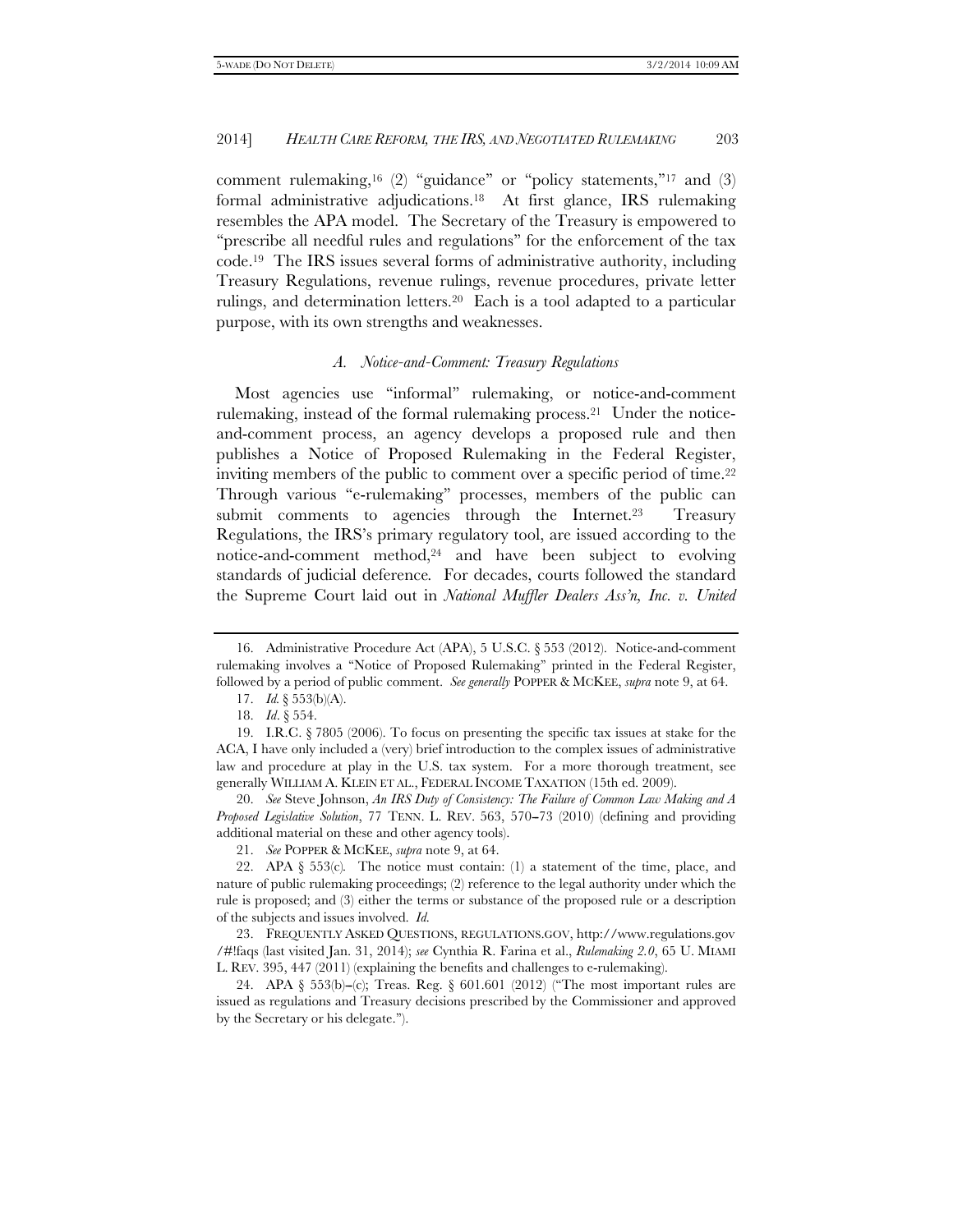*States*,<sup>25</sup> where the Court held that Treasury Regulations are entitled to deference as long as they ''implement the congressional mandate in some reasonable manner.''26 In 2011, the Supreme Court extended *Chevron* deference to all Treasury Regulations in *Mayo Foundation for Medical Education & Research v. United States*.27

Although the notice-and-comment process does allow for some public input, it is far from perfect. To begin with, agencies using the notice-andcomment process are not required to publish ''every alteration'' to a rule in the Federal Register for public comment unless such alteration is not a ''logical outgrowth'' of the original proposal.28 Courts must balance the needs of agencies such as the IRS—which promulgate regulations and must govern within their areas of statutory authority—with the public's interest in transparency and open commenting. The IRS does not always abide by the APA's strictures, however, and courts vary in how they respond to the IRS's divergence from the APA's requirements.29

Additionally, although an agency's final rule must ''fairly apprise'' parties of the ''potential scope and substance of a substantially revised final rule,'' and any substantial change must ''relate in part to the comments received,'' agencies do not need to actually follow *any* of the commenters' recommendations.30 Indeed, many of the comments often oppose such rules simply for political reasons, or take ''extreme positions'' without explanation or justification.31

Even when followed, the nature of the public comment process does not give interested parties the opportunity to discuss their views with fellow commenters or with the agency involved.32 Commenters are more likely to adopt extreme positions and may withhold information or give several different arguments without explaining their relative weight or importance.33 Instead of focusing on finding a solution, commenters are

 <sup>25. 440</sup> U.S. 472 (1979).

 <sup>26.</sup> *Id.* at 476 (quoting United States v. Cartwright, 411 U.S. 546, 550 (1973)).

 <sup>27. 131</sup> S. Ct. 704, 711--12 (2011) (applying Chevron U.S.A. Inc. v. Natural Res. Def. Council, Inc., 467 U.S. 837 (1984)) (explaining that courts must follow Congressional intent if Congress has directly spoken to a question at issue, but must otherwise defer to the IRS's rule, provided the IRS's rule is based on a permissible interpretation of the statute that is not arbitrary or capricious).

 <sup>28.</sup> *See* First Am. Disc. Corp. v. Commodity Futures Trading Comm'n, 222 F.3d 1008, 1015 (D.C. Cir. 2000); Ne. Md. Waste Disposal Auth. v. EPA, 358 F.3d 936, 951--52 (D.C. Cir. 2004)*.*

 <sup>29.</sup> *See infra* notes 122--138 and accompanying text.

 <sup>30.</sup> *E.g.*, Chocolate Mfrs. Ass'n of U.S. v. Block, 755 F.2d 1098, 1105 (4th Cir. 1985).

 <sup>31.</sup> *See* Lubbers, *supra* note 11, at 991.

<sup>32.</sup> *Id.* at 990-91.

 <sup>33.</sup> *Id.* at 991.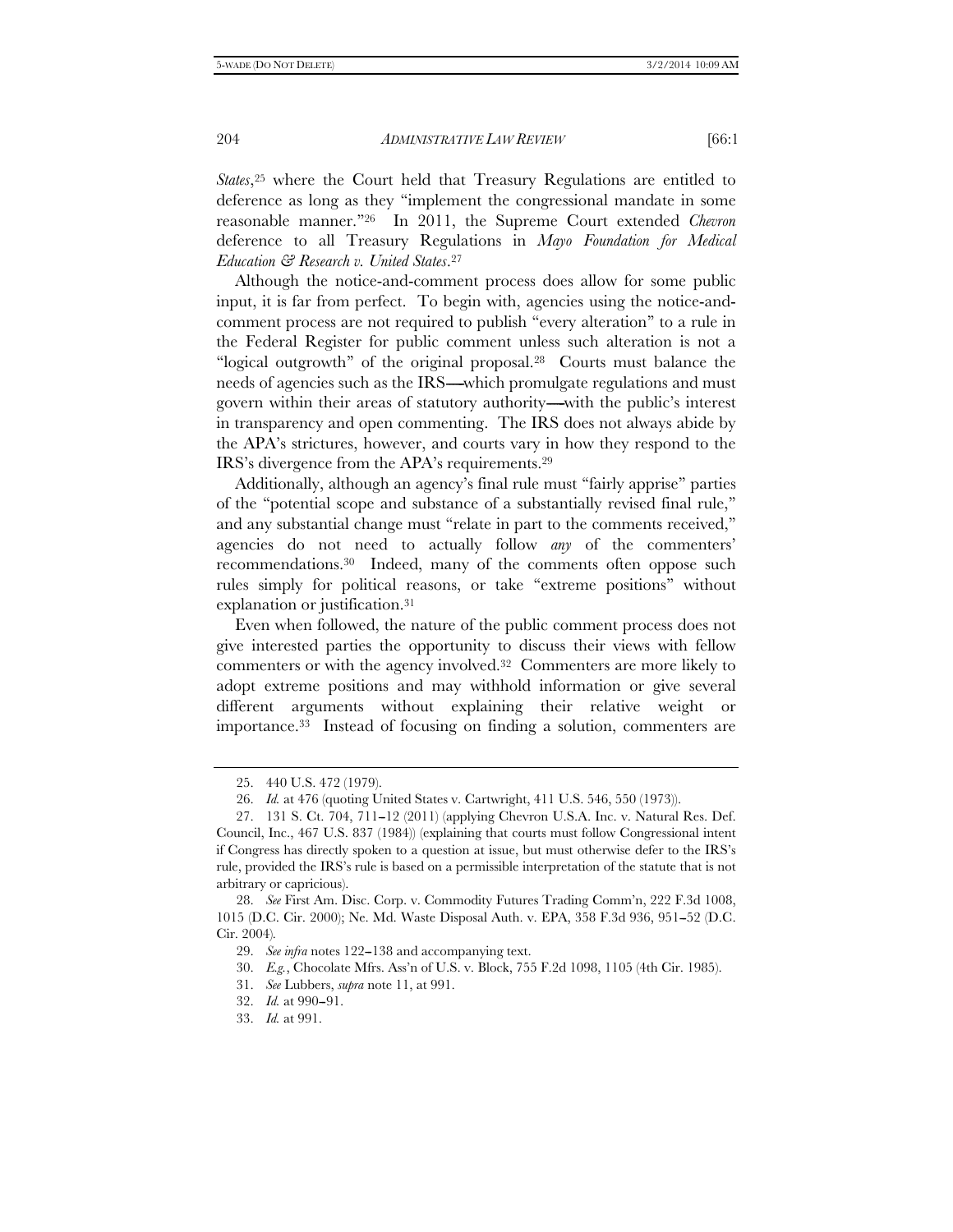incentivized to advocate for their own positions rather than exchange views with other commenters who support conflicting positions.<sup>34</sup> Finally, the notice-and-comment process presupposes the availability of information to some extent, in that commenters who lack expertise in certain fields may not give information in their comments that is either constructive or useful, and they also may misunderstand how or why the rules have developed.35

# *B. Revenue Rulings*

Another tool in the IRS's arsenal is revenue rulings, which are official interpretations of tax law issued by the IRS after an appeals process and published in the Internal Revenue Bulletin.36 The usual way the IRS issues revenue rulings is by redacting personal information from a private letter ruling.37 Revenue rulings are issued to provide ''correct and uniform'' guidance to taxpayers on issues ''involving substantive tax law.''38 The IRS will not issue revenue rulings on issues: (1) "answered by statute, treaty, or regulations"; (2) "answered by rulings, opinions or court decisions"; (3) that the IRS deems not to be of adequate ''importance or interest to warrant publication''; (4) that involve determinations of fact; or (5) that involve informers or rewards to informers.39 Although the IRS issues revenue rulings ''to provide precedents [for] other cases'' at the IRS level and they "may be cited and relied upon for that purpose," they are limited to the facts at issue.40 In fact, the IRS cautions its employees to consider the facts at issue in each particular case and avoid reaching the same conclusion as a revenue ruling unless the facts and circumstances involved are essentially the same.<sup>41</sup>

Revenue rulings are a strange hybrid. In one sense, revenue rulings function as guidance, as the IRS states in the Treasury Regulations.<sup>42</sup> One of the hallmarks of guidance documents is that they serve the public's need for information on how to follow agency regulations, as well as explaining to agency staff how to carry out their public duties.<sup>43</sup> In a sense, revenue

 <sup>34.</sup> *Id.*

 <sup>35.</sup> *See* Cary Coglianese, *E-Rulemaking: Information Technology and the Regulatory Process*, 56 ADMIN. L. REV. 353, 373 (2004).

 <sup>36.</sup> Treas. Reg. §§ 601.106, .201, .601 (2012).

 <sup>37.</sup> *See infra* Part I-C for a discussion of private letter rulings.

 <sup>38.</sup> Treas. Reg. § 601.601(d)(2)(iii).

 <sup>39.</sup> *Id.*

<sup>40.</sup> *Id.* at §§ 601.601(d)(2)(v)(d)-(e).

 <sup>41.</sup> Rev. Proc. 89-14, 1989-1 C.B. 814, § 7.01(6).

 <sup>42.</sup> *See* Treas. Reg. § 601.601(d)(2)(iii).

<sup>43.</sup> JEFFREY S. LUBBERS, A GUIDE TO FEDERAL AGENCY RULEMAKING 63-64 (5th ed. 2012).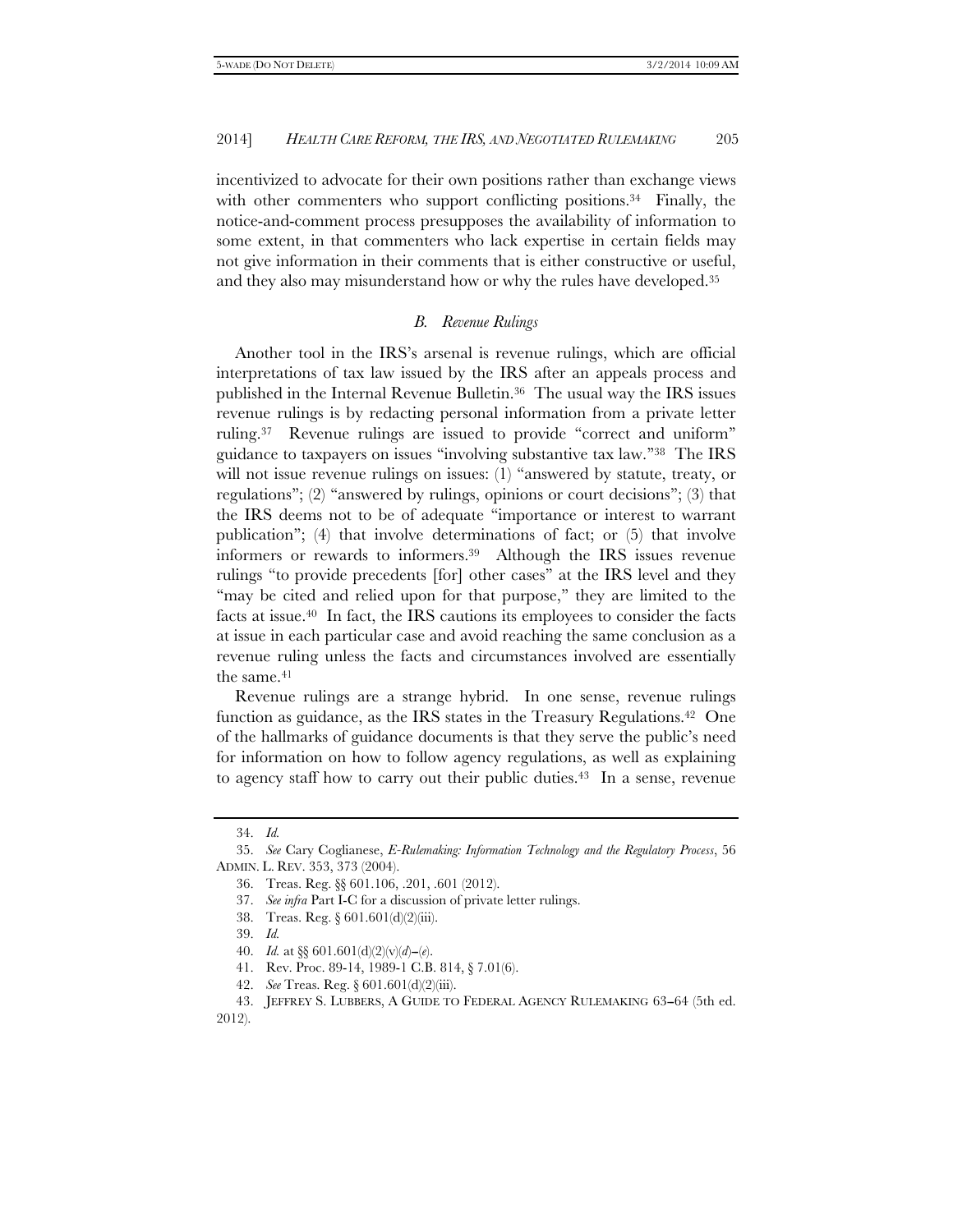rulings are the IRS's interpretation of the Treasury Regulations, without working a "substantive change."<sup>44</sup> As such, the revenue rulings have characteristics of interpretive, rather than legislative, rules, which are properly excluded from notice-and-comment procedures insofar as they function to advise the public about the IRS's construction of the tax code.<sup>45</sup>

Revenue rulings are different from "pure" guidance documents or policy statements, in that although revenue rulings do contain statements of general IRS policy, revenue rulings are nonetheless binding applications of law to specific facts.46 Thus, revenue rulings also function similarly to other agencies' adjudications, even though they lack the full ''force and effect'' of Treasury Regulations.47 However, the process governing how the IRS issues revenue rulings is different from adjudication by other federal agencies. For example, revenue rulings do not guarantee the right to a hearing or the presentation of evidence.<sup>48</sup> Instead, individual IRS attorneys draft the rulings, which are reviewed at several levels before they are published in the Internal Revenue Bulletin.49

Whatever their theoretical underpinnings, revenue rulings have proven confusing to the courts, which have been inconsistent with regard to what deference, if any, revenue rulings deserve. The Tax Court has noted in several cases that revenue rulings are merely the contention of one party (the government) in a controversy, and as such are not entitled to *Chevron* deference.50 The court's rationale is that revenue rulings are essentially

 47. *See generally* LUBBERS, *supra* note 43, at 63--76 (discussing the distinction between policy statements and legislative regulations).

 48. *Compare* APA, 5 U.S.C. § 554 (2012) (requiring agency hearings for administrative adjudications), *with* Rev. Proc. 89–14, 1989–1 C.B. 814  $\S 7$  ("Revenue rulings arise from various sources, including rulings to taxpayers, technical advice to district offices, court decisions, suggestions from tax practitioner groups, publications, etc.'').

 49. MICHAEL I. SALTZMAN, *supra* note 46, ¶ 3.03[2][a]; Peter A. Lowy & Juan F. Vasquez, Jr., *How Revenue Rulings Are Made, and the Implications of that Process for Judicial Deference*, 101 J. TAX'N 230, 231 (2004).

 50. *Compare* Simon v. Comm'r, 103 T.C. 247, 263 n.14 (1994) (noting that ''neither proposed regulations nor revenue rulings are entitled to judicial deference''), *and* PSB Holdings, Inc., v. Comm'r, 129 T.C. 131, 142 (2007) (holding that revenue rulings only warrant deference commensurate with their "power to persuade"), *with* Geisinger Health

 <sup>44.</sup> *See id.* at 73 (discussing Shalala v. Guernsey Mem'l Hosp., 514 U.S. 87 (1995)).

 <sup>45.</sup> *See* LUBBERS, *supra* note 43, at 63--64. *But see id.* at 63 (''They are, however, not exempt from [§] 553's petition provision or, generally, from [§] 552's requirements for publication or public availability . . . .'').

<sup>46.</sup> See generally id. 63-76 (discussing the distinction between policy statements and legislative regulations); *see also* MICHAEL I. SALTZMAN, IRS PRACTICE AND PROCEDURE ¶ 3.03[1] (2d ed. 2013) (''While a revenue ruling does not have the legal effect of a regulation, it still has greater legal weight than a letter ruling . . . because revenue rulings are intended to be used as 'precedents' in the disposition of cases for all taxpayers . . . .'').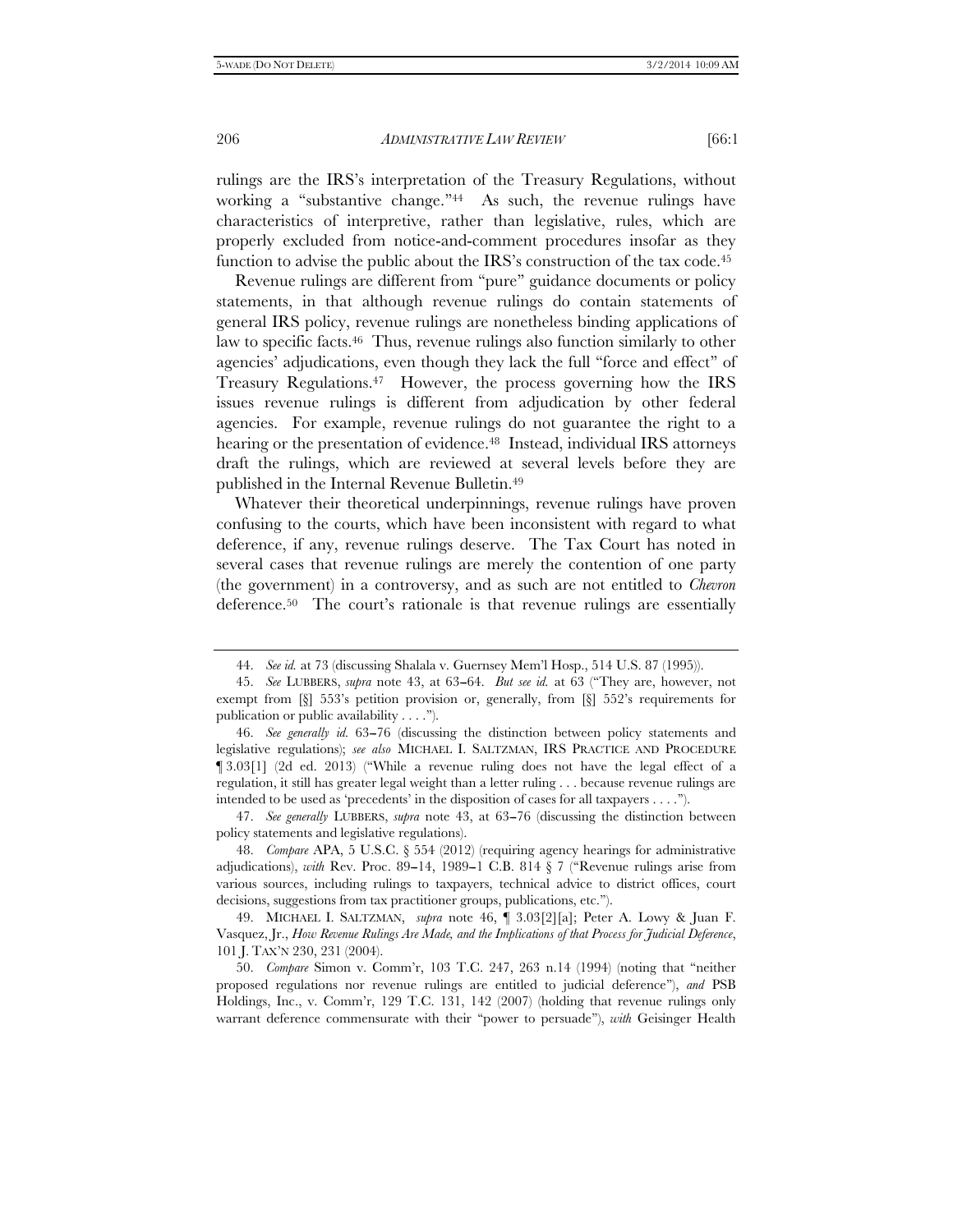nothing more than the legal contentions of *one party*.<sup>51</sup> In a recent case,<sup>52</sup> the Sixth Circuit agreed with this position, finding that Congress did not give revenue rulings the force of law.53 In contrast, the Second Circuit,54 the Fifth Circuit,<sup>55</sup> and the Ninth Circuit<sup>56</sup> have all adopted a standard deferring to the IRS where revenue rulings are ''reasonable and consistent'' with the provisions of the Internal Revenue Code.57 The Tenth Circuit accords deference to revenue rulings but has declined to state to what degree,58 and the Federal Circuit has admittedly left the issue "undecided."<sup>59</sup> The Supreme Court avoided settling the issue in *United States v. Mead Corp.*60 and *Christensen v. Harris County*,61 despite the split in the circuits and Justice Scalia's warning in his dissent to *Mead*.62 The Supreme Court may finally address the issue in 2014 in *United States v. Quality Stores, Inc*.63

 52. *In re* Quality Stores, Inc., 693 F.3d 605 (6th Cir. 2012), *cert. granted sub nom.* United States v. Quality Stores, Inc., 134 S. Ct. 49 (2013) (Oct. 1, 2013) (No. 12-1408).

 54. Amato v. W. Union Int'l Inc., 773 F.3d 1402, 1411 (2d Cir. 1985), *abrog'd on other grounds by* Mead Corp. v. Tilley, 490 U.S. 714 (1989).

56. Walt Disney Inc. v. Comm'r, 4 F.3d 735, 741 (9th Cir. 1993).

 57. *See, e.g.*, *Amato*, 773 F.3d at 1411 (holding that revenue rulings are entitled to ''great deference'' and have precedential effect unless they are ''unreasonable or inconsistent''); *Foil*, 920 F.2d at 1201 (holding that revenue rulings are entitled to ''respectful consideration'' if they are reasonable and consistent); *Walt Disney Inc.*, 4 F.3d at 740 (holding that courts in the circuit will apply ''great deference'' to a reasonable and consistent revenue ruling).

58. IHC Health Plans, Inc. v. Comm'r, 325 F.3d 1188, 1194 n.11 (10th Cir. 2003).

 59. *See, e.g.*, Fed. Nat'l Mortg. Ass'n v. United States, 379 F.3d 1303, 1308 (Fed. Cir. 2004), *remanded to* 69 Fed. Cl. 89 (2005), *aff'd*, 469 F.3d 968 (Fed. Cir. 2006), *cert. denied*, 552 U.S. 1139 (2008).

60. 533 U.S. 218 (2001).

61. 529 U.S. 576 (2000).

62. *See* 533 U.S. at 246 (Scalia, J., dissenting).

 63. *In re* Quality Stores, Inc., 693 F.3d 605, 619 (6th Cir. 2012), *cert. granted sub nom.* United States v. Quality Stores, Inc., 134 S. Ct. 49 (2013) (Oct. 1, 2013) (No. 12-1408) (holding that IRS revenue rulings are *not* entitled to judicial deference because ''Congress has not given them the force of law"). Oral argument took place on January 14, 2014, and it is not clear at the time of writing whether the opinion will be issued before or after publication.

Plan v. Comm'r, 100 T.C. 394, 405 (1993) (holding that the Tax Court will give weight to a revenue ruling at issue on remand from the Court of Appeals if the primary issue on remand is the proper application of a ruling).

 <sup>51.</sup> LAURENCE F. CASEY, FEDERAL TAX PRACTICE: A TREATISE OF THE LAWS AND PROCEDURES GOVERNING THE ASSESSMENT AND LITIGATION OF FEDERAL TAX LIABILITIES § 1.42 (2013) (emphasis added) (explaining that the circuit courts treat revenue rulings differently, varying in affording them deference).

 <sup>53.</sup> *Id.* at 619.

 <sup>55.</sup> Foil v. Comm'r, 920 F.2d 1196, 1201 (5th Cir. 1990).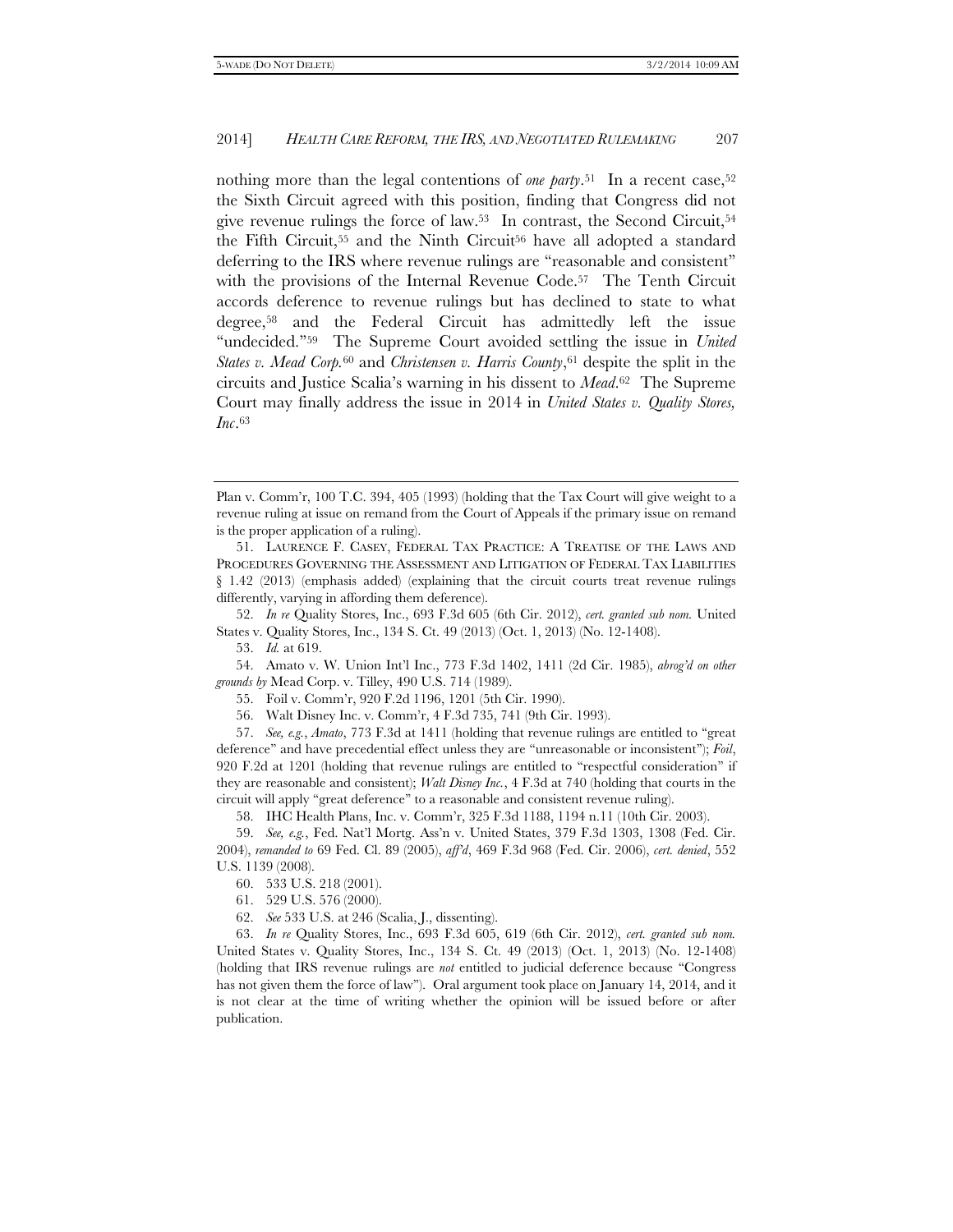# *C. Other Rulemaking Methods: Revenue Procedures, Private Letter Rulings, and Determination Letters*

In addition to Treasury Regulations and revenue rulings, the IRS also issues other administrative decisions.64 The Treasury defines revenue procedures, one such document, as "statement[s] of procedure that affect[] the rights or duties of taxpayers or other members of the public under the [Internal Revenue] Code and related statutes or information that, although not necessarily affecting the rights and duties of the public, should be a matter of public knowledge."<sup>65</sup> Revenue procedures generally deal with matters internal to the IRS, but they can also be useful guidance for taxpayers and practitioners.<sup>66</sup>

The IRS also issues private letter rulings and determination letters.<sup>67</sup> Private letter rulings are written statements prepared for taxpayers by the IRS National Office.68 These rulings apply the law to specific facts of a case, much like revenue rulings, $69$  but are much more limited in that they only bind the taxpayer to whom they are issued for the particular transaction at issue.70 Furthermore, the IRS may revoke or modify them "at any time in the wise administration of the taxing statutes."71 District directors of local IRS offices write determination letters,72 which involve completed transactions, and are particularly important in qualifying organizations for tax exemption under the IRC.73

# II. NEGOTIATED RULEMAKING

Unlike notice-and-comment rulemaking, negotiated rulemaking invites stakeholders to directly participate in creating rules, rather than just give suggestions.74 Negotiated rulemaking aims to be less expensive and timeconsuming than the usual rulemaking process. Aditionally, other federal

 <sup>64.</sup> Treas. Reg. §§ 601.201, 601.601 (2012) (describing rulings, determination letters, and revenue procedures issued by the IRS).

<sup>65.</sup>  $\S$  601.601(d)(2)(i)(b).

 <sup>66. § 601.601(</sup>d)(2)(vi).

<sup>67.</sup>  $\& 601.201(a)(2)–(3)$ .

<sup>68.</sup>  $\& 601.201(a)(1)-(2)$ .

<sup>69.</sup> *Compare*  $\S 601.601(d)(2)(v)(a)$  ("Revenue Rulings will be directly responsive to and limited in scope by the pivotal facts stated . . . .''), *with* § 601.201(a)(2) (''A *ruling* is a written statement issued to a taxpayer or his authorized representative by the National Office which interprets and applies the tax laws to a specific set of facts.'').

 <sup>70. §§ 601.201(</sup>l)(1), (6).

 <sup>71. § 601.201(</sup>l)(1).

 <sup>72. § 601.201(</sup>c)(1).

 <sup>73. § 601.201(</sup>c)(5).

 <sup>74.</sup> APA, 5 U.S.C. § 561 (2012); Harter, *supra* note 11, at 28.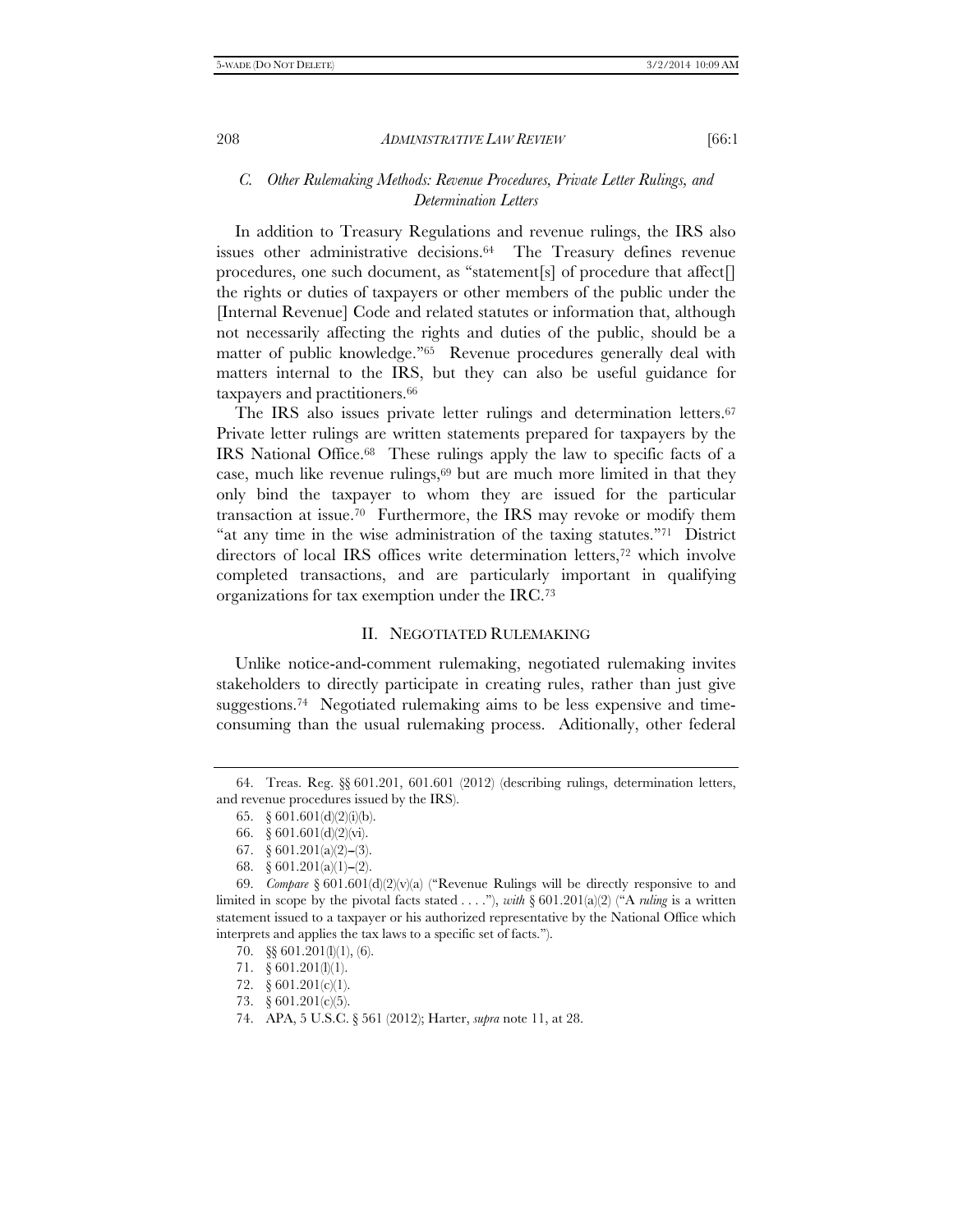and state agencies, including the Department of Health and Human Services (HHS), have used it.75 Compared with administrative adjudication, the process incentivizes collaboration over litigation and is less adversarial or formal.76 Congress officially enacted the Negotiated Rulemaking Act in 1990,77 and in 1993, President Clinton issued Executive Order 12,866,78 which, among other mandates, directed federal agencies to ''explore and, where appropriate, use consensual mechanisms for developing regulations, including negotiated rulemaking.''79

#### *A. Background and Development*

The genesis of using negotiation rather than an adversarial process to enact regulations is found in a seminal article by Philip J. Harter on the subject, which was based on a report Harter prepared for the Administrative Conference of the United States (ACUS).80 Harter argued that administrative law, and rulemaking in particular, suffered from a "malaise"----a lack of agreement over the proper degree of discretion to allow agencies—and from procedural tensions between formal procedural requirements and agencies' desire for broader flexibility.81

Harter acknowledged several benefits of the adversarial process-such as the openness of parties' positions to critiquing arguments—which provides a strong incentive for stakeholders to present their best possible arguments. He also found many flaws in the adversarial rulemaking process.82 For one,

<sup>75.</sup> *E.g.*, ACA, Pub. L. No. 111-148, § 5602(a)(1), 124 Stat. 119, 677-78 (2010) (directing the Department of Health and Human Services (HHS) to use negotiated rulemaking to establish ''comprehensive methodology and criteria'' for designation of critically underserved areas); *see also* Jane Hudson et al., *Negotiated Rulemaking: A Better Alternative*, 44 CLEARINGHOUSE REV. 526, 528--30 (2011) (describing negotiated rulemaking used by the Maryland state legislature to establish procedures for student restraint and seclusion procedures).

 <sup>76.</sup> Administrative Conference of the United States (ACUS), Recommendation 85-5, Procedures for Negotiating Proposed Regulations, 50 Fed. Reg. 52,893, 52,895–96 (Dec. 27, 1985) (codified at 1 C.F.R. § 305.85-5).

 <sup>77.</sup> Pub. L. No. 101-648, 104 Stat. 4969 (1990) (codified as amended at 5 U.S.C. §§ 561-570a (2012)).

 <sup>78. 58</sup> Fed. Reg. 51,735 (Oct. 4, 1993).

 <sup>79.</sup> *Id.* at 51,740.

 <sup>80.</sup> Harter, *supra* note 11, at 1. Harter's report was the background for the ACUS Recommendation 82-4. Procedures for Negotiating Proposed Regulations, 47 Fed. Reg. 30,701, 30,708 (July 15, 1982).

 <sup>81.</sup> Harter, *supra* note 11, at 2. This language was borrowed from an earlier case in which the D.C. Circuit referred to difficulties in the regulatory process as a "malaise." *See* Am. Airlines, Inc. v. Civil Aeronautics Bd., 359 F.2d 624, 630 (D.C. Cir. 1966).

<sup>82.</sup> Harter, *supra* note 11, at 18-19 (comparing the benefits and drawbacks of the adversarial process).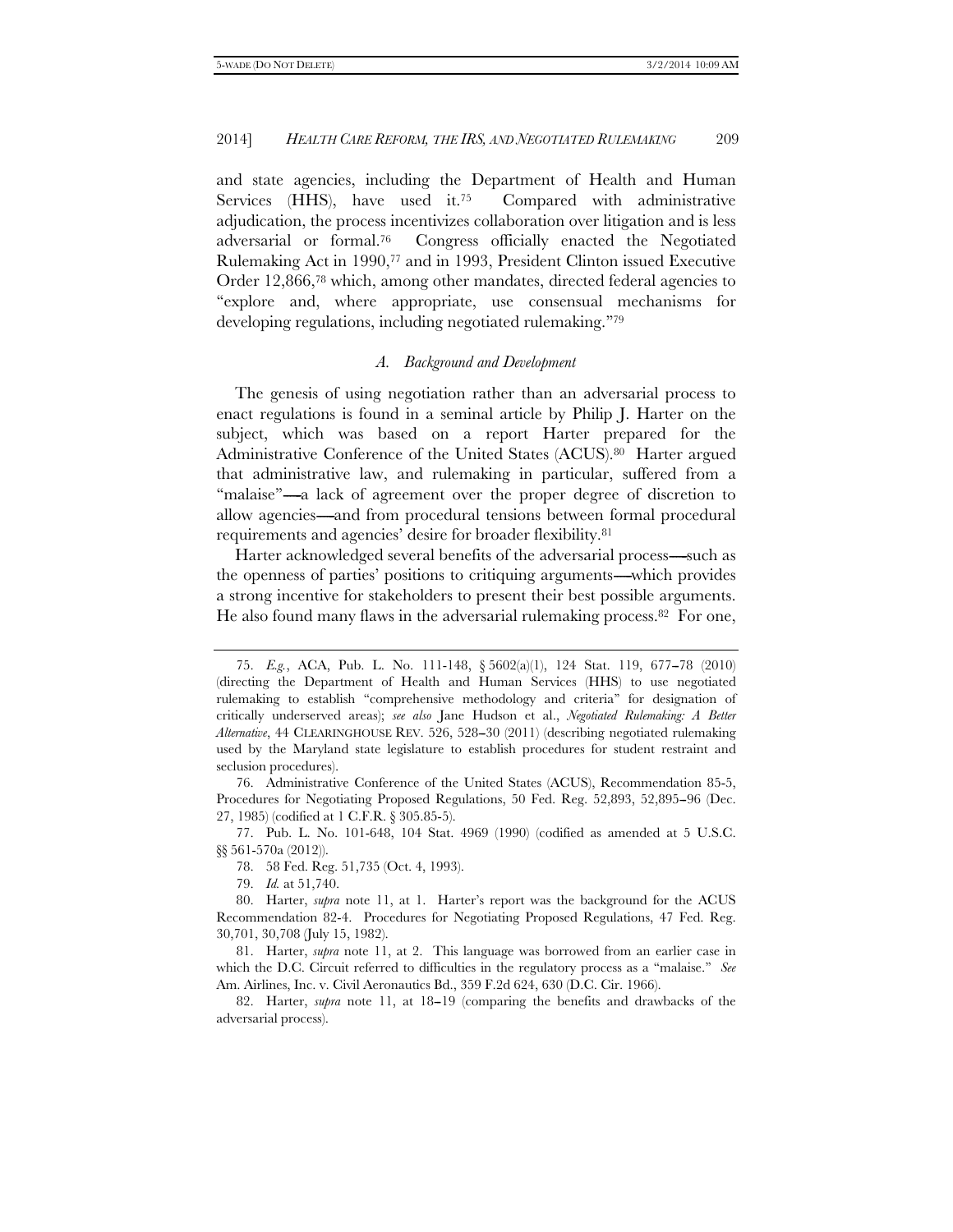Harter pointed out that parties at adversarial proceedings—including public agencies—tend to take positions more extreme than those they actually expect to adopt, anticipating that they will be ''drawn toward the middle.''83 Additionally, those who participate in the adversarial rulemaking process are usually not the stakeholders themselves, but intermediaries—attorneys and others who specialize in the procedure itself—who benefit from protracted conflicts.<sup>84</sup>

Harter proposed reimagining the power structure of administrative law. Specifically, he recommended treating agencies and private stakeholders not as commanders and subjects, but as *equal participants* in the rulemaking process.85 This seemingly unorthodox idea was accompanied by a tempered observation that agencies themselves, like private parties, are subject to countervailing power: namely Congress, which can limit agencies' discretion to act, and the courts, which can overturn agency determinations.86 Additionally, Harter proposed that agencies would benefit from conserved resources as direct negotiations could lead to sharing the task of conducting research. $87$  Finally, Harter pointed out that agencies could reduce some of the costs of political infighting, with the potential to reach a desirable result in a shorter period of time.88 Adopting Harter's proposals, ACUS recommended that agencies adopt negotiated rulemaking to better ''identify the major issues, gauge their importance to the respective parties, identify the information and data necessary to resolve the issues, and develop a rule that is acceptable to the respective interests.''89

At the federal level, Congress formally adopted ACUS's

 89. ACUS, Recommendation 82-4, Procedures for Negotiating Regulations, 47 Fed. Reg. 30,701, 30,708 (July 15, 1982) (codified as amended at 1 C.F.R. § 305.82-4).

 <sup>83.</sup> *Id.* at 19 (''Participants that oppose any regulation or that hope to obtain a minimally intrusive regulation may argue that no regulation is needed or that at most a weak one is required  $\dots$ .").

<sup>84.</sup> *Id.* at 21–22 (comparing attorneys in administrative practice to "modern knights" who joust with each other at the behest of the actual parties in interest and supply their principals with intelligence about the others' actions'').

<sup>85.</sup> *Id.* at 57–58. Harter admits that it is difficult to determine what an agency's exact ''interest'' is, on the argument that the agency would seek to ''further its perception of the 'public interest''' under the authorizing statute involved rather than simply further its own interests. *Id.* at 57 n.316.

 <sup>86.</sup> *Id.* at 58--59 (''Because the outcome of judicial review is rarely predictable, the agency cannot be confident that its views, as embodied in the regulation, will prevail.'').

 <sup>87.</sup> *Id.* at 59 (hypothesizing that ''in face to face negotiations the parties may be more willing to furnish relevant data which often is inaccessible to the agency, if the donor can control its use'').

<sup>88.</sup> *Id.* at 59–60 ("Much of the time involved [in adversarial rulemaking] surely must be attributable to the wrangling and disputes among the parties . . . .'').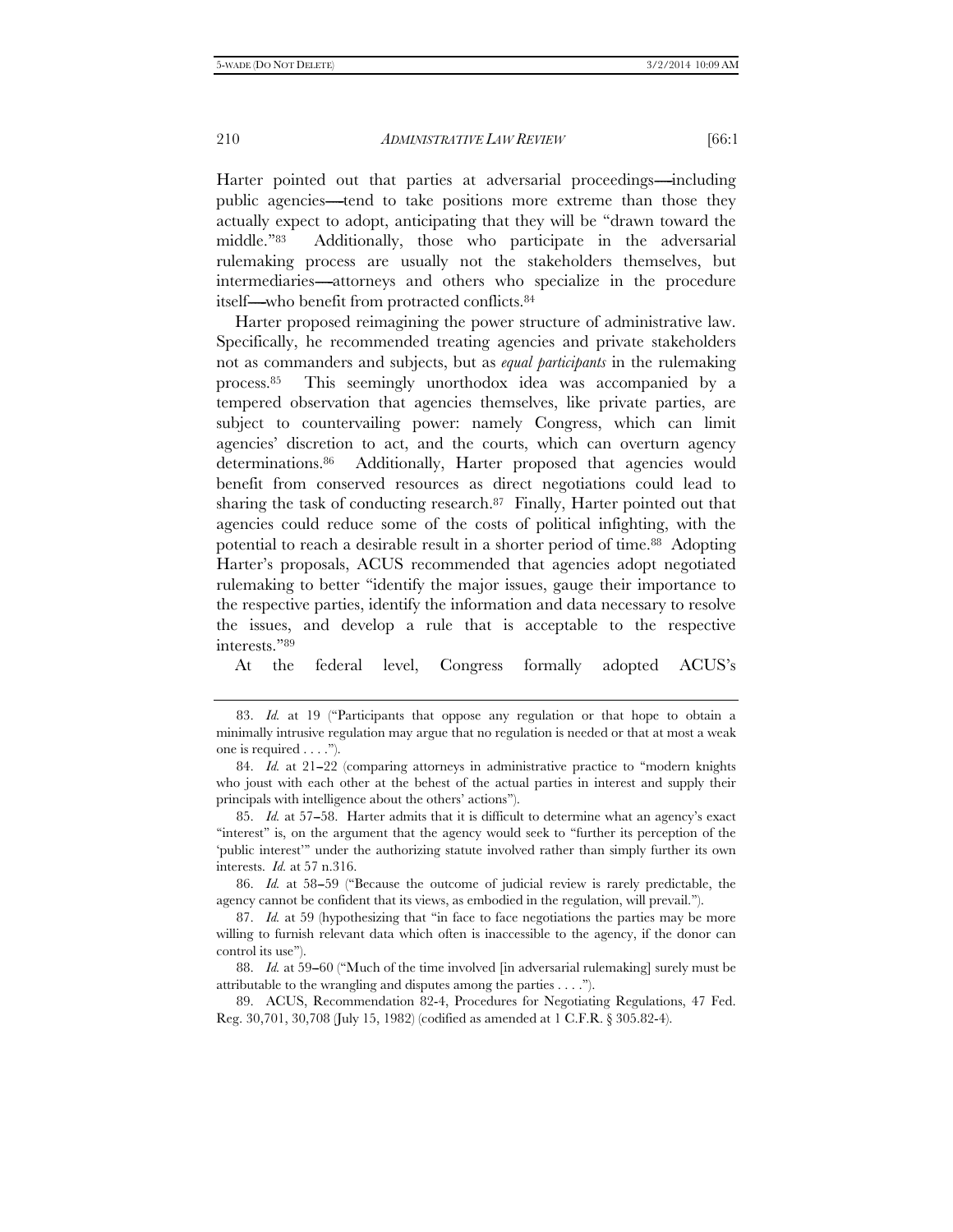recommendations by passing the Negotiated Rulemaking Act of 1990.90 The preamble to the Act repeats Harter's assertion that adversarial forms of rulemaking could discourage the affected parties from meeting and communicating, and proposes negotiated rulemaking as a solution.<sup>91</sup> The Negotiated Rulemaking Act was originally set to run a term of six years but became permanent in 1996.92

Compared with notice-and-comment rulemaking, negotiation offers stakeholders more direct participation in the rulemaking process.<sup>93</sup> And because a rule developed through negotiation is publicized for comment as a proposed regulation anyway, it presents the same opportunity for comment by the general public at large, with the opportunity for enhanced participation by stakeholders who are selected to participate in the negotiating committee.94 Compared with adjudication, negotiated rulemaking is less adversarial and reduces the risk that parties will adopt extreme positions.95

#### *B. Potential Obstacles to Negotiated Rulemaking*

Negotiated rulemaking is not without its problems, however. One obstacle is that because the rules resulting from negotiation are *proposed* regulations, not final ones—and so must be submitted to the notice-andcomment process—some negotiated rules may actually take longer to promulgate than through regular notice-and-comment.96 In addition, forming rulemaking committees necessarily exclude many interested parties from the negotiating process.<sup>97</sup> After all, the Internet can support far more

93. *See infra* Part II-A.

 97. *See* Cary Coglianese, *Assessing Consensus: The Promise and Performance of Negotiated Rulemaking*, 46 DUKE L.J. 1255, 1323 (1997) (noting that ''the exclusion of groups from

 <sup>90.</sup> Pub. L. No. 101-648, 104 Stat. 4969 (codified as amended at 5 U.S.C. §§ 561--570a (2012)).

<sup>91.</sup> *Id.* §  $2(2)$ – $(3)$ .

 <sup>92.</sup> Administrative Dispute Resolution Act of 1996, Pub. L. No. 104-320, 110 Stat. 3870 (1996) (codified as amended at 5 U.S.C. §§ 571--584 (2012)).

 <sup>94.</sup> APA, 5 U.S.C. § 568 (2012); *see also* Berry, *supra* note 13, at 14 (arguing that the notice-and-comment process is a kind of ''sequential negotiation''). Unlike the notice-andcomment process, however, negotiated rulemaking allows various parties to interact directly.

 <sup>95.</sup> *See* Harter, *supra* note 11, at 19.

 <sup>96.</sup> *See* Funk, *supra* note 14, at 1368 (suggesting that rather than decreasing the amount of time and resources spent on administrative rulemaking, negotiation adds an additional step that *increases* the length and expense of rulemaking); Cary Coglianese, *Assessing the Advocacy of Negotiated Rulemaking: A Response to Philip Harter*, 9 N.Y.U. ENVTL. L.J. 386, 446 (2001) (''Making consensus a precondition for policymaking will only likely exacerbate problems such as ambiguity, lowest common denominator results, and an undue emphasis on tractability.'').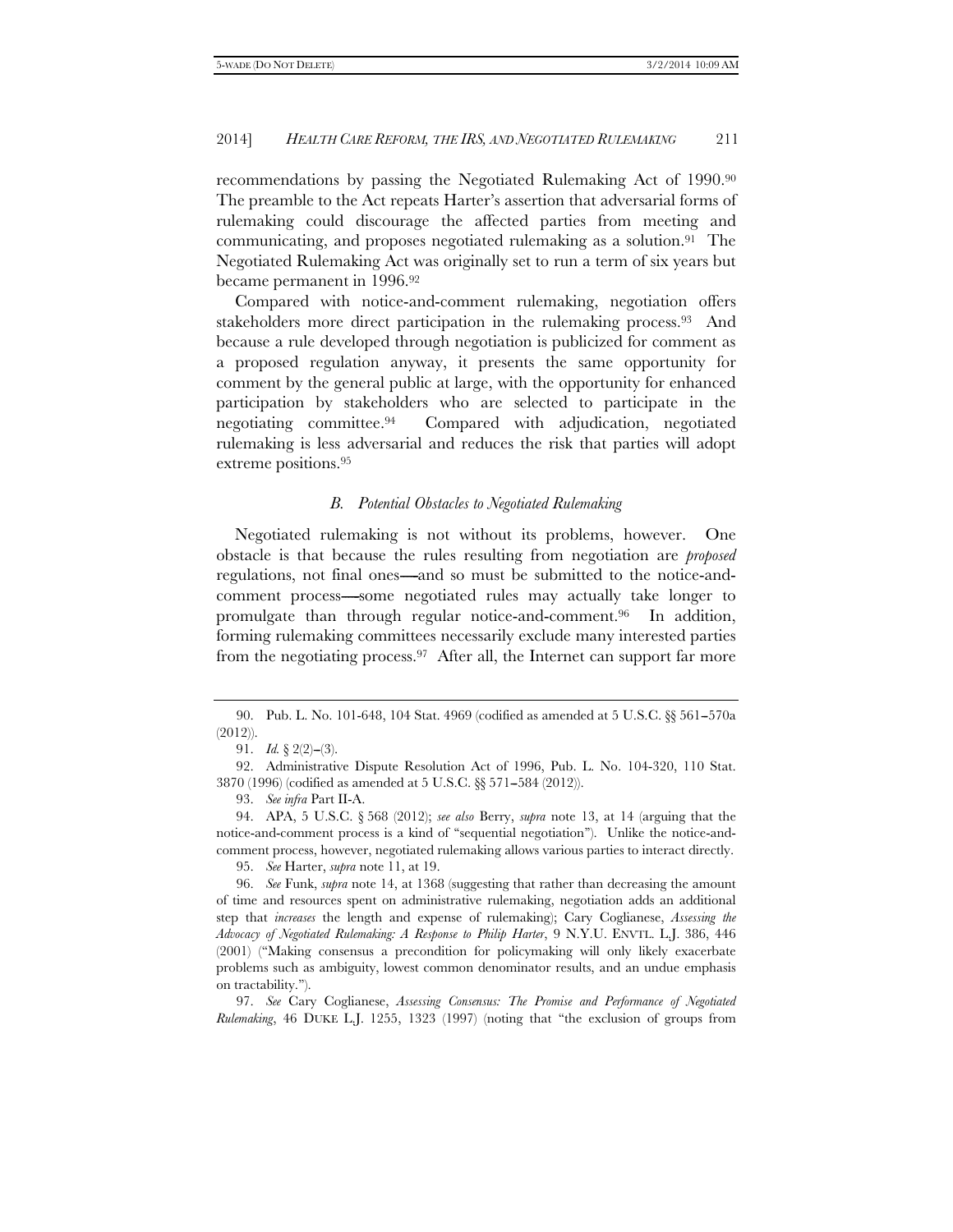commenters than there are seats at a negotiating table.<sup>98</sup> A further concern is that the Negotiated Rulemaking Act does not create a remedy for negotiations conducted in bad faith.99 Finally, some scholars argue that the negotiation process encourages agencies to incentivize consensus over the public interest, to the potential detriment of both.100

Despite these potential obstacles, negotiated rulemaking shows considerable promise as a method of breaking deadlocks between agencies and affected stakeholders.101 A civil atmosphere can enhance understanding of opposing positions, which can both aid in formulating an effective negotiating strategy and make it easier to reach a consensus.102 Furthermore, many of the arguments listed above do not provide any guidance on what makes a negotiation successful or unsuccessful. Successful negotiation involves communication of interests, issues, perceptions, and expectations.103 Furthermore, the presence of an agency representative who is ''authorized to fully represent the agency''104 acts as a final safeguard against negotiations that are unfair or conducted in bad faith.105

Whereas an adversarial setting revolves around arguing for the correct position, a negotiation setting focuses on generating workable options by

 99. *See* USA Grp. Loan Servs., Inc. v. Riley, 82 F.3d 708, 714--15 (7th Cir. 1996) (noting that the Negotiated Rulemaking Act does not render promises made by agencies during negotiations enforceable).

100. Funk, *supra* note 14, at 1386.

 101. *Cf.* Daniel P. Selmi, *The Promise and Limits of Negotiated Rulemaking: Evaluating the Negotiation of A Regional Air Quality Rule*, 35 ENVTL. L. 415, 462 (2005) (describing a negotiated rulemaking regarding the metal finishing industry in California in which ''the process attained the goal of civility and resulted in enhanced cooperation among the parties''). Selmi notes that although the outcome was only partially successful in that the agreement left other issues to be fleshed out, the negotiating process enhanced the level of trust between the parties, who quickly dealt with miscalculations that could have otherwise derailed or delayed the rulemaking process. *Id.* at 464-65.

102. *Id.* at 463.

- 103. G. RICHARD SHELL, BARGAINING FOR ADVANTAGE 139 (1999).
- 104. APA, 5 U.S.C. § 566(b) (2012).

105. William Funk, *Public Participation and Transparency in Administrative Law--Three Examples as an Object Lesson*, 61 ADMIN. L. REV. 171, 191-96 (2009). Professor Funk notes, however, that this may have the side effect of agencies publishing rules that are ''at odds with the President's or Congress's political agendas.'' *Id.* at 196.

membership on the committees adds a source of discontentment not otherwise present in notice-and-comment rulemaking,'' and that ''a select committee whose representatives will develop a draft rule apparently attracts even closer scrutiny by organizations not represented at the negotiating table'').

 <sup>98.</sup> SEE HOW DO I SUBMIT A COMMENT ON REGULATIONS.GOV?, FREQUENTLY ASKED QUESTIONS, REGULATIONS.GOV, http://www.regulations.gov/#!faqs (last visited Jan. 31, 2014); *see* Farina et al., *supra* note 23, at 395.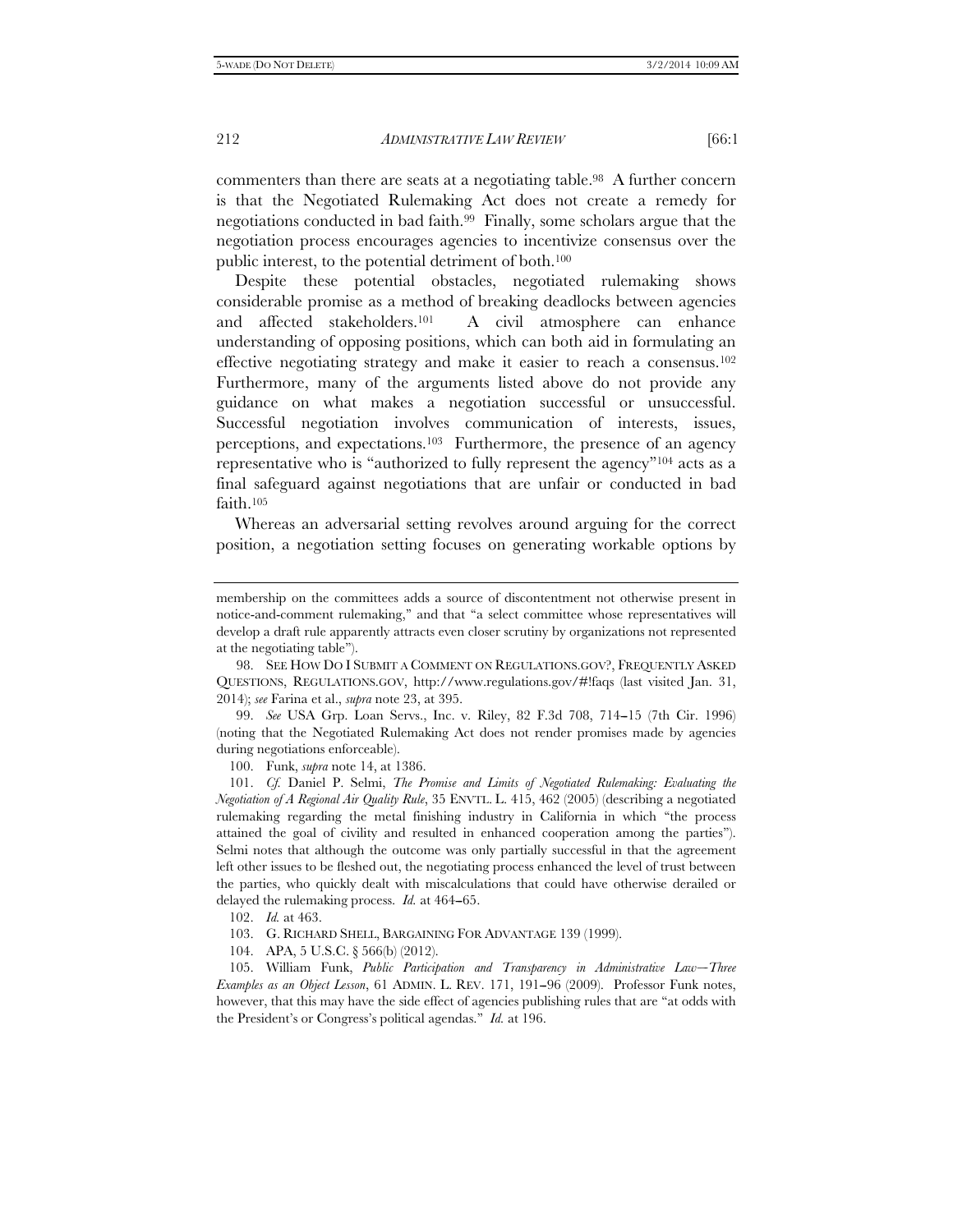identifying the root problems at stake, analyzing symptoms and causes, and developing approaches and strategies that lead to real-world solutions.106 Stakeholders are able to represent their own interests, untainted by the influence of intermediaries who benefit from protracted litigation.107 Furthermore, even in situations where negotiations do not lead to a consensus, the negotiation process can nonetheless be useful by ''narrowing the issues in dispute, identifying information necessary to resolve issues, [and] ranking priorities. . . . "<sup>108</sup> The unique challenges posed by the complex regulatory environment of the health care market provide a strong incentive to use negotiation as a rulemaking strategy.

## III. THE IRS AND HEALTH CARE REFORM

The IRS's dizzyingly complicated regulatory procedures have led to administrative problems inside and outside the health care arena. Some of the problems involved result from the structure of tax law itself and its relation to other areas of law. Other problems stem from how the IRS actually exercises its regulatory authority.

#### *A. Doctrinal Issues: Complexity, Tax Exceptionalism, and APA Compliance*

First, the complexity of the tax code causes problems for taxpayers trying to determine the value of their property to calculate the amount of taxes they owe on the income it generates.109 Also, although tax lawyers use opinion letters to estimate potential outcomes of litigation, $110$  applying the same substantive tax doctrines may produce widely different outcomes in

 <sup>106.</sup> *See, e.g.*, ROGER FISHER & WILLIAM URY, GETTING TO YES: NEGOTIATING AGREEMENT WITHOUT GIVING IN 69 (1981) (charting the process of generating options).

<sup>107.</sup> *See* Harter, *supra* note 11, at 21–22.

 <sup>108.</sup> Lubbers, *supra* note 11, at 994.

 <sup>109.</sup> *See generally* Richard J. Kovach, *New Rulemaking Approaches to Improve Federal Tax Administration Through Use of Precisional Substitutions that Avoid Valuation Uncertainties*, 6 HOUS. BUS. & TAX L.J. 79, 80 (2005) (noting that ''[T]axpayers spend untold time and treasure attempting to work out the revenue consequences of various rules that require valuations for properties having no readily ascertainable market values.'').

 <sup>110.</sup> *See* Treas. Dep't Circular No. 230 (Rev. 8-2011), § 10.35 (June 3, 2011). Tax opinion letters are meant to assess risk, but can subject taxpayers to additional risk if they are coupled with practices that result in questionable accuracy. *See, e.g.*, Canal Corp. & Subsidiaries v. Comm'r, 135 T.C. 199, 219 (2010) (describing an opinion letter that was ''littered with typographical errors, disorganized and incomplete,'' while also ''riddled with questionable conclusions and unreasonable assumptions''). When asked how a tax lawyer could issue an opinion with no authority on point, the tax lawyer simply responded that ''it was what [the client] requested." *Id.* Needless to say, the client did not prevail on the issue. *Id.* at 220.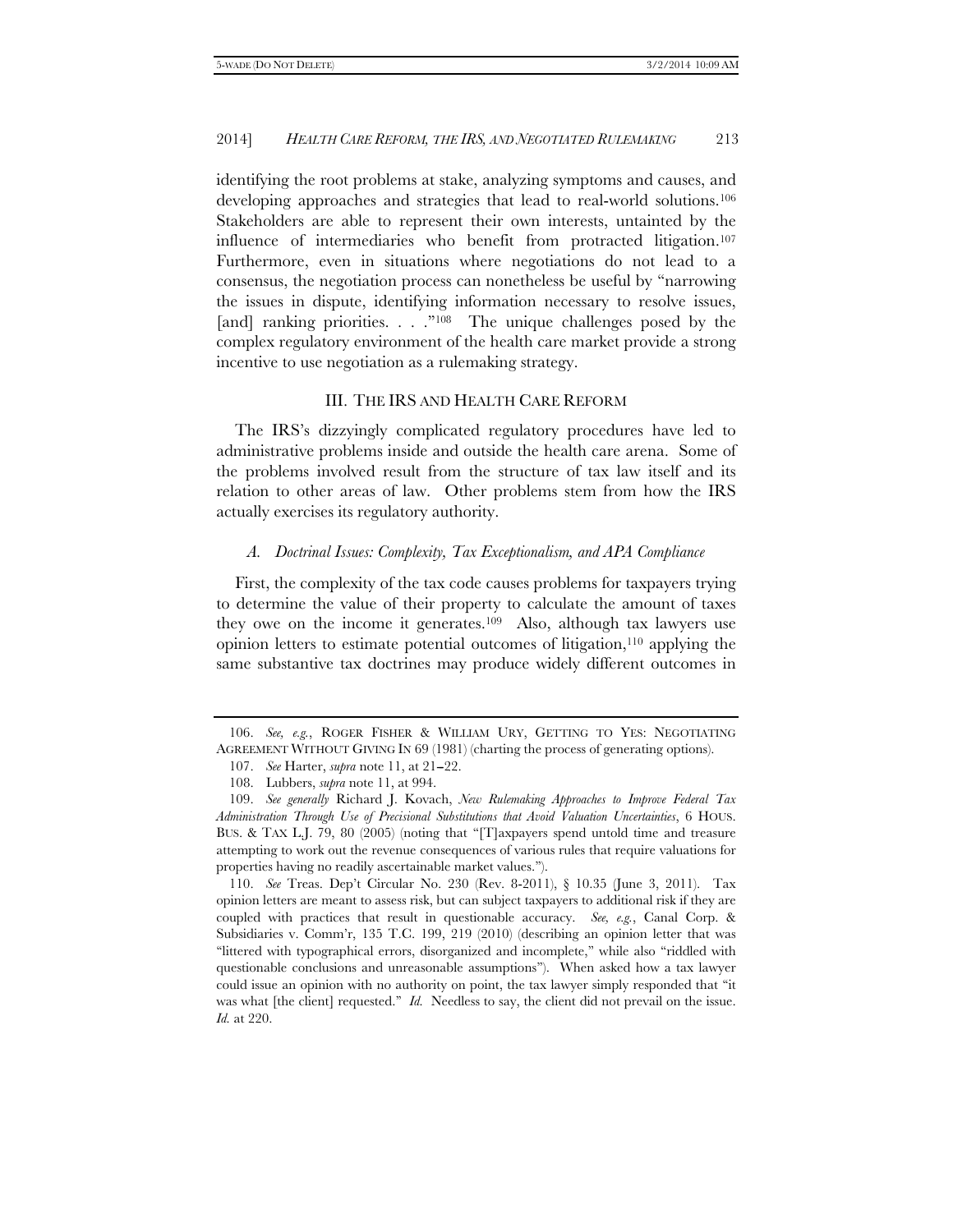two factual situations that differ only slightly.111

Another problem is what some scholars have called ''tax exceptionalism"---a belief that tax law is somehow "fundamentally different" from other areas of the law—which has kept the tax world hidden behind a curtain of complicated structural and doctrinal inflexibility.112 As a result, regulatory efforts to bridge the divide are complicated by a lack of understanding of tax law by non-tax regulators, and vice versa.113 These problems are keenly felt when the IRS ventures to regulate other areas of the law through the tax code.114

A third problem is that the IRS's conformity with the APA's standards has been inconsistent.<sup>115</sup> Some scholars have argued that the IRS's characterization of its regulations as ''interpretive'' rules, exempt from notice-and-comment, deters taxpayers from pursuing claims, particularly when those rules still apply to taxpayers filling out their returns.<sup>116</sup> The rationale behind exempting interpretive rules from notice-and-comment requirements is explained by a moniker: agencies can *interpret* terms that are ambiguous without the procedural baggage of a long notice-and-comment process.117 But, ostensibly following this logic, the IRS could issue legally binding regulations without public input that impose penalties for noncompliance on taxpayers because taxpayers, their advisers, and tax return preparers are still subject to legal penalties for noncompliance.<sup>118</sup> Under the Supreme Court's decision in *Mayo Foundation for Medical Education*, these regulations would be entitled to *Chevron* deference regardless of

113. *Id.*

 <sup>111.</sup> *E.g.*, Charles A. Rose, Note, *The Tax Lawyer's Dilemma: Recent Developments Heighten Tax Lawyer Responsibilities and Liabilities*, 2011 COLUM. BUS. L. REV. 258, 287-90 (2011) (noting the ambiguity in civil standards for tax practitioner liability and the problems that it poses for tax lawyers); *see also* I.R.C. § 7701(o) (2006).

 <sup>112.</sup> *See generally* Paul L. Caron, *Tax Myopia, or Mamas Don't Let Your Babies Grow Up to be Tax Lawyers*, 13 VA. TAX REV. 517 (1994). Caron advocates replacing this view with a more holistic view informed by ''an appreciation of the symbiotic relationship between tax and nontax law'' in order to facilitate the ultimate resolution of many tax issues by nontax learning. *Id.* at 519.

 <sup>114.</sup> *See, e.g.*, Crossley, *supra* note 7, at 701 (criticizing the IRS's lack of health policy expertise); John D. Colombo, *The Failure of Community Benefit*, 15 HEALTH MATRIX 29, 59 (2005) (describing the IRS as ''unwitting (and often uninformed) major players in health care policy'').

 <sup>115.</sup> APA, 5 U.S.C. § 553(b) (2012).

 <sup>116.</sup> *See, e.g.*, Hickman, *Responding*, *supra* note 10, at 1157--58. While Professor Hickman admits that the distinction between ''interpretive'' and ''legislative'' rules is blurred, she argues that the IRS's position that most of its regulations are ''interpretive'' makes little sense under modern doctrine. *Id.* at 1158.

 <sup>117.</sup> *See* LUBBERS, *supra* note 43, at 63--64.

<sup>118.</sup> Hickman, *Unpacking*, *supra* note 10, at 492-93.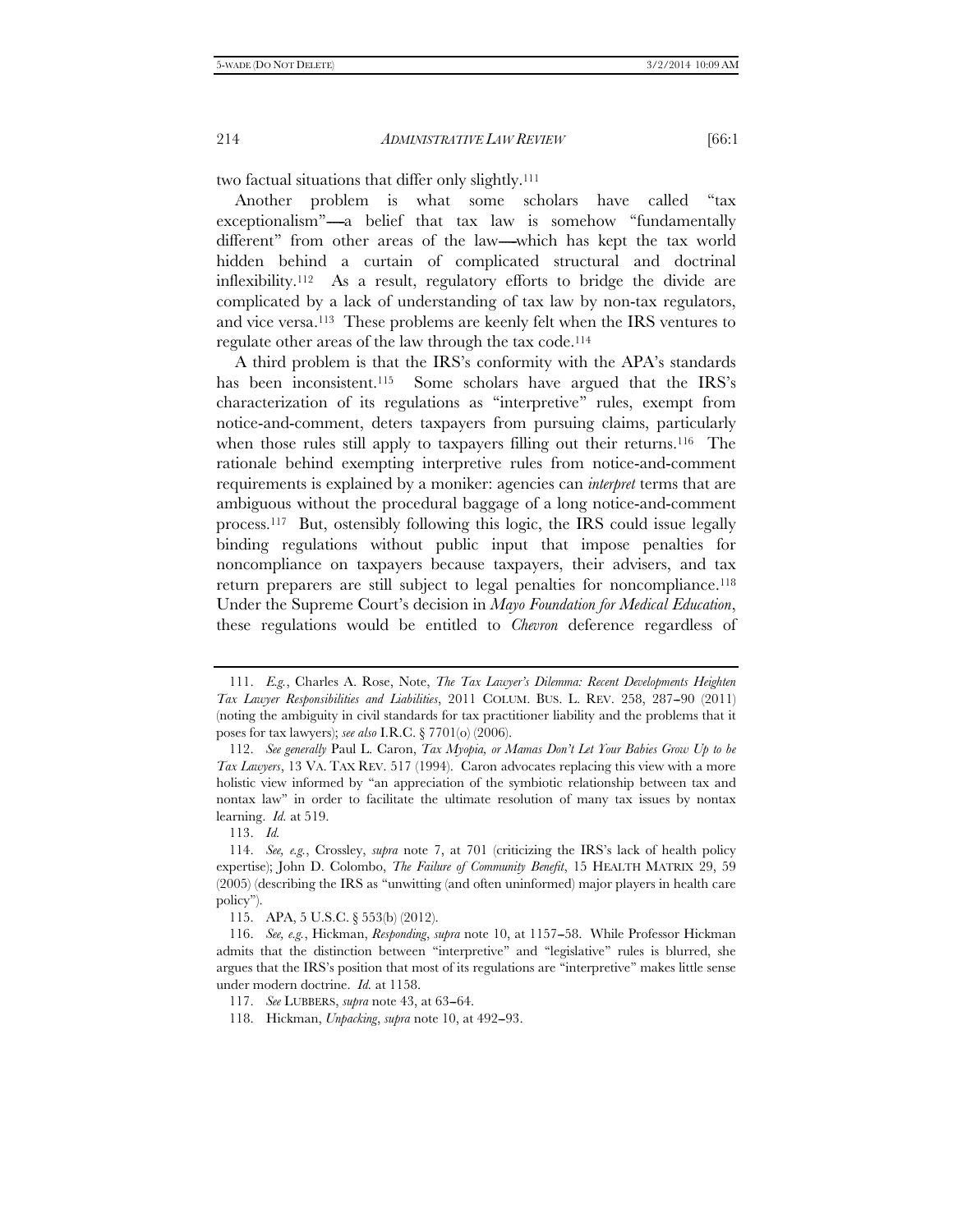whether they are temporary or final, legislative or interpretive.<sup>119</sup>

Additionally, as Professor Hickman has pointed out, the IRS's use of temporary regulations to enforce the IRC has wrought confusion among the circuit courts.120 One side of the divide, led by the Sixth Circuit, holds that temporary Treasury Regulations are entitled to deference regardless of whether the Treasury used the notice-and-comment process.<sup>121</sup> The other side, exemplified by the Fifth Circuit's approach, holds that failure to follow notice-and-comment procedures may render temporary Treasury Regulations ineligible for *Chevron* deference.122

Administrative and judicial doctrines exacerbate the problem of the IRS's APA compliance by treating the IRS differently than other administrative agencies.123 The APA provides a cause of action for private parties to challenge administrative agencies' final actions where they would result in legal wrongs or adverse effects before they are enforced.124 Tax cases, on the other hand, take place after the IRS has begun enforcement proceedings, because otherwise the courts lack jurisdiction to hear the case.125

Additionally, the IRS has sometimes issued final regulations without a notice-and-comment period without even referring to the exceptions to the

120. *See* Hickman, *Unpacking*, *supra* note 10, at 501-02.

 121. Hosp. Corp. of Am. v. Comm'r, 348 F.3d 136, 144--45, 145 n.3 (6th Cir. 2003); *see also* Beard v. Comm'r, 633 F.3d 616, 623 (7th Cir. 2011).

 <sup>119.</sup> Hickman, *Responding*, *supra* note 10, at 1158--59; Mayo Found. for Med. Educ. & Research v. United States, 131 S. Ct. 704, 711-12 (2011). *But see* Carpenter Family Invs., LLC v. Comm'r, 136 T.C. 373, 384 (2011) (''Amidst conflicting signals of legislative intent, *Chevron* and its progeny certainly require deference to the administering agency's interpretation of the resulting statutory language. However, we know of no authority . . . that requires us to defer to the Commissioner's determination of the applicability of Supreme Court precedent.'').

 <sup>122.</sup> Burks v. United States, 633 F.3d 347, 360 n.9 (5th Cir. 2011) (noting that in *Mayo*, the Supreme Court had not dealt with regulations that were submitted to notice-andcomment).

 <sup>123.</sup> Hickman, *Responding*, *supra* note 10, at 1164. Litigation against the IRS only begins after enforcement has already begun. *Id.*

 <sup>124.</sup> APA 5 U.S.C. §§ 702, 704 (2012), *see also* Hickman, *Responding*, *supra* note 10, at 1162-63.

 <sup>125.</sup> *See* I.R.C. §§ 6213, 6214, 7428, 7429, 7430, 7442, 7476, 7478 (2006) (giving the Tax Court limited jurisdiction over certain types of cases); *Id.* § 7421(a) ("no suit for the purpose of restraining the assessment or collection of any tax shall be maintained in any court by any person, whether or not such person is the person against whom such tax was assessed.''); *see also* Hickman, *Responding*, *supra* note 10, at 1164 (''Taxpayer-initiated tax litigation generally falls into one of two categories which . . . I will term 'enforcement-based': refund litigation, where the taxpayer has paid taxes or penalties allegedly owed and seeks to recover those funds; and deficiency litigation, where the IRS has examined the taxpayer's tax filings and concluded that taxes or penalties are due.'').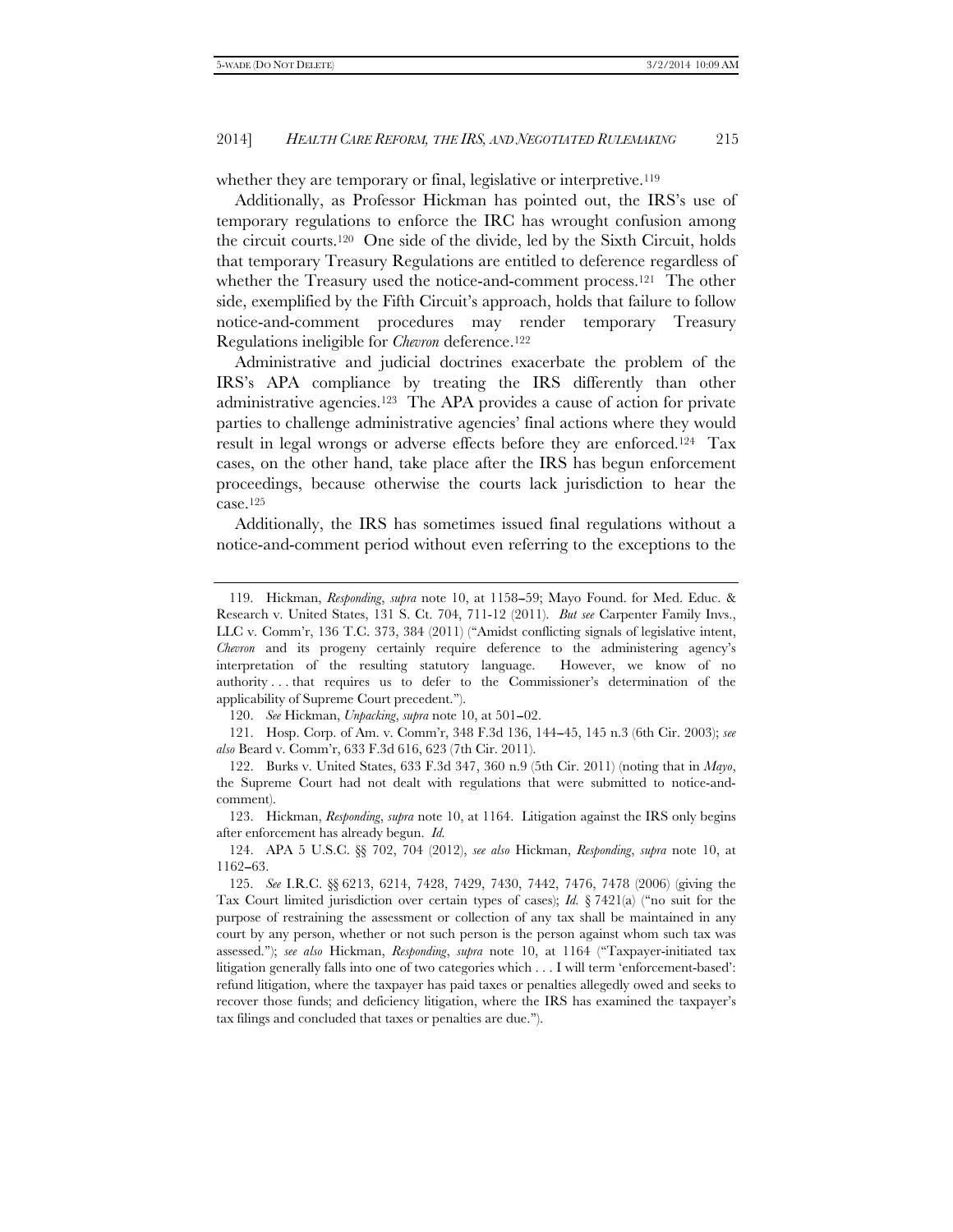notice-and-comment requirement in the APA at all.126 Professor Hickman conducted an empirical study of 232 IRS regulatory projects between 2003 and 2005, and the results were troubling.127 In 36.2% of the cases studied, the IRS issued temporary regulations simultaneously with the beginning of the notice-and-comment period, such that the temporary regulations were treated as legally binding pending the promulgation of final regulations.128 In 4.7% of the cases studied, the IRS simply issued final regulations without proposing regulations first or providing any period for public comment.129 And even if taxpayers challenge temporary Treasury Regulations in the courts, the IRS has the authority to make final regulations retroactively applicable to the date of the temporary regulation.130 Thus, taxpayers may simply conclude that such challenges are not worth the time or expense of pursuing them.131

Finally, Professor Hickman's study indicated that in over 90% of the instances in which the IRS diverged from the APA's required procedures, the IRS was cryptic or nonresponsive as to why the APA did not apply to its regulations, either stating briefly that the provisions under § 553 did not apply or being silent as to its reasons altogether.132 The IRS's current rulemaking processes cause this lack of consistency and transparency, which is precisely what negotiated rulemaking is designed to counteract by requiring active public participation in developing proposed regulations.

The IRS has never used negotiated rulemaking, and some practitioners who considered the idea in the past concluded that Treasury Regulations affect too broad a range of interests to make negotiation effective.133 Nevertheless, others have concluded that even if it is not perfect for general use at the IRS, it could be effective in some areas.134 In 1995, Carole C.

 <sup>126.</sup> *See* Kristin E. Hickman, *Coloring Outside the Lines: Examining Treasury's (Lack of) Compliance with Administrative Procedure Act Rulemaking Requirements*, 82 NOTRE DAME L. REV. 1727, 1806 (2007) [hereinafter Hickman, *Coloring Outside the Lines*] (alluding to the IRS's inconsistent compliance with APA requirements).

 <sup>127.</sup> *Id.* at 1730.

 <sup>128.</sup> *Id.* at 1749.

 <sup>129.</sup> *Id*; *see also* Michael Asimow, *Public Participation in the Adoption of Temporary Tax Regulations*, 44 TAX LAW. 343, 344 (1991) (recommending that the Treasury ''sharply limit'' the use of temporary regulations in exercises of ''specific legislative delegations of rulemaking power'').

 <sup>130.</sup> I.R.C. § 7805(b) (2006).

 <sup>131.</sup> Hickman, *Responding*, *supra* note 10, at 1193.

 <sup>132.</sup> *See* Hickman, *Coloring Outside the Lines*, *supra* note 126, at 1750. The chart in the article indicates that the IRS only gave a conclusive statement in 81.55% of the regulatory projects studied and was silent 8.58% of the time. *Id.*

 <sup>133.</sup> *See* Collette C. Goodman, *Are There Better Ways To Resolve Tax Disputes?*, FED. B. ASS'N SEC. TAX'N REP., WINTER 1993, at 1, 7.

<sup>134.</sup> *See* Berry, *supra* note 13, at 49; *see also* Goodman, *supra* note 133, at 6-7 (describing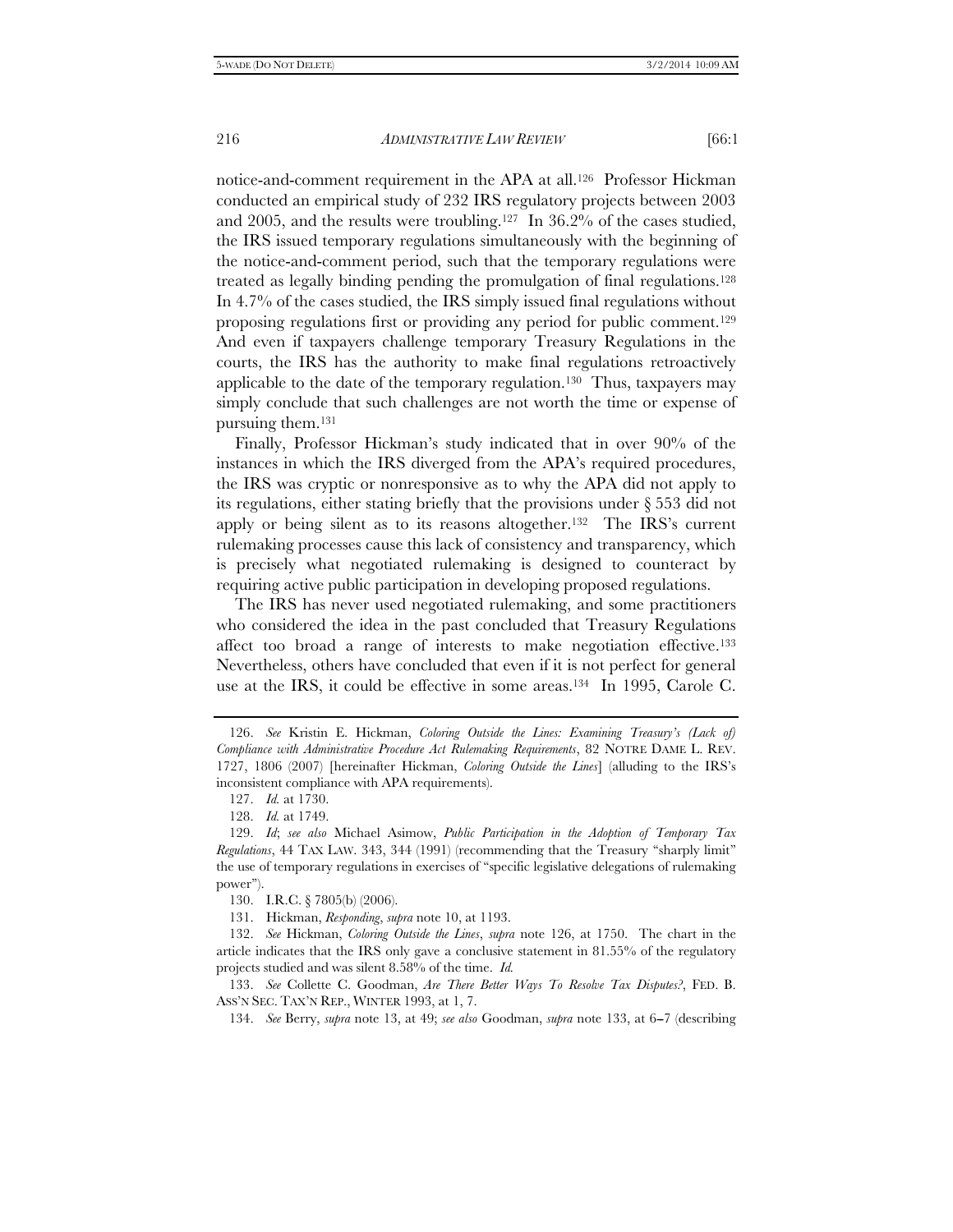Berry published an article arguing that the IRS could have used negotiated rulemaking successfully in dealing with Subchapter S corporations.135 In particular, Berry opined that the IRS's proposed regulations regarding ''one class of stock'' for S corporations were so restrictive as to potentially eliminate S corporation status for many small businesses, inconsistent with congressional intent.136 Berry argued that negotiated rulemaking could have effectively addressed most, if not all, of these problems.<sup>137</sup>

Berry pointed out that the negotiation process could have ameliorated several of the difficulties experienced during the regulatory process, and would have benefited from the factors surrounding the regulation: equality of participants, a finite number of people who can effectively represent taxpayer concerns, a matter ripe for decision, and urgency for a resolution.138 All of these factors are also present when addressing health care reform.

#### *B. Intersection of Health Care Reform and Tax Regulatory Policy*

Tax policy and health care policy share many common goals. Health care regulation involves a coordinated blend of public and private activity across federal and state levels, often with several different agencies pooling their efforts.139 The rationale behind regulating health care in general involves correcting market-based inequities while protecting public health and safety.140 But the tax code is ill-suited to micromanaging taxpayers' health care decisions. And without sufficient expertise or the involvement of private actors, regulatory failures can be as grave as market failures when they impose burdens in excess of their benefits and discourage innovation.141 Maximizing public benefit requires balancing several factors, including economic realities, public health and safety, individual social and economic liberties, and societal values.<sup>142</sup>

the National Geographic Society's then-Associate General Counsel Suzanne McDowell's proposal that the IRS use negotiated rulemaking for regulations on corporate sponsorship of activities by exempt organizations).

 <sup>135.</sup> *See* Berry, *supra* note 13, at 49. *See generally* I.R.C. §§ 1361--78.

 <sup>136.</sup> *See* Berry, *supra* note 13, at 53.

 <sup>137.</sup> *Id.*

<sup>138.</sup> *Id.* at 54–57; *see also* Harter, *supra* note 11, at 45–50.

 <sup>139.</sup> *See* Peter D. Jacobson, *Regulating the U.S. Health Care System: Adam Smith and the Limits of Law*, 32 HAMLINE J. PUB. L. & POL'Y 333, 339--40 (2011); Jody Freeman & Jim Rossi, *Agency Coordination in Shared Regulatory Space*, 125 HARV. L. REV. 1131, 1134 (2012) (noting that ''Congress often assigns more than one agency the same or similar functions or divides authority among multiple agencies'').

 <sup>140.</sup> Jacobson, *supra* note 139, at 340.

<sup>141.</sup> *Id.* at 340-41.

<sup>142.</sup> *See id.* at 335–36.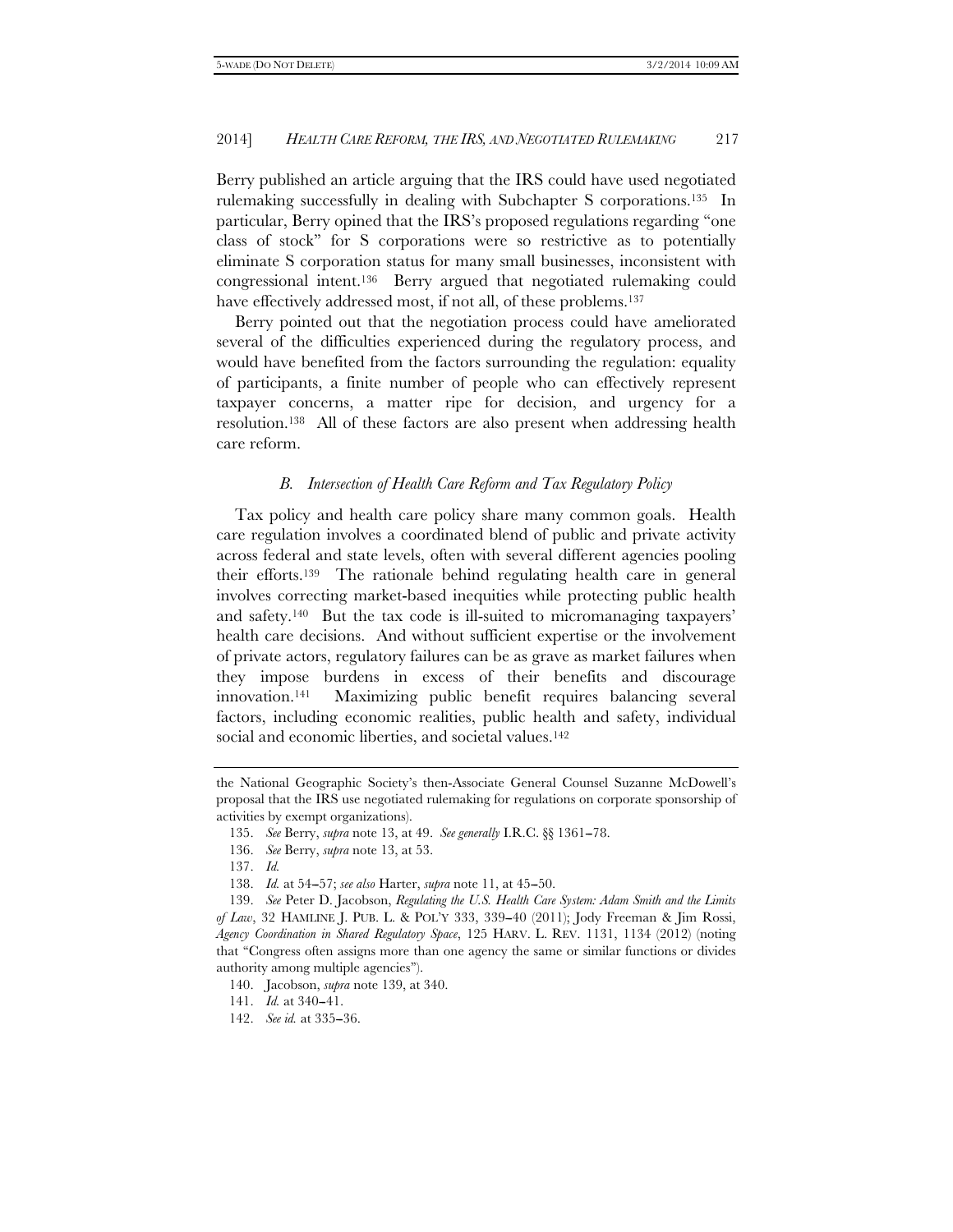It is neither new nor unusual for health care policy to involve tax considerations, and the IRS has long recognized health promotion as a goal of tax policy.143 The U.S. health care system involves many complex societal values and spheres of policy, but it is undeniably a market—a system where providers and patients function as suppliers and consumers.144 As tax policy creates incentives and penalties for market behaviors, it makes sense to see the health care and tax regimes as structurally intertwined.

The IRS implements health care policy through a complex system of tax credits, exclusions, and deductions to patients and employers. Employers may deduct the cost of health insurance purchased for employees, which is also excluded from employees' gross income.145 Uncompensated medical expenses are deductible, including prescription drugs and insulin.146 Health insurance benefits received as a result of physical injury or sickness beyond an employer-financed insurance plan or pensions and annuities are excluded from patients' gross income.<sup>147</sup> The IRS might have taken advantage of this tax system effectively to stimulate certain behaviors and curtail others to effectuate policy goals of the ACA. But the IRS's rulemaking structure often frustrates these policy goals and excludes taxpayers from participating, even where allowing them to do so might improve both the efficiency of the IRS's efforts and the outcomes for affected groups with common interests.

## *C. Non-Tax Provisions of the ACA: A (Somewhat) Brief Explanation*

Congress enacted the ACA on March 23, 2010.148 It was amended by the Health Care Education Reconciliation Act on March 30 of the same year,149 largely as a result of a compromise in the Senate after the Democratic Party lost its supermajority in 2010.150 The political furor over

 <sup>143.</sup> *See* Rev. Rul. 69-545, 1969-2 C.B. 118 (noting that the promotion of health is an independent basis for classifying a hospital as a charitable entity eligible for tax exemption). *See generally* Bobby A. Courtney, Note, *Hospital Tax-Exemption and the Community Benefit Standard: Considerations for Future Policymaking*, 8 IND. HEALTH L. REV. 365 (2011) (discussing charity care and community benefit doctrine as it relates to tax exemption for hospitals).

 <sup>144.</sup> *See* Joseph White, *Markets and Medical Care: The United States, 1993--2005*, 85 MILBANK Q. 395, 400-02 (2007).

 <sup>145.</sup> I.R.C. § 106(a) (2006).

 <sup>146.</sup> *See id.* § 213 (allowing a deduction for uncompensated medical costs above 7.5% of gross income).

 <sup>147.</sup> *Id.* § 104(a)(3). This includes military pensions received out of injuries resulting from active military or public health service. *Id.* § 104(a)(4).

 <sup>148.</sup> Pub. L. No. 111-148, 124 Stat. 119 (2010).

 <sup>149.</sup> Pub. L. No. 111-152, 124 Stat. 1029 (2010).

 <sup>150.</sup> *See* Maximilian Held, Note, *Go Forth and Sin [Tax] No More: Important Tax Provisions,*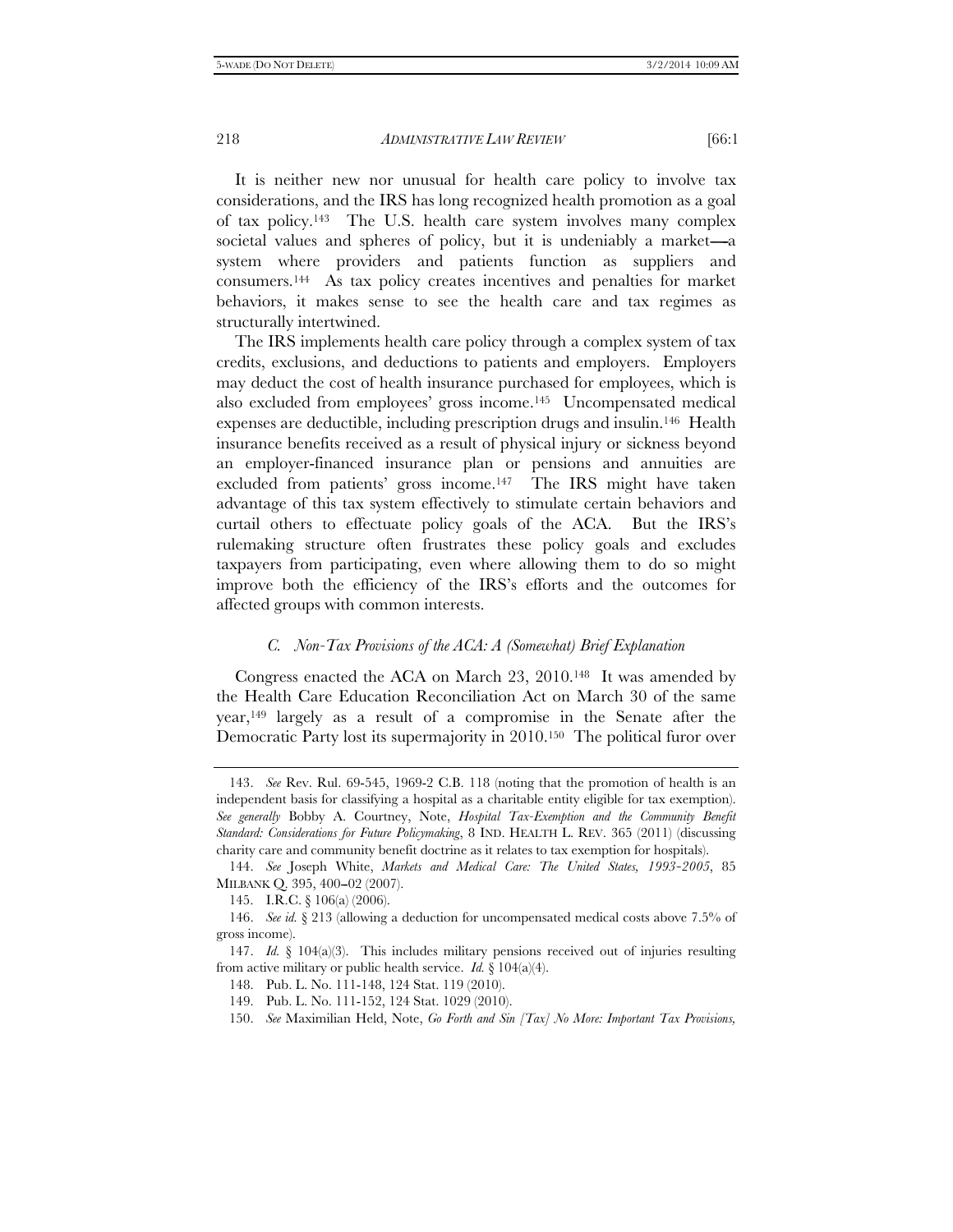the individual mandate continued up to and after the Supreme Court decision upholding the ACA as constitutional,151 and was a goldmine for opinion columnists.152 The media attention colored public opinion about the debate, which galvanized supporters and detractors of the law as some pundits likely hoped.153 But all the press attention nonetheless failed to capture the import of other areas of the law that bore mentioning both in and out of the tax code that could have prompted more discussion and debate of provisions with significant impact on society.

The ACA defines ten "essential health benefits" that each health insurance plan must cover: ambulatory and emergency services, hospitalization, maternity care, mental health and substance-use disorder services, prescription drug coverage, rehabilitative services and devices, laboratory services, preventative care and wellness, and pediatric care.<sup>154</sup> Insurance companies may no longer deny coverage because of pre-existing conditions.155 The law further divides insurance plans into tiers, based on actuarial measurements, which measure the total average covered benefits of each policy.156

The ACA radically overhauls the structure of the health care system in

*and their Hazards, in the Patient Protection and Affordable Care Act*, 46 GONZ. L. REV. 717, 719--20 (2011).

 <sup>151.</sup> *See* Nat'l Fed'n of Indep. Bus. v. Sebelius, 132 S. Ct. 2566 (2012).

 <sup>152.</sup> Politically charged news editorials about the ACA's constitutionality and consequences dominated the press and the airwaves. *See, e.g.*, Bill Keller, *Five Obamacare Myths*, N.Y. TIMES, July 15, 2012, http://www.nytimes.com/2012/07/16/opinion/kellerfive-obamacare-myths.html?\_r=0 (attributing fears about possible job losses resulting from the ACA to Republicans' ''years of trying out various alarmist falsehoods''); Betsey McCaughey, *Beware: ObamaCare's Now Reality*, N.Y. POST, Nov. 13, 2012, http://nypost.com/2012/11/13/beware-obamacares-now-reality/ (characterizing the ACA and health care regulation in general as ''bureaucrats telling doctors and patients what to do'').

 <sup>153.</sup> *See* Adam Liptak & Allison Kopicki, *Public's Opinion of Supreme Court Drops After Health Care Law Decision*, N.Y. TIMES, July 18, 2012, http://www.nytimes.com/2012/07/19/us/

politics/publics-opinion-of-court-drops-after-health-care-law-decision.html (summarizing a poll which indicated that more than 50% of Americans believed that the Supreme Court's decision upholding the ACA was based on the Justices' personal or political views, while only 30% believed that the decision was based on legal analysis).

<sup>154.</sup> Pub. L. No. 111-148, § 1302, 124 Stat. 163-64 (2010) (codified at 42 U.S.C. § 18022 (2010)).

 <sup>155. 42</sup> U.S.C. § 300gg-1; 29 C.F.R. §§ 2590.715-2704 (2012).

 <sup>156.</sup> A ''bronze'' plan covers at least 60% of all health care costs, a ''silver'' plan covers at least 70%, a "gold plan" at least 80%, and a "platinum" plan at least 90%. 42 U.S.C. § 18022(d)(1). "Actuarial measurements" are estimates of the percentage of total average costs for covered benefits that a plan will cover. GLOSSARY: ACTUARIAL VALUE, HEALTHCARE.GOV, https://www.healthcare.gov/glossary/actuarial-value/ (last visited Jan. 31, 2014).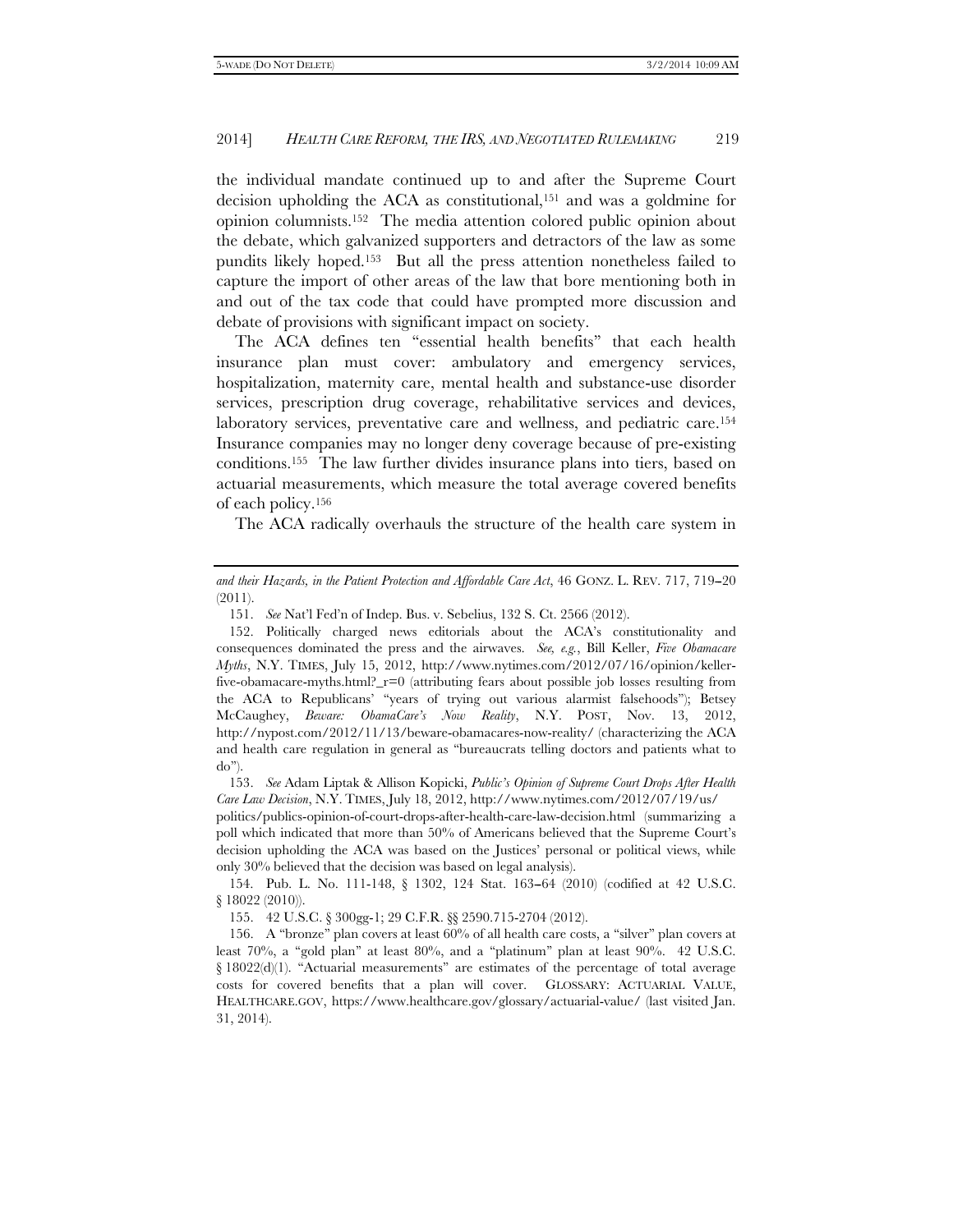the United States, which had long been plagued with systematically inflated costs and social inequities, to maximize access to quality health care.157 But implementing the ACA requires massive regulatory action, blurring the lines not only between tax and health care policy, but also between public agencies, private markets, and the government—each bringing its own shortcomings.158 The IRS's administrative structure exacerbates the situation by denying taxpaying patients, hospitals, and physicians enough access to the regulatory process to contribute meaningfully.

## *D. Two Tax Provisions of the ACA and Their Regulatory Hazards*

Much of the ACA's substance is accomplished through the tax code. The IRS has yet to implement a number of the tax provisions in the ACA that will become effective in coming years.159 The provisions that have been the subject of proposed rules provide insight into the hazards that the current rulemaking structure poses to the patients and providers who are also taxpayers. Two provisions of the ACA in particular-regulations on shared responsibility payments and requirements for nonprofit hospitals----- illustrate the missed opportunities that negotiated rulemaking could have provided as well as the benefits it could offer in the future.

## *1. The Individual Mandate and Shared Responsibility Payments*

The individual mandate is effectuated in the tax code through something called a ''shared responsibility payment.''160 Anyone who fails to maintain "minimum essential coverage," as defined in § 5000A of the IRC, is liable

 <sup>157.</sup> *See* Timothy Stoltzfus Jost, *Loopholes in the Affordable Care Act: Regulatory Gaps and Border Crossing Techniques and How to Address Them*, 5 ST. LOUIS U. J. HEALTH L. & POL'Y 27, 28 (2011) (opining that the ACA was designed for ''revolutionizing the underwriting practices of health insurers, stimulating competition in the health insurance industry, and protecting health insurance consumers'').

 <sup>158.</sup> *See* Stephen Utz, *The Affordable Care Act and Tax Policy*, 44 CONN. L. REV. 1213, 1216 (2012) (''Because the Act tries to work through the private sector to provide a public good, it runs directly into the perennial problems of markets' mis-measurement of utility, nonmeasurement of opportunity, and utter insensitivity to the mesh of utility and opportunity, which, collectively, are the most plausible measure of well-being.''); *see also* Barbara Rylko-Bauer & Paul Farmer, *Managed Care or Managed Inequality? A Call for Critiques of Market-Based Medicine*, 16 MED. ANTHROPOLOGICAL Q. 476, 477 (2002) (arguing that ''health care as a right is not compatible with health care as commodity'' because market-based incentives are grounded in profit motives rather than principles of justice and social good).

 <sup>159.</sup> *See, e.g.*, HHS, KEY FEATURES OF THE AFFORDABLE CARE ACT BY YEAR, http://www.hhs.gov/healthcare/facts/timeline/timeline-text.html (last visited Jan. 31, 2014) (demonstrating that the ACA's provisions will gradually go into effect through 2015).

 <sup>160.</sup> I.R.C. § 5000A (Supp. 2011).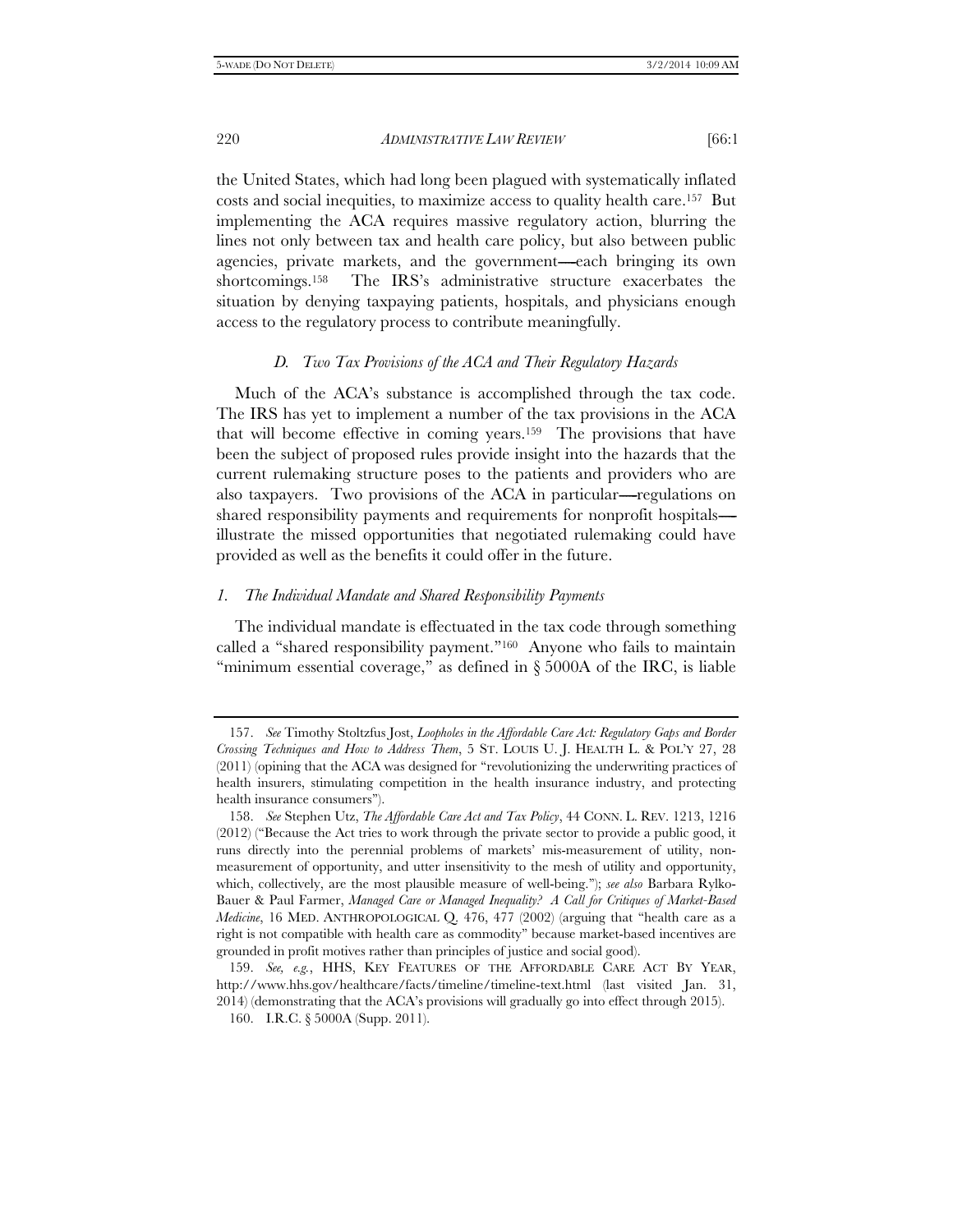for this payment.161 The amount of the shared responsibility payment is the lesser of (1) monthly penalty amounts determined under  $\S 5000(c)(2)$ , or (2) the national average premium for qualified health plans with a ''bronze'' level of coverage.162

Several groups are exempt from liability for these payments, including prisoners (other than those awaiting disposition of charges) and undocumented persons.163 Members of American Indian tribes and individuals who cannot afford health care coverage because premium costs would exceed 8% of their household income, or who are below the income tax filing threshold are also excluded.164 The tax code also grants two exemptions based on religious affiliation for people with general religious objections to receiving public assistance and for members of a new brand of spiritually-minded private health care organizations called ''health care sharing ministries."<sup>165</sup> While health care sharing ministries can spread costs to some degree, they may refuse to cover certain treatments on religious grounds and are largely unregulated, such that they may not have reserves to cover large expenses and are not required to carry such reserves.166

The shared responsibility payment also applies to employers with fifty or more employees.<sup>167</sup> Employers who fail to provide their employees with the opportunity to enroll in minimum essential insurance coverage face a penalty of \$250 for each full-time employee each month.168 Although this provision aims to incentivize providing health coverage to employees, some commenters argue that the penalty perversely incentivizes employers not to hire low and moderate-income taxpayers or to shift such employees to part-

 <sup>161.</sup> *Id.*

 <sup>162.</sup> *Id.* § 5000A(c). Monthly penalty amounts are equal to one-twelfth of the greater of a ''flat dollar amount'' (the lesser of 300% of the applicable dollar amount (\$95 for 2014 and \$325 for 2015) or the sum of the applicable dollar amount for each individual who failed to maintain coverage during a given month), or a percentage of the taxpayer's gross income for the taxable year (1% for 2014, 2% for 2015, and 2.5% for 2016 onward). *Id.* While there are several other calculations involved in estimating the penalty, this information is spelled out here to give readers an idea of how complicated the new rules can be for taxpayers.

<sup>163.</sup> *Id.* §  $5000A(d)(3)–(4)$ .

<sup>164.</sup> *Id.* § 5000A(e).<br>165. *Id.* § 5000A(d).

<sup>165.</sup> A Health Care Sharing Ministry is a nonprofit religious organization whose members mutually agree to share health care costs. *See generally* Samuel T. Grover, Note, *Religious Exemptions to the PPACA's Health Insurance Mandate*, 37 AM. J.L. & MED. 624, 645--47 (2011) (describing Health Care Sharing Ministries and their similar function to "reciprocal insurance exchanges").

 <sup>166.</sup> CCH, 2010 TAX LEGISLATION: PATIENT PROTECTION AND AFFORDABLE CARE; HEALTH CARE RECONCILIATION; HIRE AND OTHER RECENT TAX ACTS 64-65 (2010).

 <sup>167.</sup> I.R.C. §§ 4980H(a), (c).

<sup>168.</sup> *Id.* Curiously, this amount is written in the Code as "1/12 of \$3,000." *Id.*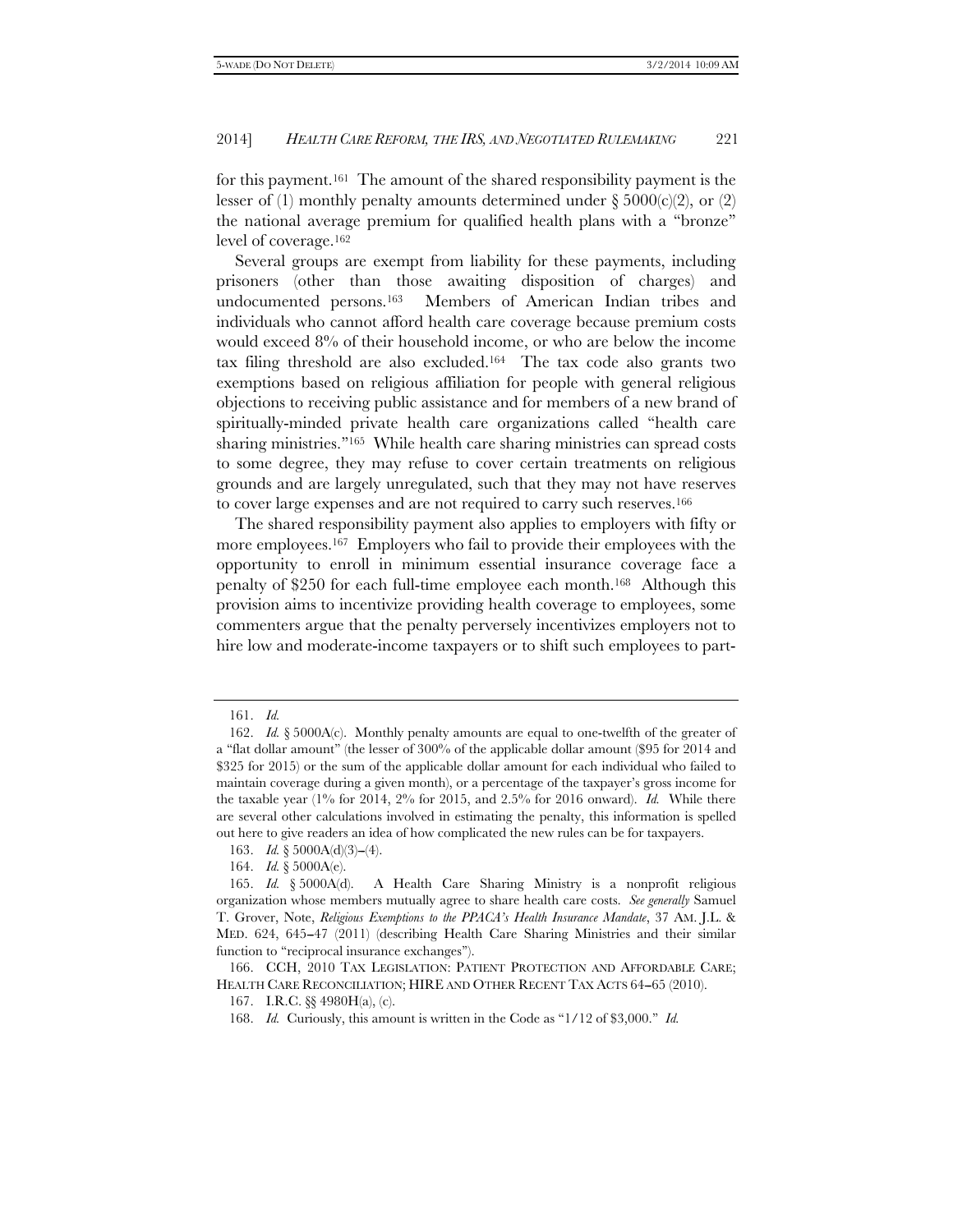time status.<sup>169</sup>

There were several rounds of notice-and-comment rulemaking pertaining to shared responsibility payments under § 4980H, beginning on May 3, 2011 with a Notice of Proposed Rulemaking.170 Additional notices were published on October 3, 2011,<sup>171</sup> February 27, 2012,<sup>172</sup> and October 9, 2012.173

On January 2, 2013, the IRS published another Notice of Proposed Rulemaking pertaining to the shared responsibility payment.174 The IRS rejected earlier commenters' suggestions that the IRS adopt the Fair Labor Standards Act's definition of "employer" in favor of the common law definition.175 The IRS also rejected commenters' recommendations to exempt new employers from § 4980H requirements to give them time to come into compliance.176

Not everything about the proposed regulations suggested that the IRS had failed to address commenters' concerns. Many commenters had discussed feasibility and privacy issues regarding the so-called ''affordability safe harbor," a provision requiring employers to base calculations of affordability on a threshold of 9.5% of employees' ''household income'' rather than their W-2 wages.<sup>177</sup> The IRS published Notice 2011-73, which

 175. *Id.* at 221. *Compare* 29 U.S.C. § 203 (2006) (defining an employer under the Fair Labor Standards Act as a person or organization ''acting directly or indirectly in the interest of an employer in relation to an employee,'' but not including labor organizations or their agents), *with* Shared Responsibility for Employers Regarding Health Coverage, 78 Fed. Reg. at 221 (defining an employer as a person for whom services are performed and who has the right to control and direct the employee, ''not only as to the result to be accomplished by the work but also as to the details and means by which that result is accomplished'').

 176. Shared Responsibility for Employers Regarding Health Coverage, 78 Fed. Reg. at 222.

 177. I.R.C. § 36B (Supp. 2011); *see, e.g.*, Letter from Angelo I. Amador, Vice President, Labor & Workforce Policy, & Michelle Reinke Neblett, Dir., Labor & Workforce Policy, Nat'l Restaurant Ass'n, to HHS & IRS (Oct. 31, 2011), http://www.regulations.gov/

#!documentDetail;D=HHS-OS-2011-0024-0186 ("Employers do not know their employees' household income, nor do we want to know this information for privacy reasons.'').

 <sup>169.</sup> See generally David Gamage, *Perverse Incentives Arising from the Tax Provisions of Healthcare Reform: Why Further Reforms are Needed to Prevent Avoidable Costs to Low- and Moderate-Income Workers*, 65 TAX L. REV. 669 (2012), for a thorough quantitative discussion of the economic incentives tempting employers to modify their employment strategies in order to avoid the penalty.

 <sup>170.</sup> I.R.S. Notice 2011-36, 2011-21 I.R.B. 792.

 <sup>171.</sup> I.R.S. Notice 2011-73, 2011-40 I.R.B. 474.

 <sup>172.</sup> I.R.S. Notice 2012-17, 2012-9 I.R.B. 430.

 <sup>173.</sup> I.R.S. Notice 2012-58, 2012-41 I.R.B. 436.

 <sup>174.</sup> Shared Responsibility for Employers Regarding Health Coverage, 78 Fed. Reg. 218 (proposed Jan. 2, 2013).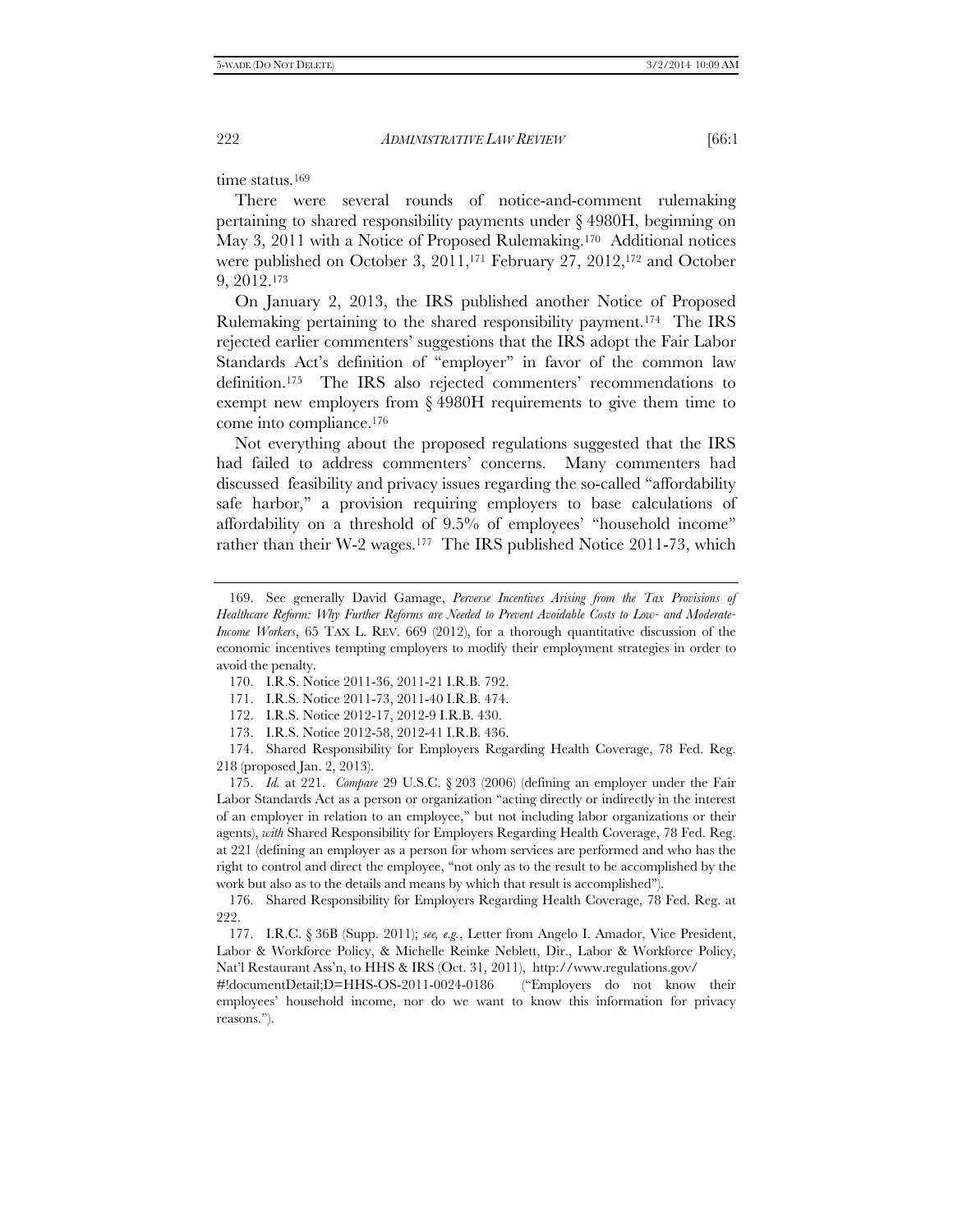addressed this and even proposed adopting the taxpayers' ideas.178

But for other stakeholders, the new proposed regulations, if adopted, would lead to new problems. The ACA exempts ''seasonal employees'' from consideration of an employer's size for determining liability for shared responsibility payments as long as the employer had more than fifty total employees for 120 or fewer days.179 Although the new proposed regulations used the Department of Labor's definition of ''seasonal employee,''180 the regulations only required employers to use a ''reasonable method'' for crediting hours to certain employees whose work schedules and compensation did not fit the traditional ''hours of service'' framework.181

Adjunct faculty at universities were particularly concerned by this, as educational institutions generally compensate adjunct faculty on the basis of credit hours taught, rather than tracking the hours they work.182 Some adjuncts feared that the new regulations would present ''an additional opportunity for the educational institutions to abuse their adjunct faculty by crediting adjuncts with less labor than the employer actually receives.''183 Additionally, this kind of rulemaking bears an uncomfortable resemblance to the pernicious use of temporary regulations that legal scholars have accused the IRS of employing in the past.184 Eventually, on April 24, 2013, the IRS held a full hearing in Washington, D.C., which twenty stakeholders attended.185 On July 2, 2013, in response to these and other complaints and concerns by stakeholders, the IRS delayed the employer responsibility payments from going into effect until 2015.186 On August 30, 2013, the

 <sup>178.</sup> I.R.S. Notice 2011-73, 2011-40 I.R.B. 474.

 <sup>179.</sup> I.R.C. § 4980H(c)(2)(B).

 <sup>180.</sup> Shared Responsibility for Employers Regarding Health Coverage, 78 Fed. Reg. at 222 (''After consultation with the [Department of Labor], the Treasury Department and the IRS have determined that the term seasonal worker, as incorporated in section 4980H, is not limited to agricultural or retail workers.'').

 <sup>181.</sup> *Id.* at 225. *See also* John C. Duncan, Jr., *The Indentured Servants of Academia: The Adjunct Faculty Dilemma and Their Limited Legal Remedies*, 74 IND. L. J. 513, 528–29 (1999) (discussing semester pay and other adjunct faculty compensation schemes).

 <sup>182.</sup> Shared Responsibility for Employers Regarding Health Coverage, 78 Fed. Reg. at 225.

 <sup>183.</sup> Kenneth H. Ryesky, Esq., *Comments on Proposed Treasury Regulations Regarding Shared Responsibility for Employers Regarding Health Coverage* (Jan. 28, 2013), *available at* http://www.regulations.gov/#!documentDetail;D=IRS-2013-0001-0023.

 <sup>184.</sup> *See* Hickman, *Coloring Outside the Lines*, *supra* note 126, at 1748--49.

 <sup>185.</sup> *IRS and Treasury Public Hearing Proposed Regulations: Shared Responsibility for Employers Regarding Health Coverage*, HIGHROADS.COM (Apr. 23, 2013), http://www.highroads.com/ newsroom/irs-and-treasury-public-hearing-proposed-regulations-shared-responsibility-foremployers-regarding-health-coverage/.

 <sup>186.</sup> Mark J. Mazur, *Continuing to Implement the ACA in a Thoughtful, Careful Manner*, TREASURY NOTES (July 2, 2013), http://www.treasury.gov/connect/blog/pages/continuing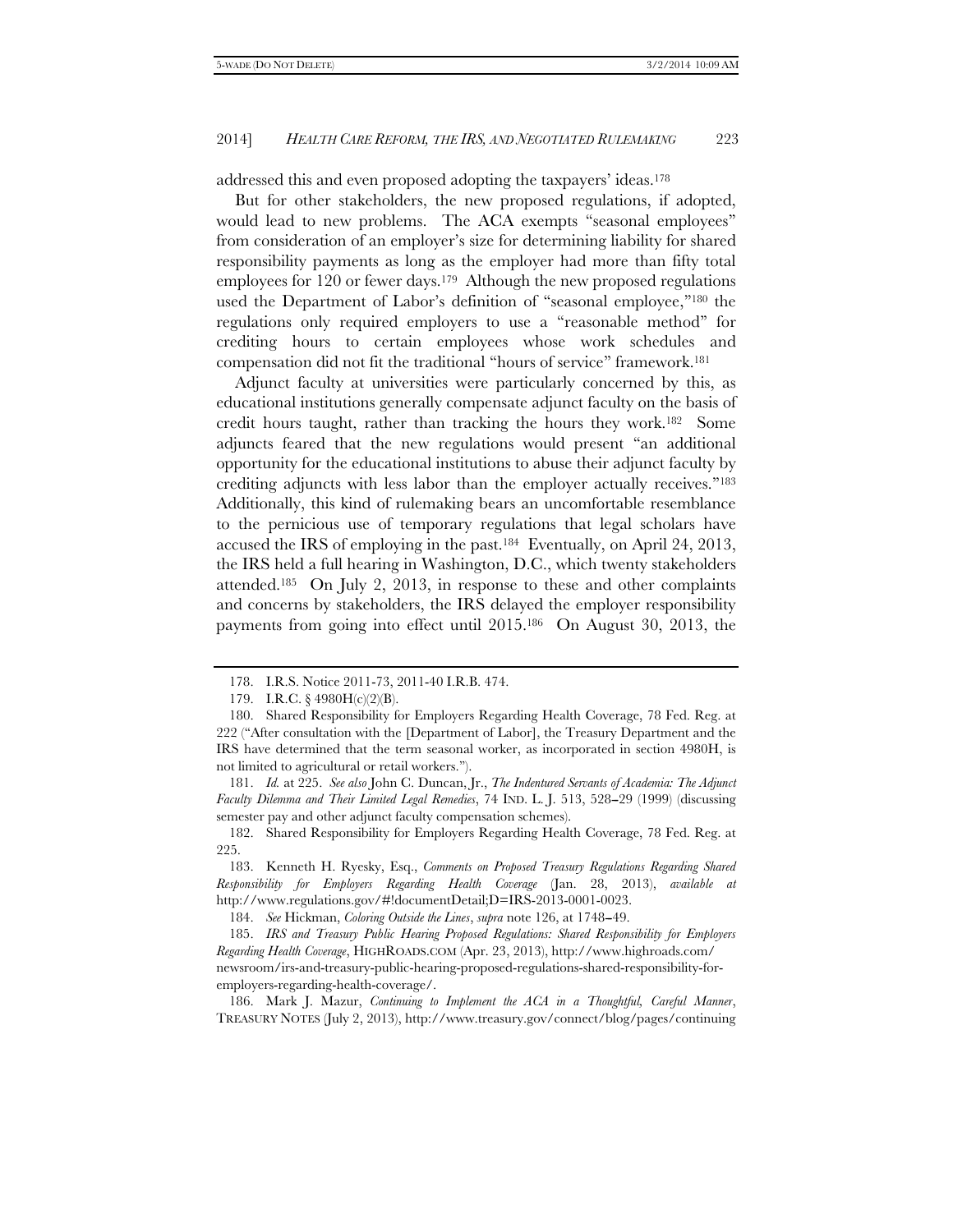IRS issued final rules regarding liability, administration, and calculation of the shared responsibility payments.187

# 2. Stiffer Requirements for Tax-Exempt Nonprofit Hospitals-With Shared Hazards *for Communities and Hospitals*

Nonprofit hospitals are not necessarily tax-exempt unless they are organized and operated exclusively for charitable purposes.188 The IRS's standard for tax exemption for hospitals under  $\S 501(c)(3)$  is predicated primarily on two interrelated doctrines—community benefit and private inurement.189 The doctrine of community benefit guides this metric and involves several considerations, including whether an organization is

organized and operated exclusively for religious, charitable, scientific, testing for public safety, literary, or educational purposes, or to foster national or international amateur sports competition (but only if no part of its activities involve the provision of athletic facilities or equipment), or for the prevention of cruelty to children or animals.190

The private inurement doctrine holds that tax exemption must serve a public interest, not a private one.<sup>191</sup> In other words, if an organization's

190. I.R.C. § 501(c)(3) (2006).

<sup>-</sup>to-implement-the-aca-in-a-careful-thoughtful-manner-.aspx.

 <sup>187.</sup> Shared Responsibility Payment for Not Maintaining Minimum Essential Coverage, 78 Fed. Reg. 53,646 (to be codified at Treas Reg. §§ 1.5000A-1--A-5).

 <sup>188.</sup> Rev. Rul. 69-545, 1969-2 C.B. 117.

<sup>189</sup>*. Id.* (ruling that to qualify for tax-exempt status, hospitals must: (1) operate an emergency room open to all persons regardless of ability to pay; (2) provide care to all persons able to pay directly or through insurance; (3) serve a public interest; (4) maintain an open medical staff; and (5) use surplus revenues to improve the quality of care, facilities, medical training, education, and research).

 <sup>191.</sup> *Id.* (requiring that ''no part of the net earnings of [a tax-exempt entity] inures to the benefit of any private shareholder or individual, no substantial part of the activities of which is carrying on propaganda, or otherwise attempting, to influence legislation (except as otherwise provided in subsection (h)), and which does not participate in, or intervene in . . . any political campaign on behalf of (or in opposition to) any candidate for public office''); *see also* Ginsburg v. Comm'r, 46 T.C. 47, 56 (1966) (holding that there is no justification for tax exemption if an organization uses its funds primarily to foster private interests and the benefit, if any, to the general public is only incidental); Rev. Rul. 76-206, 1976-1 C.B. 154--55 (stating that nonprofit organizations organized to promote classical music must serve "a public rather than a private interest"). In very basic terms, "private inurement'' occurs whenever a private stakeholder in a non-profit hospital receives benefits that are "disproportionate" to their contributions. *See* Treas. Reg.  $\S$  1.501(a)-1(c) (2012) (defining private shareholders as persons having a ''personal and private interest in the activities of the organization''). The analysis of what actually is disproportionate involves a variety of considerations, including excessive compensation, exchanges of property for less than fair market value, unsecured loans, and a variety of other considerations beyond the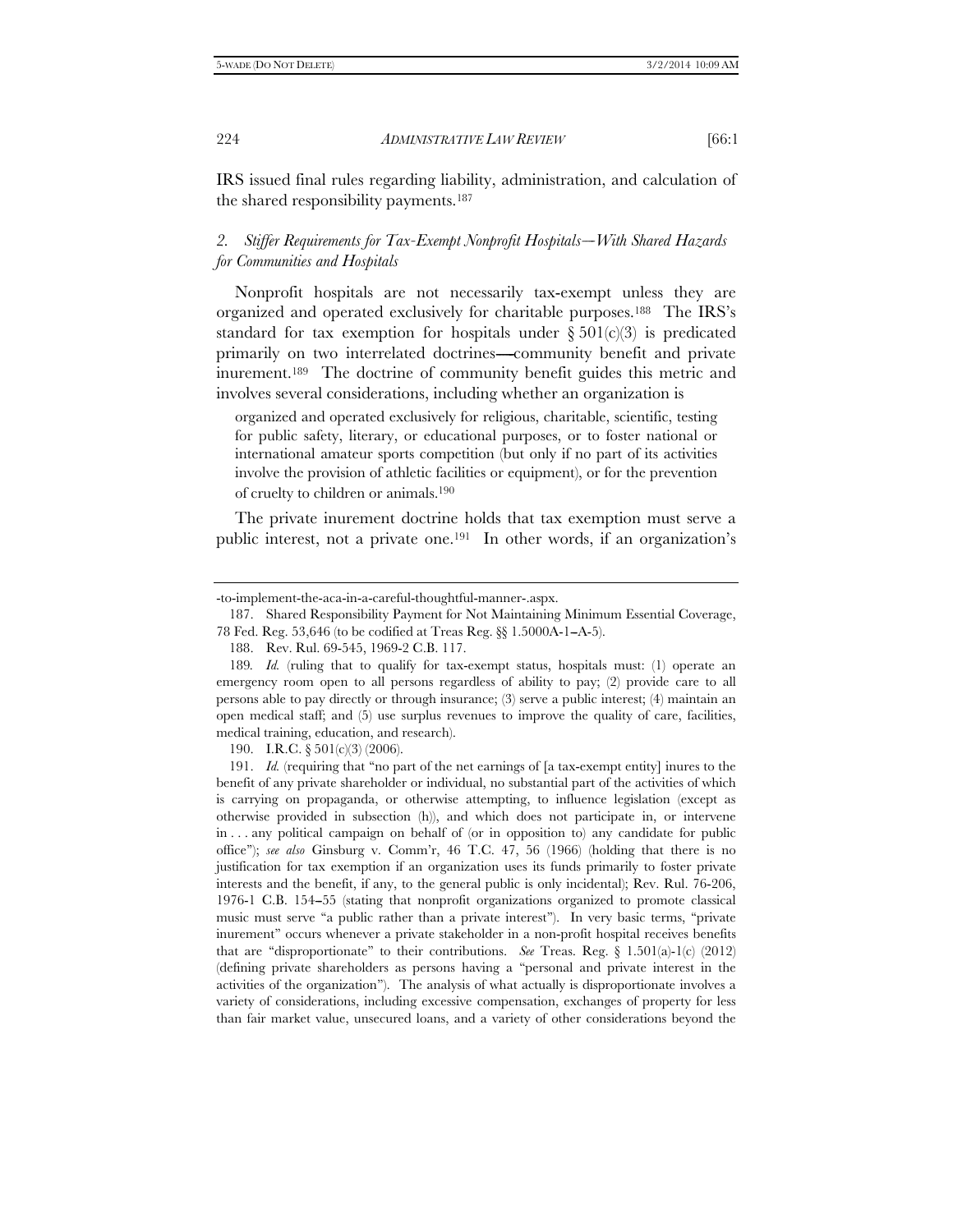primary purpose is to benefit certain individuals rather than the public—to "inure" a benefit to private parties—then it cannot be tax-exempt, even though the organization may also do charitable work.192 Conversely, the fact that an organization benefits private individuals may not defeat tax exemption if those benefits are merely incidental to the organization's purpose, and the organization otherwise qualifies for exemption.193

The charity care standard for hospitals under  $\S 501(c)(3)$  has changed considerably since it was first articulated—but not necessarily in the right direction. Under Revenue Ruling 56-185, non-profit hospitals may charge patients, but only to the extent of their ''financial ability,'' and hospitals must provide charity care.194 But under this ruling, a low percentage of charity care was ''not conclusive that a hospital is not operated for charitable purposes.''195 Furthermore, the community benefit doctrine has been undermined by other doctrines dealing with tax exemption, including the ''integral part'' doctrine,196 which states that a Health Maintenance Organization that provides no significant health benefits to non-subscribers is not entitled to tax-exempt status under  $\S 501(c)(3).197$  But, such an organization can still qualify for tax exemption as long as it is *related* to one that does provide such benefits.198

According to a report by the Congressional Budget Office, nonprofit hospitals across the United States enjoyed \$12.6 billion in exemptions from federal and state corporate income taxes in 2002.199 Hospitals wishing to claim tax exemption must report their financial assistance policies on Form

scope of this Comment. For a more thorough analysis, see generally Jeremy J. Schirra, Note, *A Veil of Tax Exemption?: A Proposal for the Continuation of Federal Tax-Exempt Status for ''Nonprofit'' Hospitals*, 21 HEALTH MATRIX 231, 245--46 (2011); John D. Colombo, *Health Care Reform and Federal Tax Exemption: Rethinking the Issues*, 29 WAKE FOREST L. REV. 215, 221-23, 253--58 (1994) (arguing that the complexity of the private inurement doctrine stems partly from its dependence on an idea of ''private benefit'' that defies easy definition and that the complexity increases as health providers integrate). For a discussion of state law issues relating to community benefit reporting since the ACA's passage, see generally Sara Rosenbaum, et al., *Hospital Tax-Exempt Policy: A Comparison of Schedule H and State Community Benefit Systems*, 2 FRONTIERS IN PUB. HEALTH SERVS. & SYS. RESEARCH, No. 1, Article 3, (2013), *available at* http://uknowledge.uky.edu/frontiersinphssr/vol2/iss1/3.

 <sup>192.</sup> Treas. Reg. §§ 1.501(c)(3)-1(d)(1)(ii) (2012).

 <sup>193.</sup> THOMAS K. HYATT & BRUCE R. HOPKINS, THE LAW OF TAX-EXEMPT HEALTHCARE ORGANIZATIONS 65 (3d ed. 2008).

<sup>194.</sup> Rev. Rul. 56-185, 1956-1 C.B. 202-03.

 <sup>195.</sup> *Id.*

 <sup>196.</sup> *E.g.*, Geisinger Health Plan v. Comm'r, 985 F.2d 1210, 1220 (3d Cir. 1993).

 <sup>197.</sup> *Id.*

 <sup>198.</sup> *Id.*

 <sup>199.</sup> CONG. BUDGET OFFICE, PUB. NO. 2707, NONPROFIT HOSPITALS AND THE PROVISION OF COMMUNITY BENEFITS 5 (2006).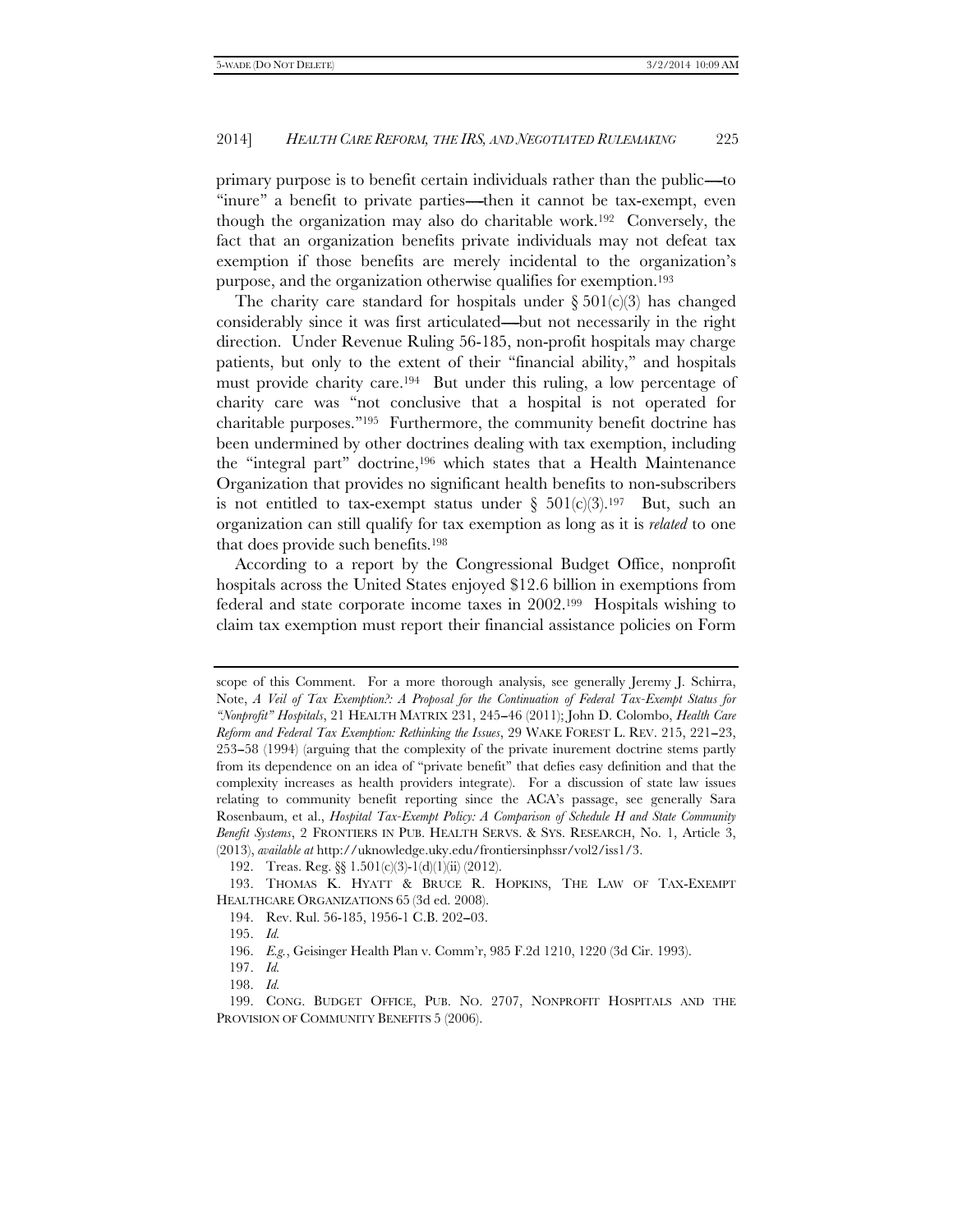990, Schedule H, and must include a number of details, including what percentage of Federal Poverty Guidelines were used to qualify patients, the uniform application of financial assistance policies, as well as documented expenditures on community building activities and bad medical debt.<sup>200</sup>

At the same time, although some states have enacted mandatory percentages for hospitals providing charity care, little evidence exists to suggest that this does a good job meeting the needs of the communities served by such hospitals, particularly in rural or economically distressed regions.201 Attempts to impose standardization on communities and health care systems across the country are further complicated by the lack of any consistently applied formula to assess hospitals' community benefit activities.202 Thus, the IRS's current system does not tax some hospitals whose behavior might otherwise have been classified as profit-seeking while increasing the difficulty of providing health care services for needy communities.

The ACA imposes additional reporting requirements on tax-exempt nonprofit hospitals.203 In particular, hospital organizations are subject to new Community Health Needs Assessment (CHNA) requirements, which mandate that hospitals conduct assessments of the needs of the communities they serve at least every three years.204 Hospital organizations must document the assessment and provide information to the IRS describing: (1) the community that the hospital serves; (2) the process used to conduct the assessment, including sources of data, analytical methods, information gaps, and any organizations with which the hospital cooperated in conducting the assessment; (3) how the hospital took input from community representatives into account; (4) a description of a community's specific health needs organized in order of priority; and (5) existing health care facilities and other resources within the community.205

Hospital organizations must also develop a financial assistance policy and, if a patient lacks relevant information, use ''reasonable efforts'' to determine eligibility for financial assistance before commencing collection

 <sup>200.</sup> IRS, DEP'T. OF THE TREASURY, SCHEDULE H (FORM 990) (2012).

 <sup>201.</sup> For example, hospitals in such areas may face risk of closure where there are already not enough paying patients to subsidize the larger numbers of indigent patients they would be required to serve. *See* Courtney, *supra* note 143, at 379–80.

 <sup>202.</sup> *Id.* at 380; DEPT. OF THE TREASURY, IRS EXEMPT ORGANIZATIONS (TE/GE) HOSPITAL COMPLIANCE PROJECT FINAL REPORT 1 (2009).

<sup>203.</sup> Pub. L. No. 111-148, § 9007, 124 Stat. 855-57 (2010) (codified at I.R.C. § 501(r) (Supp. 2011)).

 <sup>204.</sup> *Id.* § 501(r)(3).

 <sup>205.</sup> I.R.S. Notice 2011-52, 2011-30 I.R.B. 60.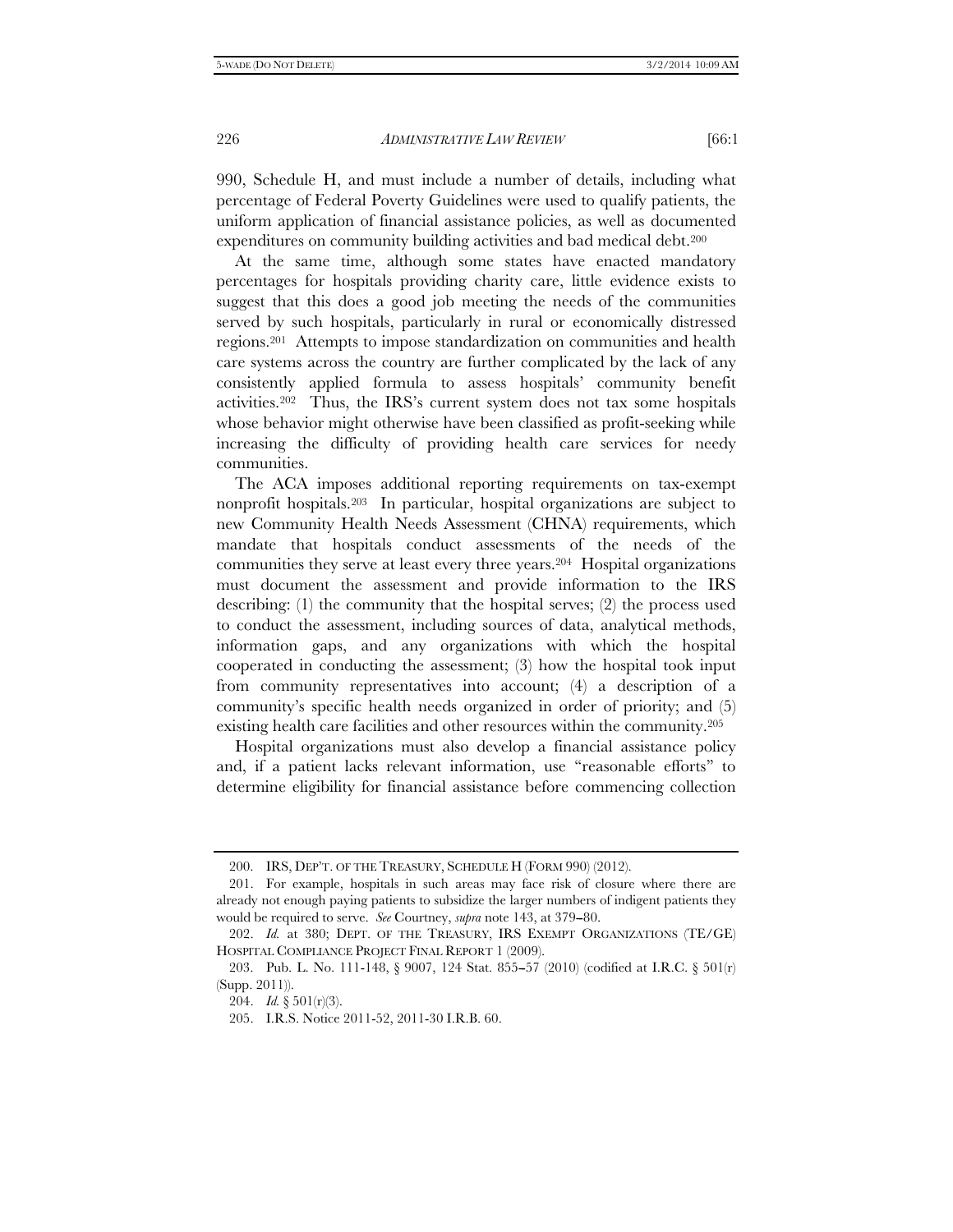proceedings against patients.206 Under IRS policy pursuant to the ACA, the hospital seeking to claim tax exemption must document: (1) eligibility criteria for financial assistance, including free or discounted care; (2) how to calculate what the hospital charges patients; (3) how to apply for financial assistance; (4) actions resulting from nonpayment; and (5) publication of the financial assistance plan.207 To this end, the IRS published a Notice and Request for Comments Regarding the Community Health Needs Assessment Requirements for Tax-Exempt Hospitals on July 8, 2011,<sup>208</sup> and issued proposed regulations nearly a year later on June 26, 2012.209

The proposed regulations ran counter to many commenters' concerns. First, they failed to specify any minimum eligibility criteria for financial assistance plans, despite commenters' requests that they do so.210 Additionally, although the regulations provided a definition of ''reasonable efforts'' with respect to eligibility determinations for financial assistance, the definition the IRS provided was formidably detailed and complicated.211 The standardized general requirements impose a ''notification period'' of 120 days, during which a hospital providing care must notify an individual about the hospital's financial assistance plan before making and documenting a determination about whether the individual is eligible.<sup>212</sup> The regulations also impose a longer "application period" of 240 days.<sup>213</sup>

Unsurprisingly, comments showed mixed reactions to the proposed rules. Many community health advocates welcomed the new requirements as a means to ensure adequate access to health care, particularly in economically distressed areas.214 But, hospital administrators argued that the proposed regulations required too narrow a definition of ''reasonable efforts,'' which hospitals contended would force them to dedicate considerable staff time and resources to determining the financial status of patients while precluding them from using effective practices already in

<sup>206.</sup> I.R.C.  $\S 501(r)(6)$ .

<sup>207.</sup> *Id.*  $\S 501(r)(4)(A)$ .

 <sup>208.</sup> I.R.S. Notice 2011-52, 2011-30 I.R.B. 60.

 <sup>209.</sup> Additional Requirements for Tax-Exempt Hospitals, 77 Fed. Reg. 38,148 (June 26, 2012) (to be codified at Treas. Reg. pt. 1).

 <sup>210.</sup> *Id.* at 38,151.

<sup>211.</sup> *Id.* at 38,156-59.

 <sup>212.</sup> *Id.* at 38,156.

 <sup>213.</sup> *Id.* In the event of an incomplete application being submitted, the hospital is obligated to provide the individual with information relevant to completing it. *Id.*

 <sup>214.</sup> *See, e.g.*, Health Law Advocates of Louisiana, *HLA's Hospital Accountability Project*, HEALTH L. ADVOCS. OF LA. NEWSL No. 4, Aug. 2011, *available at* http://hlalouisiana.org/ wp-content/uploads/2013/08/Health-Law-Advocates-of-Louisiana-August-2011- Newsletter.pdf.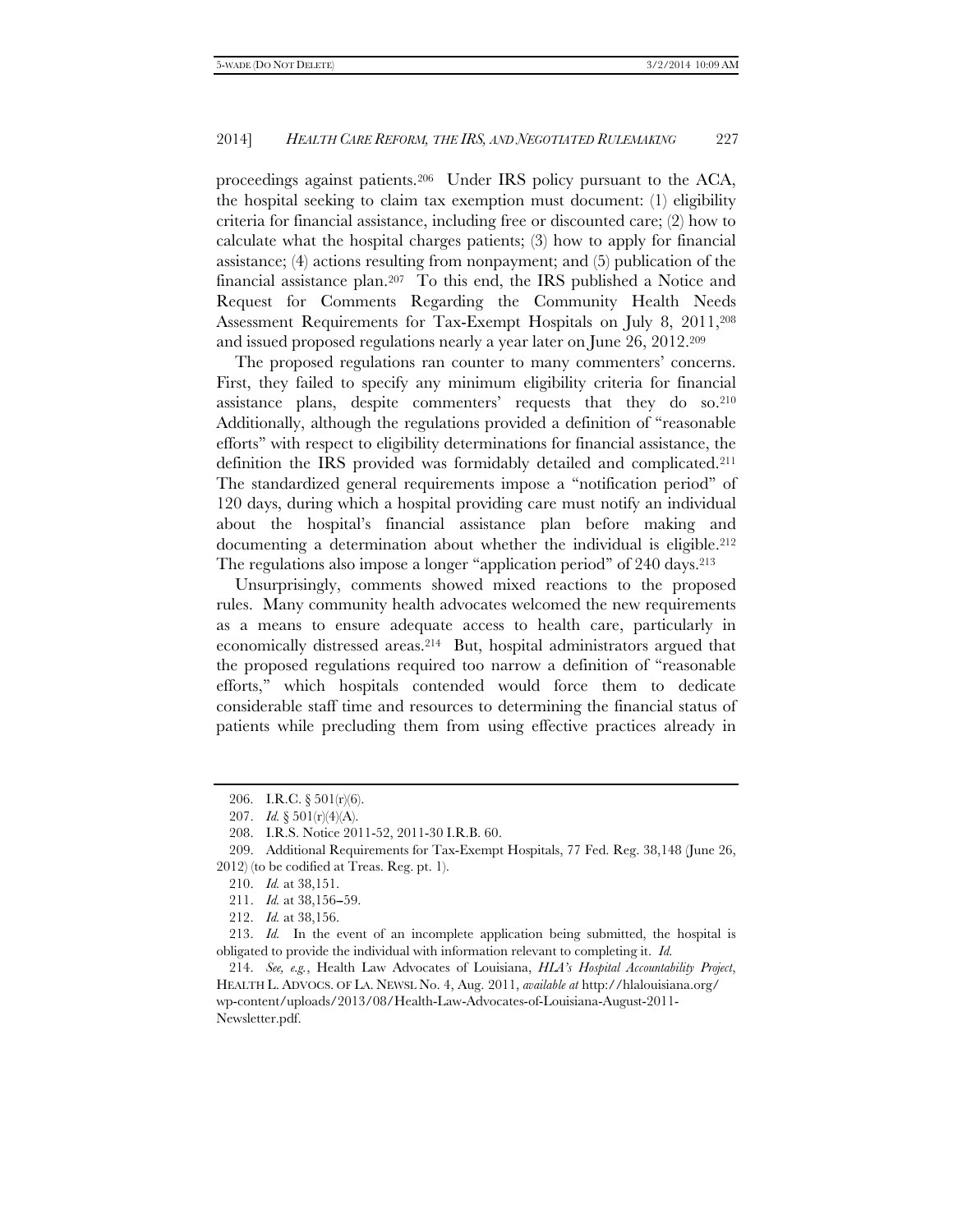place.215 Others expressed concerns that compliance would be enforced before meaningful guidance had been issued by the IRS, as the proposed regulations provided neither a transition period for hospitals to operationalize the final rule's requirements or to cure noncompliance, nor any ''intermediate sanctions'' less than losing tax-exempt status.216 Although the IRS's new requirements could improve patient access, they could be detrimental to the quality of care hospitals provide if such facilities spend resources on compliance that would otherwise have gone to providing care and services. Negotiated rulemaking could have allowed a more equitable outcome more efficiently.<sup>217</sup>

#### IV. THE CASE FOR NEGOTIATED RULEMAKING AT THE IRS

Although it may not solve problems in every instance, negotiated rulemaking could at least improve the quality of public input into the tax regulatory process while improving its efficiency.218 The IRS's failure to address taxpayer commenters' concerns only adds fuel to the fire for those who feel that they have been, and sometimes are, directly and personally harmed by various tax policies, while also left out of the decisionmaking process.219 Implementing negotiated rulemaking at the IRS could drastically reduce costs associated with litigation and improve the IRS's record for public input and transparency.

### *A. Forming a Negotiated Rulemaking Committee at the IRS*

The Negotiated Rulemaking Act provides the process all agencies use to form negotiated rulemaking committees, and would thus govern any such committee formed by the IRS.220 The IRS would begin the process by examining several factors. First, the agency would determine the need for a rule in the first place.221 Second, the IRS would examine whether a limited

 <sup>215.</sup> *See, e.g.*, John D. Baumgartner, Senior Vice President & Controller, Methodist Health Sys., *Comments on Proposed Additional Requirements for Charitable Hospitals* (Sept. 20, 2012), http://www.regulations.gov/#!documentDetail;D=IRS-2012-0036-0179.

 <sup>216.</sup> Melinda Reid Hatton, Senior Vice President & Gen. Counsel, Am. Hosp. Ass'n, *Comments on Proposed Additional Requirements for Charitable Hospitals*, at 3 (Sept. 24, 2012), http://www.regulations.gov/#!documentDetail;D=IRS-2012-0036-0100.

 <sup>217.</sup> *See infra* Part IV.

 <sup>218.</sup> Harter, *supra* note 11, at 106.

<sup>219</sup>*. See, e.g.*, COMMENT ON FR DOC # 2012-31269, REGULATIONS.GOV, http://www.regulations.gov/#!documentDetail;D=IRS-2013-0001-0034 (last visited Jan. 31, 2014) (detailing one anonymous commenter's son's difficulties running small businesses).

 <sup>220.</sup> Negotiated Rulemaking Act of 1990, Pub. L. No. 101-648, 104 Stat. 4969 (codified as amended at 5 U.S.C. §§ 561-570a (2012)).

 <sup>221.</sup> APA, 5 U.S.C. § 563.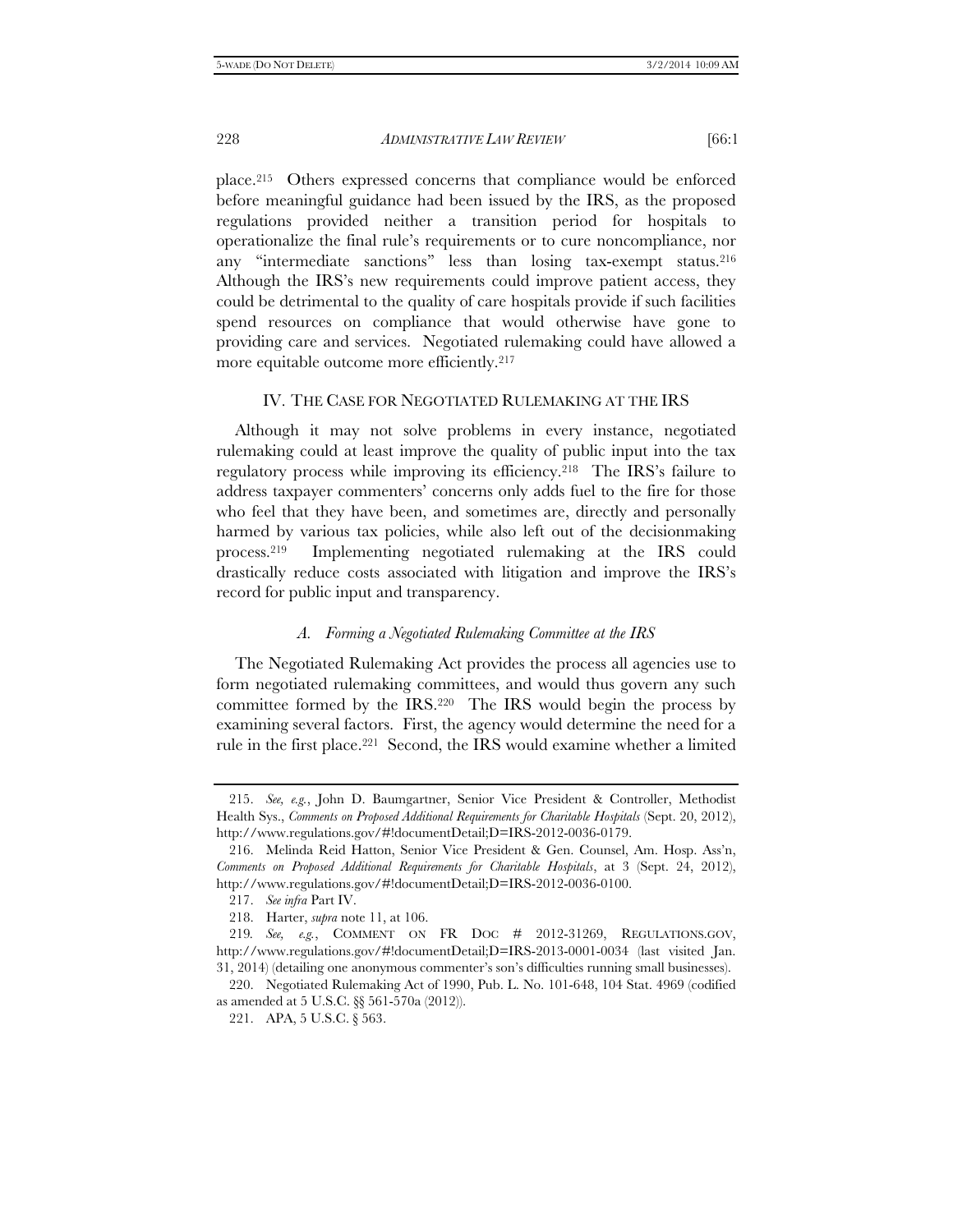number of identifiable interests exists that the rule would significantly affect.222 The health care reform environment meets both of these requirements. Although the ACA did not specifically require the IRS to create a negotiated rulemaking committee, it did mandate that the Health Resources and Service Administration create a negotiated rulemaking committee to develop criteria for designating medically underserved populations and health profession shortage areas.223 This committee of twenty-eight members—which includes a representative from the Health Resources and Services Administration, as well as technical experts, representatives of other federal programs, provider groups, and other stakeholders—published a long series of recommendations, replete with analysis and discussion.224

Third, the IRS would look for a reasonable likelihood of balanced representation and consensus.225 There certainly are obstacles to overcome in achieving balanced representation on rulemaking committees, and opponents of negotiated rulemaking such as William Funk have argued that negotiated rulemaking is simply the subversion of public choice to powerful interests.226 And even without abuse of the negotiation process, it may be difficult to forge a consensus among a large number of competing interests, given the broad application of the IRS's regulatory authority.227 But, appointing the proper representatives could provide effective leverage against abuse or co-optation by powerful interest groups or by the government.228 Even the face-to-face format itself can provide substantial

225. APA, 5 U.S.C. § 563.

 <sup>222.</sup> *Id.*

<sup>223.</sup> Pub. L. No. 111-148, § 5602, 124 Stat. 119, 677-79 (2010).

 <sup>224.</sup> *See generally* HHS, NEGOTIATED RULEMAKING COMM. ON THE DESIGNATION OF MED. UNDERSERVED POPULATIONS AND HEALTH PROFESSIONAL SHORTAGE AREAS, FINAL REPORT TO THE SECRETARY (2011).

 <sup>226.</sup> *See* Funk, *supra* note 14, at 1386 (opining that negotiating regulations results in a subtle transformation of public law into private law relationships). *But see* Lubbers, *supra* note 11, at 1003 (noting that Funk's concerns may be ''largely theoretical,'' and that ''if the convening stage is done correctly, the right stakeholders and the agency representatives are all around the table'').

 <sup>227.</sup> *See, e.g.*, Goodman, *supra* note 133, at 7 (recounting the view of the Federal Bar Association's Working Group on Regulations that ''IRS regulations did not generally lend themselves to negotiated rulemaking due to their broad application''). *But see id.* (''Nevertheless, the group also recognized that there are some situations in which a finite group of interests are affected by a regulation, and felt it would be worthwhile to try negotiated rulemaking in carefully selected cases. Public interest groups and bar associations could be invited to participate, along with a knowledgeable neutral party.'').

 <sup>228.</sup> *See* Harter, *supra* note 11, at 54 (explaining that an effective representative must have "sufficient stature with the constituency he represents to adapt to changing situations in the negotiations . . . while retaining the confidence of his constituency'').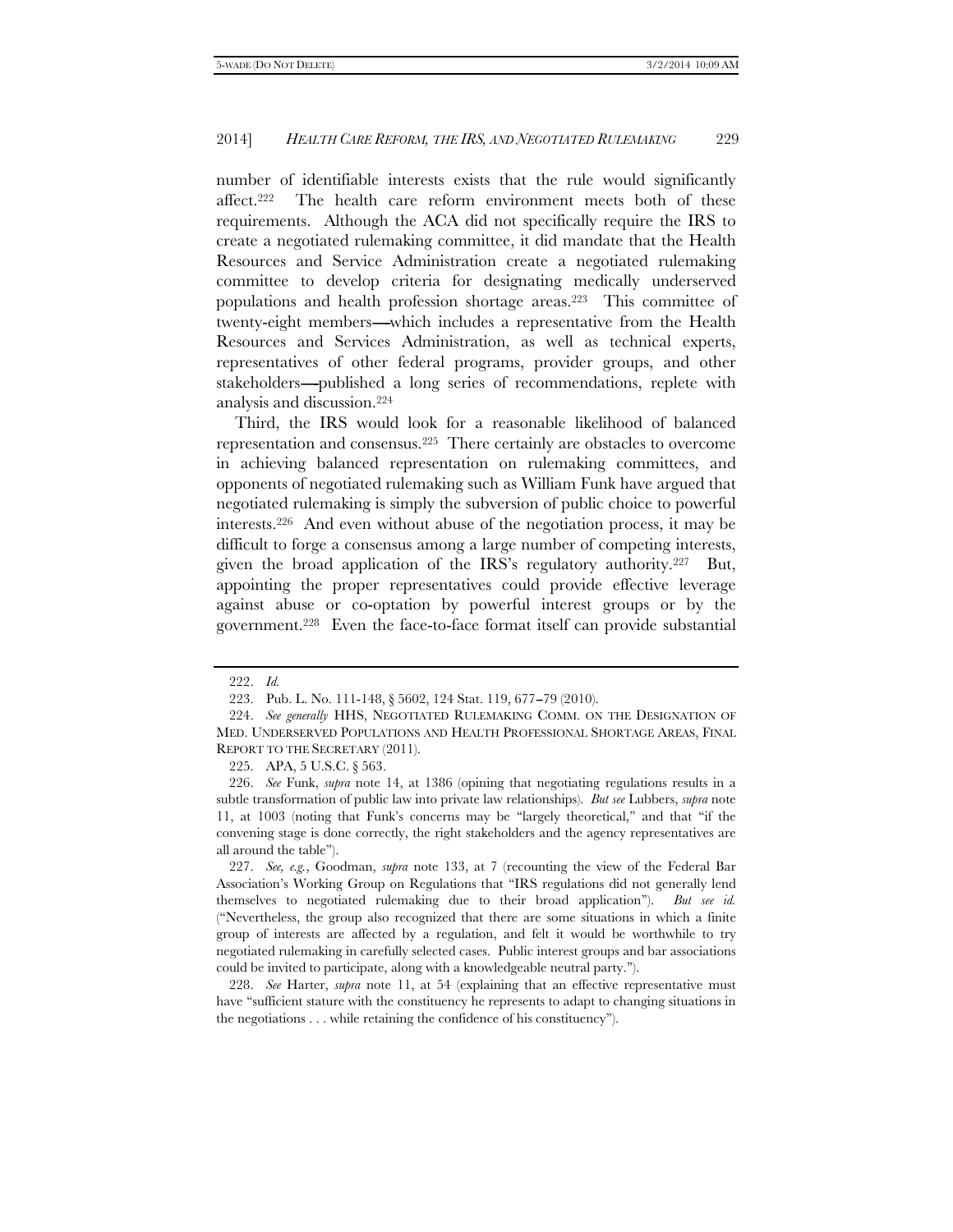benefits to the process.229

Fourth, the IRS would need to determine whether negotiated rulemaking would unreasonably delay notice and issuance of the proposed rule.230 Opponents have argued that this problem is inherent in the negotiated rulemaking process, and point to instances where agencies abandoned negotiations in the middle of the process, or where the negotiation process dragged on longer than the notice-and-comment process presumably would have.231 Agencies' own internal processes can also exacerbate delays when they minimize the flexibility or adaptability the negotiating process needs to be successful.232

But these problems are not necessarily inherent to the negotiated rulemaking process itself. Even strong proponents of negotiated rulemaking have generally not argued that it is a magical cure-all to use in every regulatory process, but recommend negotiated rulemaking where it could potentially *enhance* cost-effectiveness and speed.233 Additionally, some state governments have implemented negotiated rulemaking at agencies in cases when doing so is feasible, giving interested parties and their advocates new opportunities to present and discuss information that may be relevant.234 This speaks to the confidence governments are showing in the public to provide meaningful input and influence during the regulatory process.

Once the government decides to move forward with negotiation, it

230. APA, § 563.

232. *See, e.g.*, Lubbers, *supra* note 11, at 1000–01 (detailing the role of the EPA's rule clearance process in delaying a proposed rule on inquiries into previous land ownership and use for liability purposes, despite the fact that the negotiated rulemaking committee had already reached consensus on the preferred approach).

 233. *See* Philip J. Harter, *Assessing the Assessors: The Actual Performance of Negotiated Rulemaking*, 9 N.Y.U. ENVTL. L.J. 32, 41 n.40 (2000) (admitting that negotiated rulemaking "is typically used only for rules that are quite difficult and controversial," rather than "a process for all rules regardless of complexity or controversy'').

 234. *E.g.*, Richard Seamon & Joan Callahan, *Achieving Regulatory Reform by Encouraging Consensus*, ADVOC. No. 56(2) 27 (Feb. 2013) (describing a recent amendment to Idaho's version of the APA, requiring Idaho agencies to use negotiated rulemaking ''whenever it is feasible to do so''). The Idaho statute also provides for legislative and executive review in cases where agencies choose not to pursue negotiated rulemaking. *Id.* at 29.

 <sup>229.</sup> SHELL, *supra* note 103, at 113 (noting that negotiators at a power disadvantage can gain leverage by ''showing passionate commitment rather than cool indifference''); *see also* Lubbers, *supra* note 11, at 1004 (arguing that one of the benefits of negotiated rulemaking is the investment participants have in the outcome, which is difficult to measure empirically).

<sup>231.</sup> See Coglianese, *supra* note 97, at 1274–77 (pointing out that between 1983 and 1996, the Department of the Interior, the Environmental Protection Agency (EPA), Federal Communications Commission, Federal Trade Commission, and Nuclear Regulatory Commission (NRC) all abandoned at least one negotiation process mid-stream before reaching consensus, and that over the same time period, out of 47,603 final promulgated rules, only thirty-five were reached through negotiation).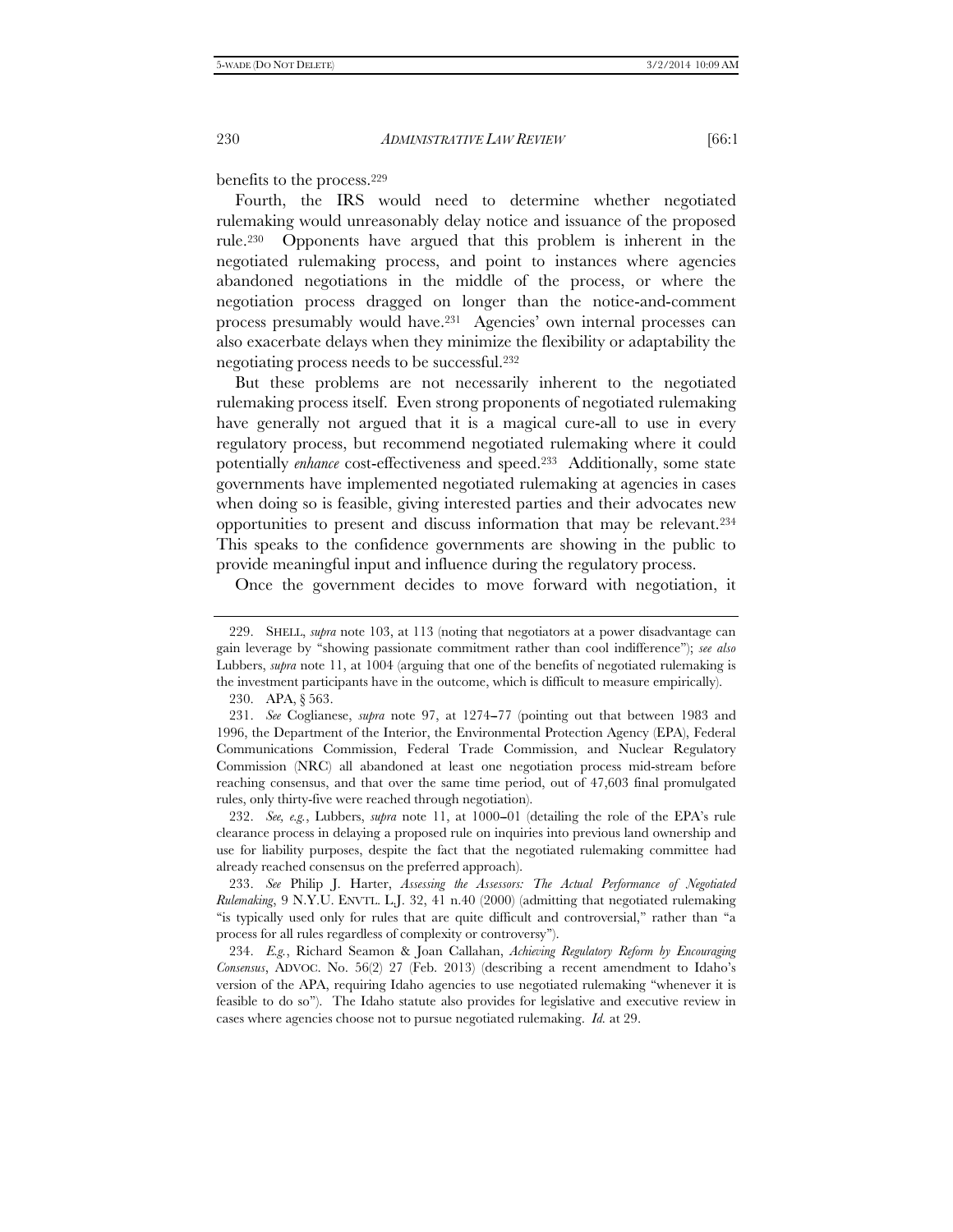publishes a notice in the Federal Register announcing the formation of a negotiated rulemaking committee and soliciting applications for membership.235 Anyone who would be ''significantly affected by a proposed rule and who believe that their interests will not be adequately represented by any person specified in a notice'' may apply for membership or nominate a third party representative.236 The application period will coincide with a thirty-day period allowing public comment on the proposal to establish the committee and the proposed membership.237 Afterward, the agency must review the comments before the final decision to establish a committee.238

Membership on the negotiated rulemaking committee would—and should—reflect the fact that taxpaying health care providers and patients have a variety of diverse interests. However, the health care and tax contexts intersect in an area where common interests are possible to identify in discrete groups, similar to other areas that practitioners have considered in the past. Some of the same industry and public interest groups that have posted comments could be invited to help draft the regulations, as well as professional associations such as the American Bar Association and the American Institute of Certified Public Accountants.239 Doing so could allow knowledgeable tax professionals to discuss the implications of the proposed regulations with the groups representing the health care professionals and patients who would be affected, as well as with the IRS.

# *B. Negotiated Rulemaking Could Aid the IRS in Drafting Regulations More Efficiently While Allowing Greater Taxpayer Participation*

Despite the problems with the current system and the solutions that negotiation could offer, the IRS might still have reasons to decide that it need not negotiate with taxpayers at all. In the context of alternative dispute resolution, each party to a negotiation usually develops a concept

 <sup>235.</sup> APA, § 564. The committee is limited to twenty-five members. *Id.* § 565. In addition, it must additionally conform to Federal Advisory Committee Act standards. Pub. L. No. 92-463, 86 Stat. 770 (1972) (codified at 5 U.S.C. App. 2).

 <sup>236.</sup> APA, § 564(b). Applications must include: (1) the applicant or nominee's name and a description of his or her interests; (2) evidence of authorization to represent parties related to those interests;  $(3)$  a written commitment to actively participate in good faith; and  $(4)$ reasons why the persons specified in the notice under subsection  $(a)(4)$  do not adequately represent the interests of the person submitting the application or nomination. *Id.*

 <sup>237.</sup> *Id.* § 564(c).

 <sup>238.</sup> *Id.* § 565.

 <sup>239.</sup> *Id* § 563; *see also* Berry, *supra* note 13, at 55--56.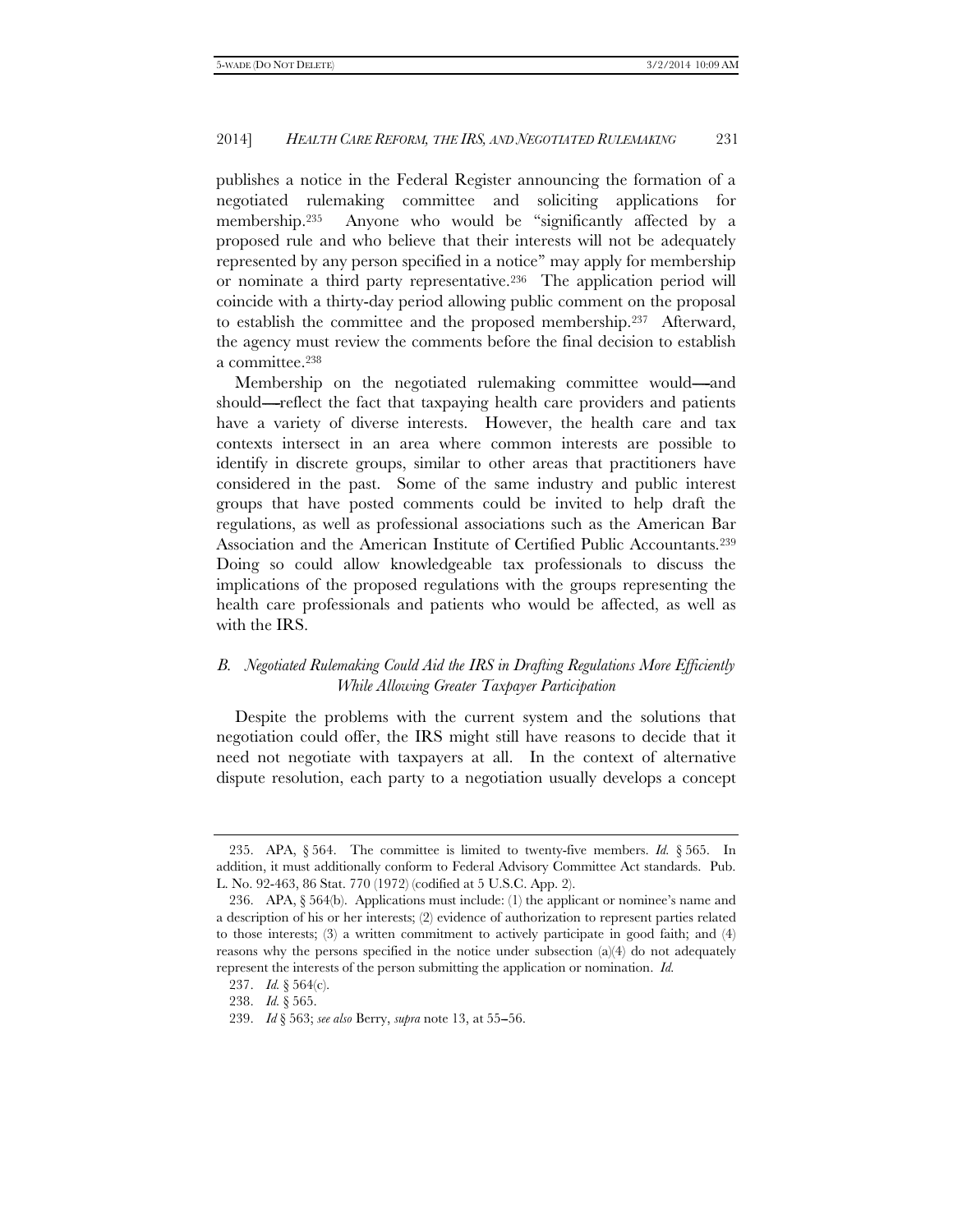known as the best alternative to a negotiated agreement, or BATNA.240 Essentially, the BATNA is what a party expects to be able to gain in the event that negotiations fail or are foregone altogether.<sup>241</sup>

By its design, negotiated rulemaking operates in a similar conceptual framework. The IRS is, after all, empowered to impose and enforce taxes with or without taxpayers' cooperation, and its regulations are subject to deferential review by the courts.242 In light of this, the IRS might seem to better serve its function in collecting revenue by issuing commands under the current regime than by negotiating with taxpayers.

However, there are several reasons why this is not the case. First, negotiated rulemaking could lower enforcement expenses and increase efficiency by reducing the chance that courts would overturn the negotiated rules.243 For 2013, the IRS requested over \$5.7 billion for enforcement costs, including \$688,296,000 for investigations, \$4,846,749,000 for examinations and collections, and \$166,625,000 for regulatory costs.244 Additionally, in litigating, the IRS runs the risk of paying victorious taxpayers' attorneys' fees if the agency loses in the courts or at the agency.245

Although the initial cost associated with the negotiated rulemaking process might be higher than the notice-and-comment process alone, this cost might be offset by the savings each year from avoiding implementation expenses related to the ACA, which are estimated to approach \$100 million annually.246 Furthermore, technology can improve stakeholder access to the bargaining process while cutting costs. Prime among the ways in which to accomplish this is the use of the Internet, which could facilitate meetings

244. IRS, FY2013 BUDGET IN BRIEF 1 (2012).

 <sup>240.</sup> ROGER FISHER ET AL., GETTING TO YES: NEGOTIATING AGREEMENT WITHOUT GIVING IN 102 (3d ed. 2011).

 <sup>241.</sup> *Id.*

 <sup>242.</sup> *See* Mayo Found. for Med. Educ. & Research v. United States, 131 S. Ct. 704, (2011) (deferring to the Treasury's regulation because it was a ''permissible construction'' of Congressional intent).

 <sup>243.</sup> *See, e.g.*, Ctr. for Law & Educ. v. U. S. Dep't of Educ., 315 F. Supp. 2d 15, 30 (D.D.C. 2004), *aff'd on other grounds*, 396 F.3d 1152 (D.C. Cir. 2005) (holding that courts are barred from overturning a negotiated rule based on an ''alleged defect in the establishment of a negotiated rulemaking committee''); *see also* Lubbers, *supra* note 11, at 1004 (illustrating how ''courts have not been receptive to challenges to the reg-neg procedure itself'').

 <sup>245.</sup> I.R.C. § 7430 (Supp. 2011). See generally Harris L. Bonnette, Jr., *The IRS Will Absolutely, Positively Not Pay Your Attorneys' Fees (Or Will They?)*, 84 FLA. B.J. 28 (2010) for a discussion of how this works in practice.

 <sup>246.</sup> *Compare* Lubbers, *supra* note 11, at 997 (citing DAVID M. PRITZKER & DEBORAH S. DALTON, NEGOTIATED RULEMAKING SOURCEBOOK 274 (2d ed. 1995)) (estimating costs for each rulemaking proceeding undertaken by the EPA at \$128,000 in 2008 dollars), *with* IRS, *supra* note 244, at 6 (budgeting \$85.4 million for implementing changes related to the ACA).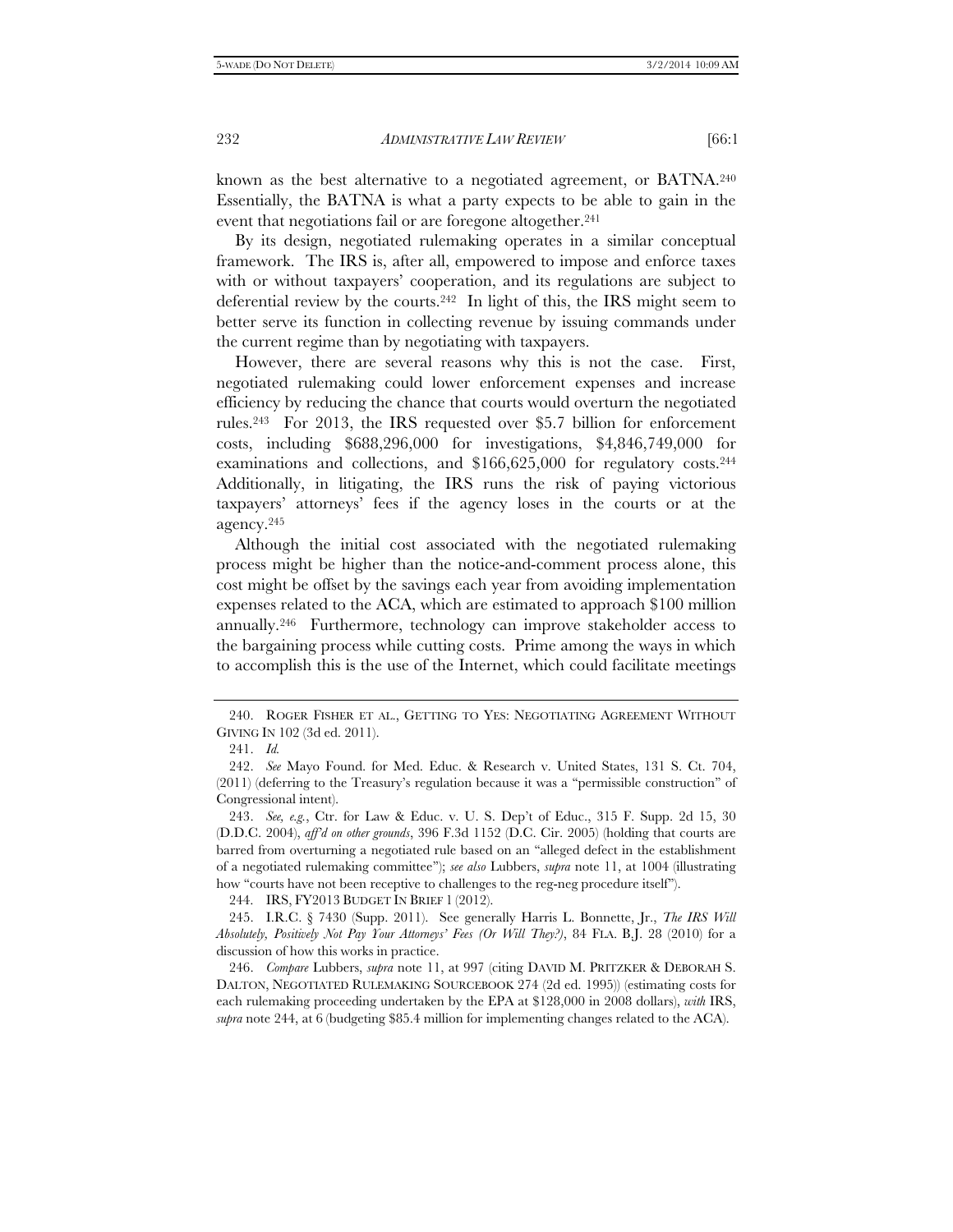and communication without requiring participants in the negotiation process to share a space or a *per diem* hotel bill.247 Collaborative meetings to draft and submit comments have already taken place online through services such as the Cornell e-Rulemaking Initiative's Regulation Room website.248 Such technology could very easily be adapted to facilitate realtime negotiations through social networking sites or video conferencing.<sup>249</sup>

Adapting this technology to regulatory negotiations seems a logical next step, and could broaden the playing field across distances, allowing taxpayers to speak their minds directly to officials at the bargaining table. For example, the IRS could follow the Nuclear Regulatory Commission's lead and improve efficiency by dividing different electronic forums based on the topics they discuss.250 The agency could appoint facilitators to guide the discussions, and participants could have the freedom to log in and out as they please.251

Additionally, the IRS *already* negotiates at the individual level. At the appeals office, the IRS seeks to resolve tax disputes on a fair and impartial basis, pre-empting the need for litigation.252 Given that the IRS holds conferences and settlements with taxpayers already, simply completing the negotiations ahead of time could save both the taxpaying public and the IRS considerable time, money, and resources. Whatever the risks of negotiation, the current process makes clear that commenting on a proposed regulation is simply not the same thing as directly participating in crafting the rule.

 <sup>247.</sup> The idea of using Internet technology in conjunction with negotiated rulemaking is not new. *See, e.g.*, Stephen M. Johnson, *The Internet Changes Everything: Revolutionizing Public Participation and Access to Government Information Through the Internet*, 50 ADMIN. L. REV. 277,  $321-24$  (1998) (describing the NRC's use of "chat group rulemaking" via electronic chat rooms and discussion lists to reach a consensus).

 <sup>248.</sup> CORNELL E-RULEMAKING INITIATIVE, REG. ROOM, http://regulationroom.org/ (last visited Jan. 31, 2014); *see also* Farina et al., *supra* note 23, at 395--96 (discussing erulemaking in general and its potential to improve government transparency).

 <sup>249.</sup> *See generally* Cynthia R. Farina et al., *Rulemaking in 140 Characters or Less: Social Networking and Public Participation in Rulemaking*, 31 PACE L. REV. 382 (2011) (propounding the use of social networking to facilitate immediacy and civic participation in the regulatory process); Tawnya Plumb, *Video Conferencing: Changing the Way Courts Do Business*, 34 WYO. LAW. 56 (2011) (explaining courts' use of video conferencing technology to conduct plea hearings, conferencing for juvenile cases, interviews, and administrative trainings).

 <sup>250.</sup> *See* Johnson, *supra* note 247, at 322 (describing the NRC's creation of multiple electronic ''town meetings'' to discuss major topics).

 <sup>251.</sup> *See id.* (describing how facilitators assisted in the NRC's regulation process by leading discussions, summarizing comments and periodically asking participants to vote on positions); s*ee also* APA, 5 U.S.C. § 566 (2012).

 <sup>252.</sup> IRS, Accomplishing the Appeals Mission, IRM 8.1.1.1 (Feb. 10, 2012).